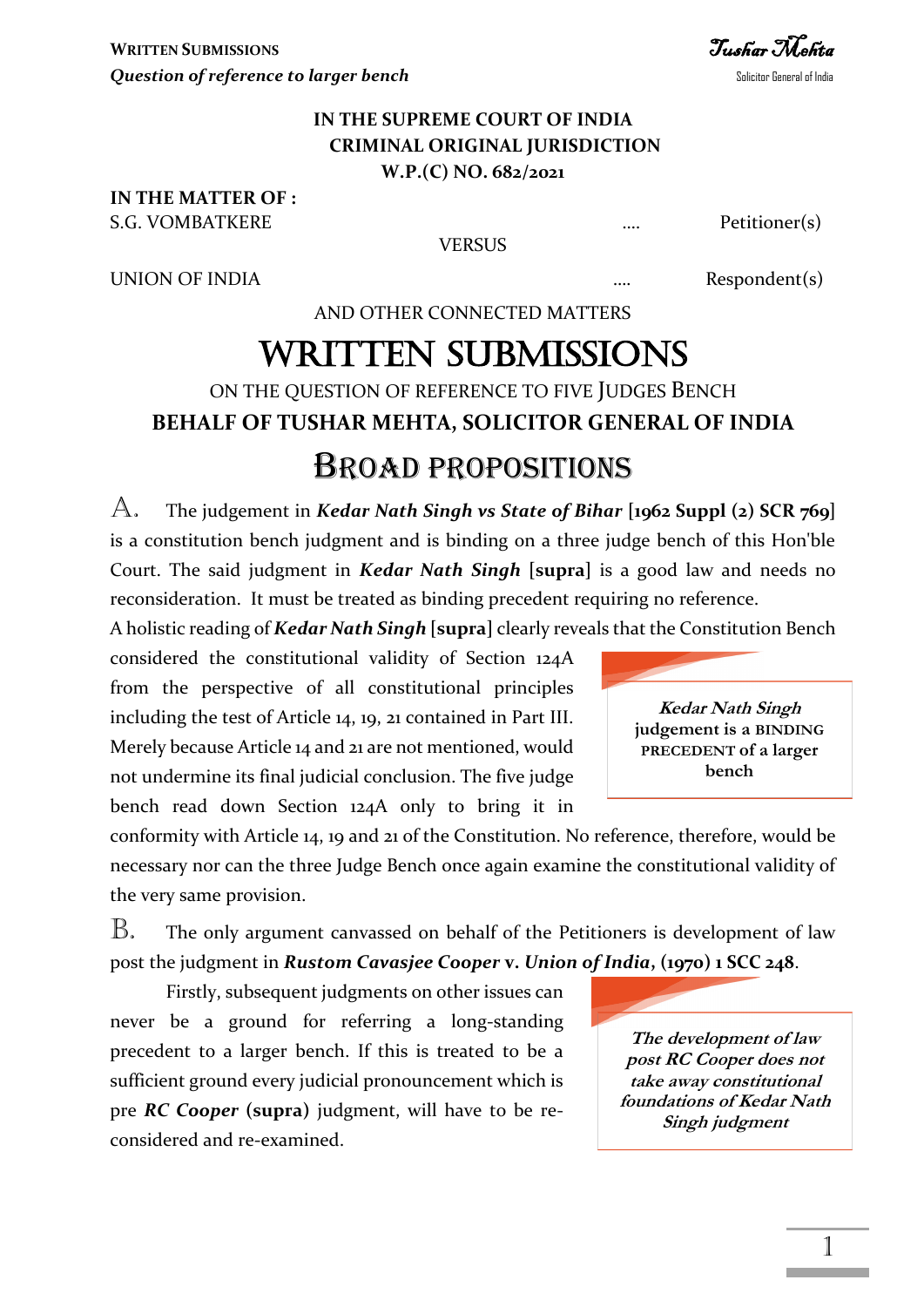Secondly, the tests which have specifically evolved post *RC Cooper* **(supra)** for testing the constitutional validity of a provision are already applied in *Kedar Nath Singh* **[supra]**. This is one more reason why no reference is necessary and all petitions deserves dismissal as the question of constitutionality is covered by constitution bench judgment in *Kedar Nath Singh* **[supra].**

C. The ratio in *Kedar Nath Singh* **[supra]** has been analysed, tested and elaborated subsequently by this Hon'ble Court in several cases. The latest in line is the judgment of *Vinod Dua v. Union of India***, 2021 SCC OnLine SC 414**. It is a settled position in law that a judgment which withstood the test of time and has been followed not mechanically but in the context of changing circumstances, cannot be easily doubted.

D. The bench of three judges cannot reconsider the ratio of a judgment of a constitution bench without referring the matter to a larger bench. For a reference to a

larger bench also it will be absolutely necessary for the bench of three Hon'ble judges to record its satisfaction that the ratio in *Kedar Nath Singh* **[supra]** is so patently wrong that it needs reconsideration by a larger bench. The bench of three Hon'ble Judges cannot itself decide whether *Kedar Nath Singh* **[supra]** is a good law or not.

The petitioners have not shown any justification based upon which this Hon'ble court can record a finding that *Kedar Nath Singh* **[supra]** is patently illegal requiring reconsideration.

 $E.$  Instances of the abuse of provision would never be a justification to reconsider a binding judgment of the constitution bench. The remedy would lie in preventing such abuse on a case-to-case basis rather than doubting a long standing settled law declared by a constitution bench since about six decades.

F. **If none of the above referred arguments are acceptable, this Hon'ble Court, in combination of three Hon'ble Judges, may not examine the challenge to section 124A and may refer it to a larger bench for consideration whether** *Kedar Nath* **[supra] needs reconsideration**.

**Kedar Nath Singh judgement has stood the test of time and applied till date in tune with modern constitutional principles**





**misuse of provision cannot be a ground for reconsideration**

**Even if the above arguments are rejected, a larger bench is necessary to consider validity of Section 124A**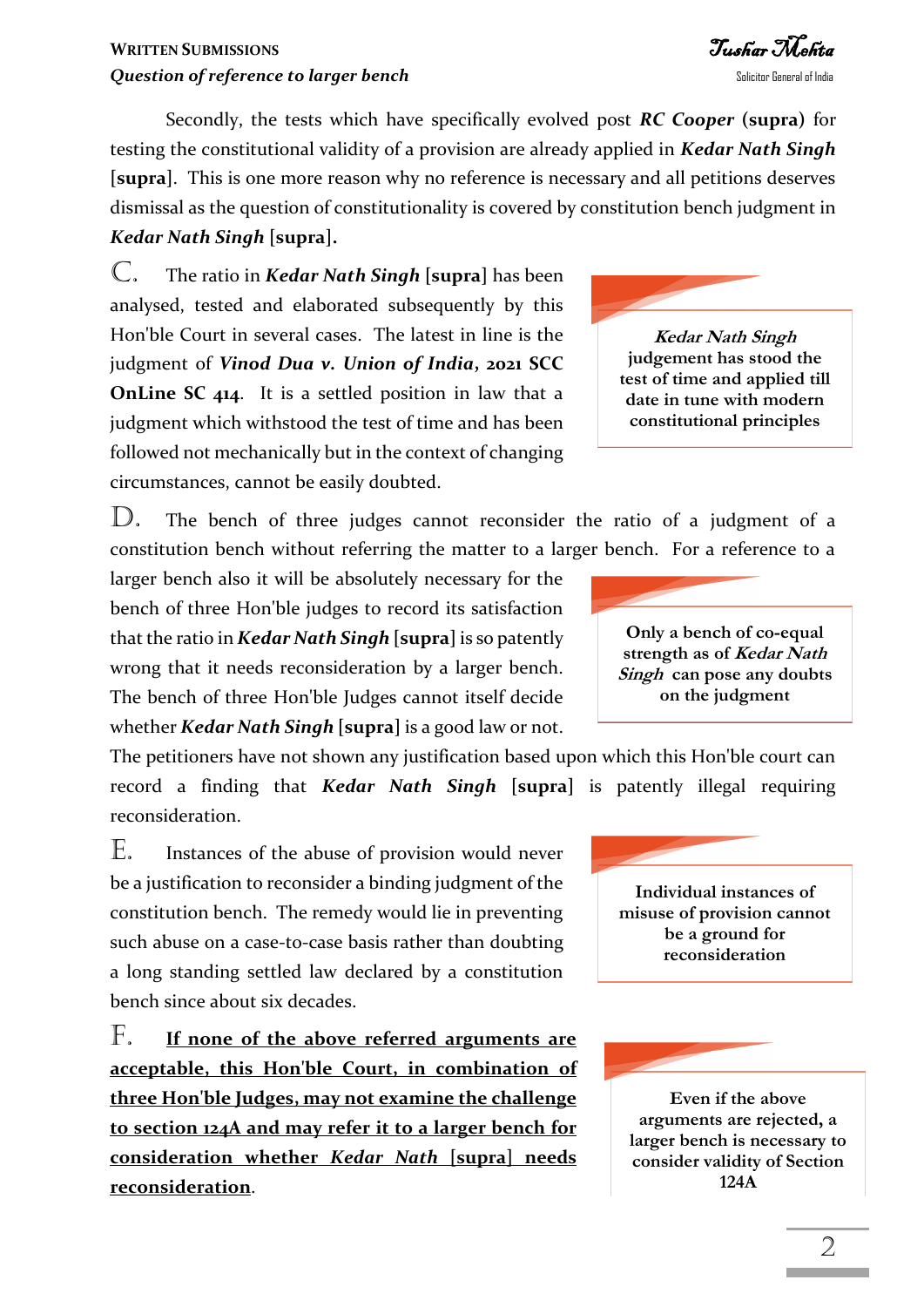# DETAILED SUBMISSIONS

## **KEDAR NATH SINGH CASE IS** *GOOD LAW* **AND A BINDING PRECEDENT**

1. It is submitted that at the outset, it is important to note that every petition filed before this Hon'ble Court, either prays for "*reconsideration*" and/or "*overruling*" of the judgment rendered by a bench of five Hon'ble Judges of this Hon'ble Court in *Kedar Nath Singh vs State of Bihar* **[1962 Suppl (2) SCR 769]**.

It is submitted that the said judgment squarely upholds the vires of Section 124A and therefore, on the said issue, despite the judgments of larger benches of this Hon'ble Court on other issues, the judgment in *Kedar Nath Singh* **(supra)**, remains binding and continues to be good law.

 $2.$  It is submitted that in a legal system firmly grounded in the common law principle of binding precedents and *stare decisis,* the grounds for reconsideration of a judicial precedent, ought to be clear, cogent and weighty. That apart, a binding constitution bench judgment may not be referred to a Constitution Bench merely because some Petitioners have laid down an academic challenge to a statutory provision without any cause of action. It is submitted that the said factors do not arise in the present case. It is submitted that the judgment of *Kedar Nath Singh* **(supra)** which has been decided post-independence, has been rendered with a clear backdrop and experience of how the law concerning Section 124A used to operate prior to independence and thereafter. It is submitted that it was in this backdrop that the judgment in *Kedar Nath Singh* **(supra)** read down the provision and rendered the following findings in order to save the provision from the vice of unconstitutionality. The relevant portion of the said judgment is as under :

*"15. This offence, which is generally known as the offence of Sedition, occurs in Chapter VI of the Indian Penal Code, headed "Of Offences against the State". This species of offence against the State was not an invention of the British Government in India, but has been known in England for centuries. Every State, whatever its form of Government, has to be armed with the power to punish those who, by their conduct,* 

*Important observation as to the origin of the offence*

*jeopardise the safety and stability of the State, or disseminate such feelings of disloyalty as have the tendency to lead to the disruption of the State or to public disorder. In England, the crime has thus been described by Stephen in his Commentaries on the Laws of England, 21st Edn., Vol. IV, at pp. 141-42, in these words:*

*"Section IX. Sedition and Inciting to Disaffection.—We are now concerned with conduct which, on the one hand, falls short of treason, and, on the other does not involve the use of force or violence. The law has here*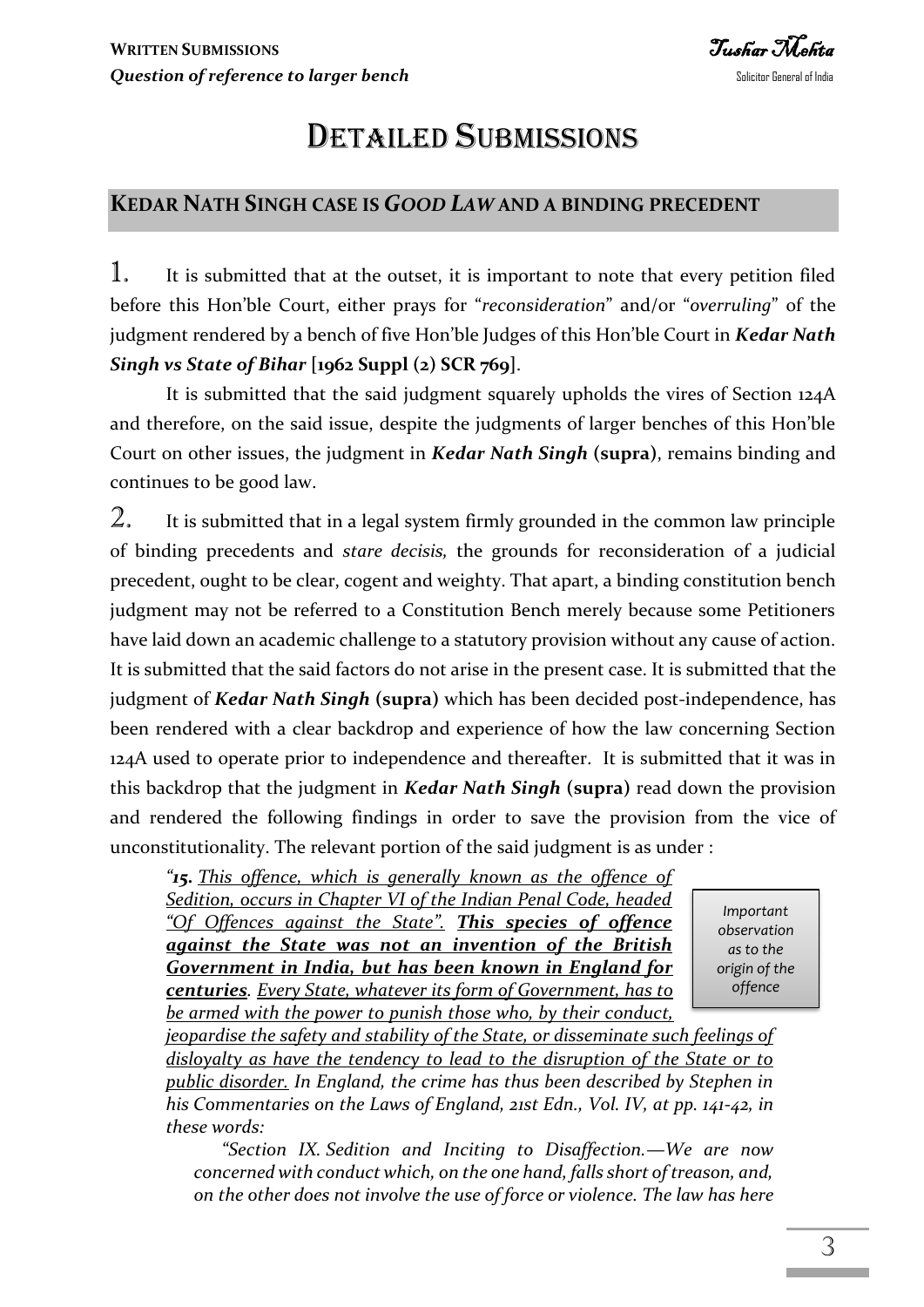*to reconcile the right of private criticism with the necessity of securing the safety and stability of the State. Sedition may be defined as conduct which has, either as its object or as its natural consequence, the unlawful display of dissatisfaction with the Government or with the existing order of society.*

*The seditious conduct may be by words, by deed, or by writing. Five specific heads of sedition may be enumerated according to the object of the accused. This may be either*

*1. to excite disaffection against the King, Government, or Constitution, or against Parliament or the administration of justice;*

*2. to promote, by unlawful means, any alteration in Church or State;*

*3. to incite a disturbance of the peace;*

*4. to raise discontent among the King's subjects;*

*5. to excite class hatred.*

*It must be observed that criticism on political matters is not of itself seditious. The test is the manner in which it is made. Candid and honest discussion is permitted. The law only interferes when the discussion passes* 

*Reasonable interpretation*

*the bounds of fair criticism. More especially will this be the case when the natural consequence of the prisoner's conduct is to promote public disorder."*

#### *xxx*

*24. In this case, we are directly concerned with the question how far the offence, as defined in Section 124-A of the Indian Penal Code, is consistent with the fundamental right guaranteed by Article 19(1)(a) of the Constitution, which is in these terms:*

*"19. (1) All citizens shall have the right—*

*(a) to freedom of speech and expression…."*

*This guaranteed right is subject to the right of the legislature to impose reasonable restrictions, the ambit of which is indicated by clause (2), which, in its amended form, reads as follows;*

*"(2) Nothing in sub-clause (a) of clause (1) shall affect the operation of any existing law, or prevent the State from making any law, insofar as such*  law imposes reasonable restrictions on the exercise of the right conferred *by the said sub-clause in the interests of the security of the State, friendly*  relations with foreign States, public order, decency or morality, or in *relation to contempt of court, defamation or incitement to an offence."*

*It has not been questioned before us that the fundamental right guaranteed by Article 19(1)(a) of the freedom of speech and expression is not an absolute right. It is common ground that the right is subject to such reasonable restrictions as would come within the purview of clause (2), which comprises (a) security of the State, (b) friendly relations with foreign States, (c) public order, (d) decency or morality, etc. etc. With reference to the constitutionality of Section 124-A or Section 505 of the Indian Penal Code, as to how far they are consistent with the requirements of clause (2) of Article 19 with particular reference to security of the State and public order, the section, it must be noted, penalises any spoken or written words or signs or visible*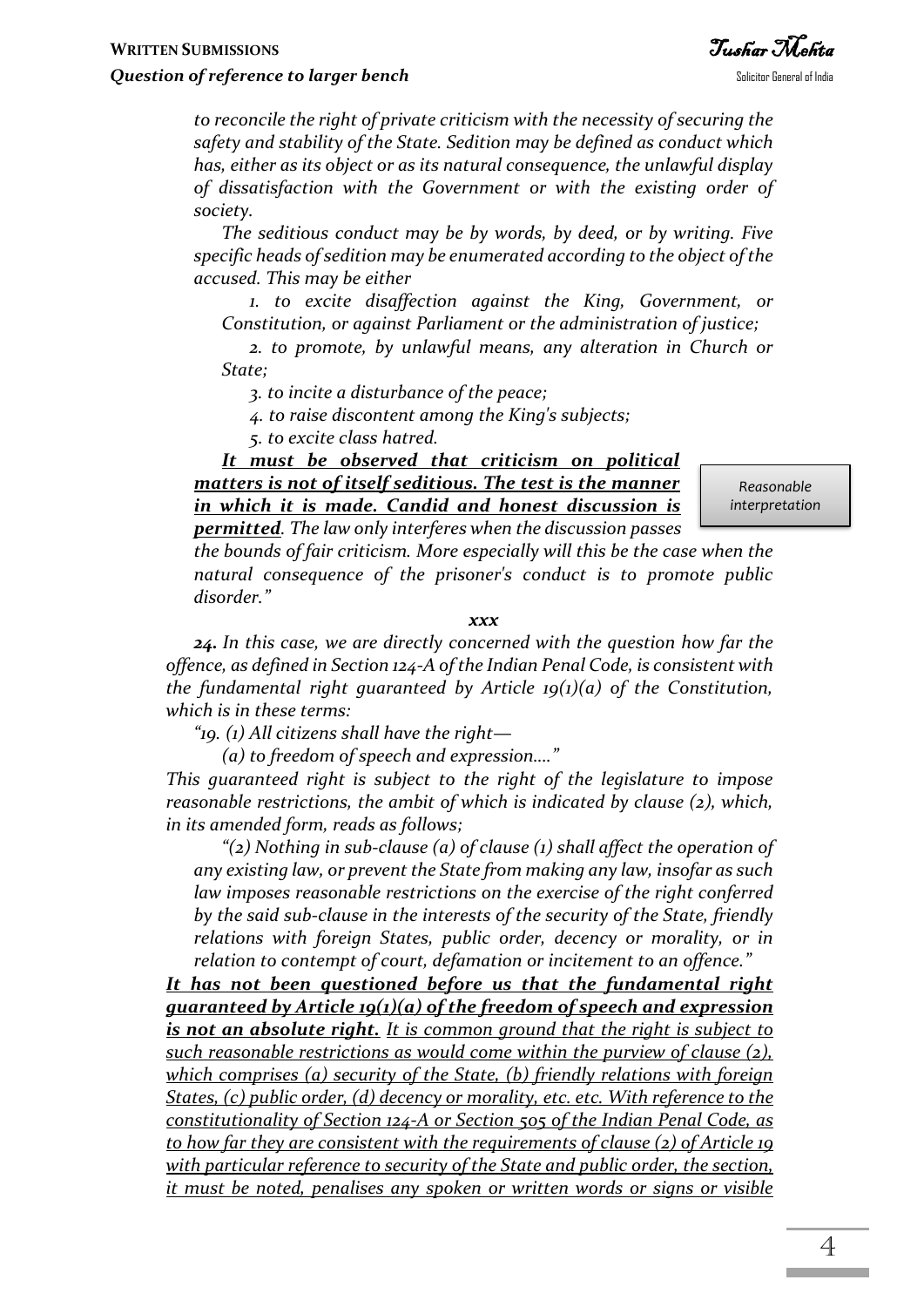*representations, etc. which have the effect of bringing, or which attempt to bring into hatred or contempt or excites or attempts to excite disaffection* 

*towards the Government established by law. Now, the expression "the Government established by law" has to be distinguished from the persons for the time being engaged in carrying on the administration. "Government established by law" is the visible symbol of the State. The very existence of the State will be in jeopardy if the Government established by law is subverted. Hence, the continued existence of the Government established by law is an essential condition of the stability of the State.*

*Government established by law distinguished from the persons engaged in carrying on the administration*

*That is why "sedition", as the offence in Section 124-A has been characterised, comes, under Chapter VI relating to offences against the State. Hence, any acts within the meaning of Section 124-A which have the effect of subverting the Government by bringing that Government into contempt or hatred, or creating disaffection against it, would be within the penal statute because the feeling of disloyalty to the Government established by law or enmity to it imports the idea of tendency to public disorder by the use of actual violence or incitement to violence. In other words, any written or spoken words, etc. which have implicit in them the idea of subverting Government by violent means, which are compendiously included in the term "revolution", have been made penal by the section in question. But the section has taken care to indicate clearly that strong words used to express disapprobation of the* 

*measures of Government with a view to their improvement or alteration by lawful means would not come within the section. Similarly, comments, however strongly worded, expressing disapprobation of actions of* 

*The balancing undertaken* 

*the Government, without exciting those feelings which generate the inclination to cause public disorder by acts of violence, would not be penal. In other words, disloyalty to Government established by law is not the same thing as commenting in strong terms upon the measures or acts of Government, or its agencies, so as to ameliorate the condition of the people or to secure the cancellation or alteration of those acts or measures by lawful means, that is to say, without exciting those feelings of enmity and disloyalty which imply excitement to public disorder or the use of violence.*

*25. It has not been contended before us that if a speech or a writing excites people to violence or have the tendency to create public disorder, it would not come within the definition of "sedition". What has been contended is that a person who makes a very strong speech or uses very vigorous words in a writing directed to a very strong criticism of measures of Government or acts of public officials, might also come within the ambit of the penal section. But in our opinion, such words written or spoken would be outside the scope of the section. In this connection, it is pertinent to observe that the security of the State, which depends upon the maintenance of law and order is the very basic consideration upon which legislation, with a view to punishing offences against the State, is undertaken. Such a legislation has, on the one hand, fully to protect and guarantee the freedom of speech and expression,*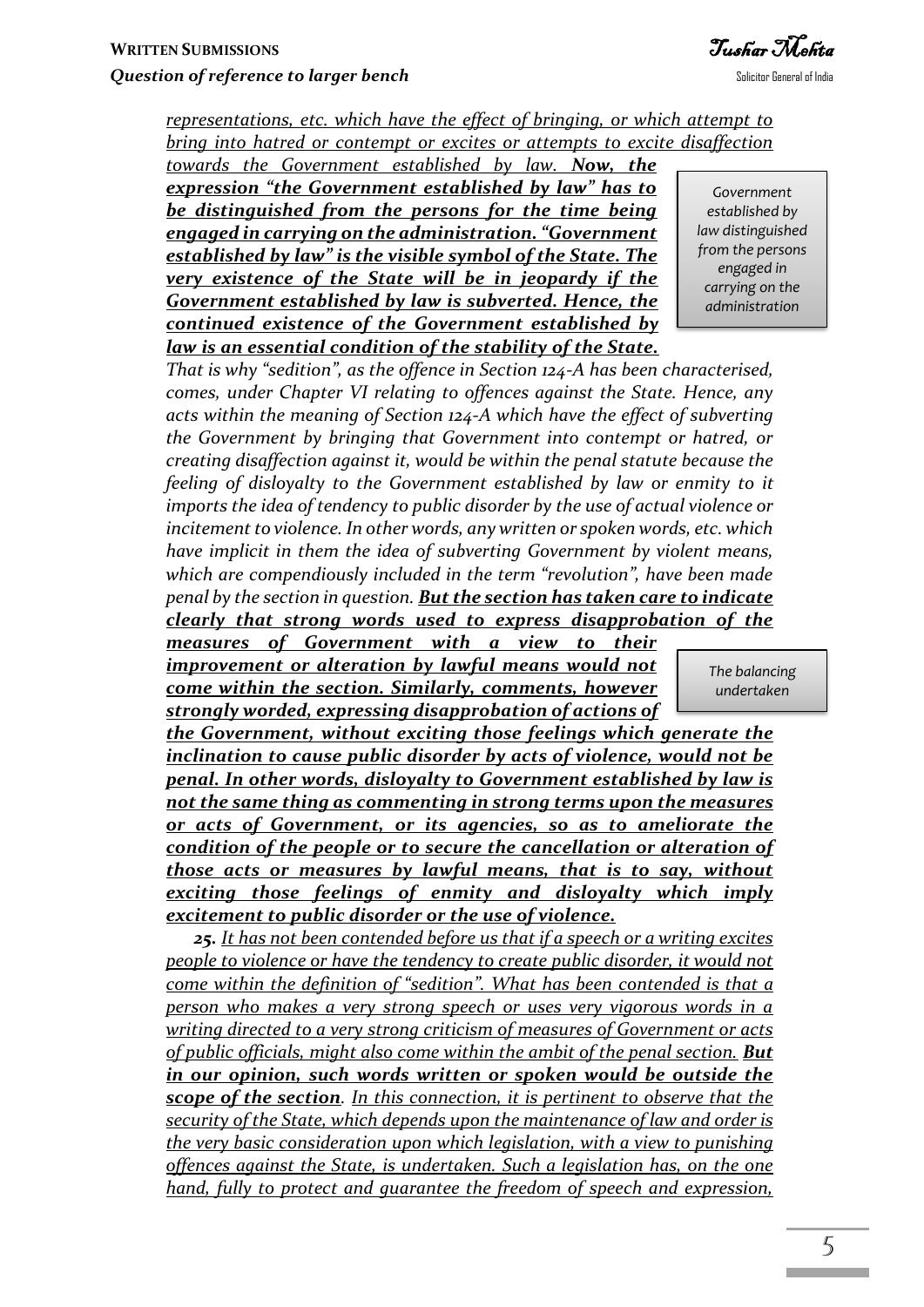# **<sup>W</sup>RITTEN SUBMISSIONS** Tushar Mehta *Question of reference to larger bench* **Solicitor General of India**

*which is the sine qua non of a democratic form of Government that our Constitution has established. This Court, as the custodian and guarantor of the fundamental rights of the citizens, has the duty cast upon it of striking down any law which unduly restricts the freedom of speech and expression with which we are concerned in this case. But the freedom has to be guarded against becoming a licence for vilification and condemnation of the Government established by law, in words which incite violence or have the tendency to create public disorder. A citizen has a right to say or write whatever he likes about the Government, or its measures, by way of criticism or comment, so long as he does not incite people to violence against the Government established by law or with the intention of creating public disorder. The Court has, therefore, the duty cast upon it of drawing a clear line of demarcation between the ambit of a citizen's fundamental right guaranteed under Article 19(1)(a) of the Constitution and the power of the legislature to impose reasonable restrictions on that guaranteed right in the interest of, inter alia, security of the State and public order. We have, therefore, to determine how far the Sections 124-A and 505 of the Indian Penal* 

*Code could be said to be within the justifiable limits of legislation. If it is held, in consonance with the views expressed by the Federal Court in the case of Niharendu Dutt Majumdar v. King-Emperor [(1942) FCR 38] that the gist of the offence of "sedition" is incitement to violence or the tendency or the intention to create public disorder by words spoken or written, which have the tendency or* 

*Court adopted the approach which was in consonance with entire Part III the Constitution* 

*the effect of bringing the Government established by law into hatred or contempt or creating disaffection in the sense of disloyalty to the State, in other words bringing the law into line with the law of sedition in England, as was the intention of the legislators when they introduced Section 124-A into the Indian Penal Code in 1870 as aforesaid, the law will be within the permissible limits laid down in clause (2) of Article 19 of the Constitution. If on the other hand we give a literal meaning to the words of the section, divorced from all the antecedent background in which the law of sedition has grown, as laid down in the several decisions of the Judicial Committee of the Privy Council, it will be true to say that the section is not only within but also very much beyond the limits laid down in clause (2) aforesaid.*

*26. In view of the conflicting decisions of the Federal Court and of the Privy Council, referred to above, we have to determine whether and how far the provisions of Sections 124-A and 505 of the Indian Penal Code have to be struck down as unconstitutional. If we accept the interpretation of the Federal Court as to the gist of criminality in an alleged crime of sedition, namely, incitement to disorder or tendency or likelihood of public disorder or reasonable apprehension thereof, the section may lie within the ambit of permissible legislative restrictions on the fundamental right of freedom of speech and expression. There can be no doubt that apart from the provisions of clause (2) of Article 19, Sections 124-A and 505 are clearly violative of Article 19(1)(a) of the Constitution. But then we have to see how far the saving clause, namely, clause (2) of Article 19 protects*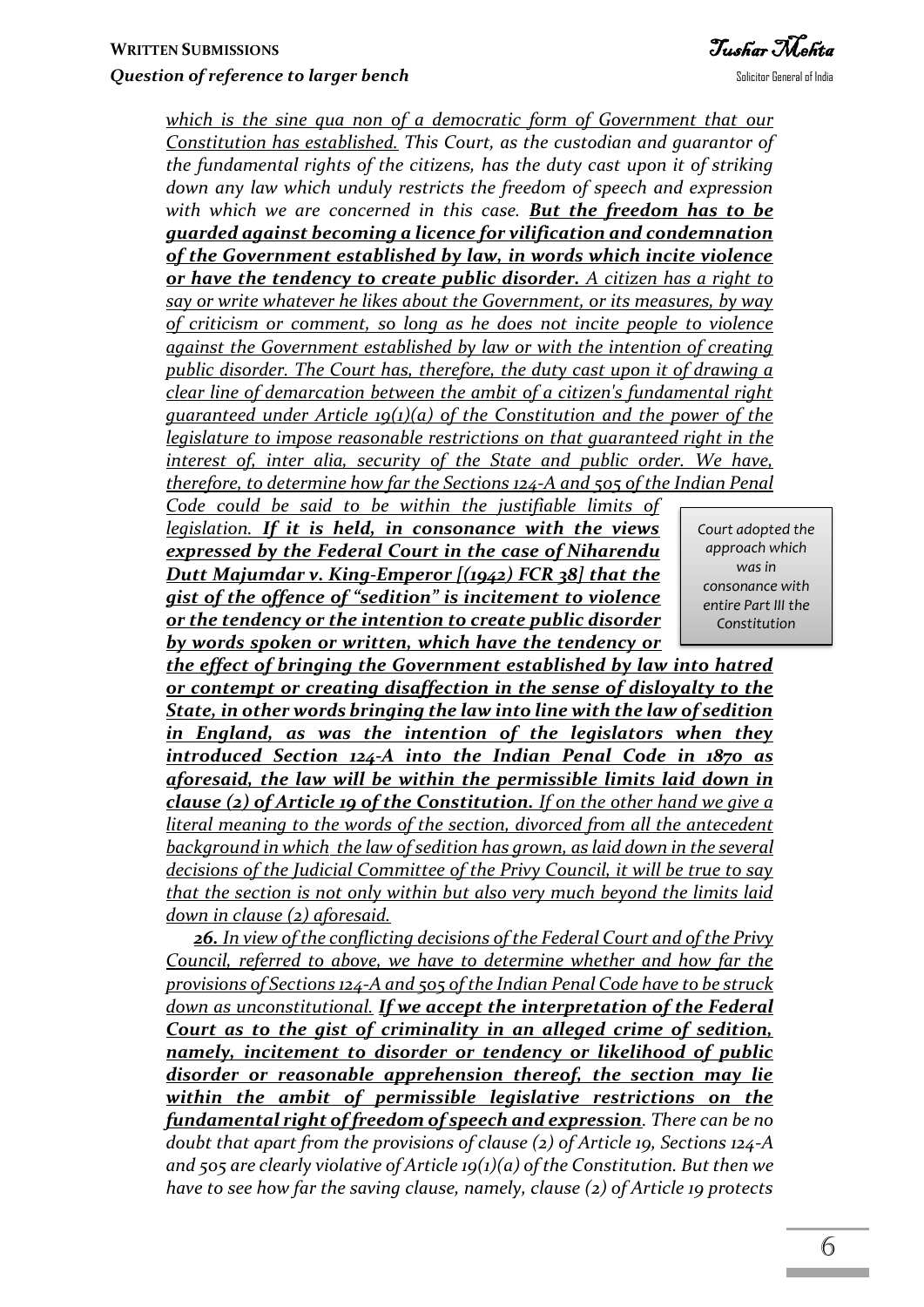# **<sup>W</sup>RITTEN SUBMISSIONS** Tushar Mehta *Question of reference to larger bench* **Solicitor General of India**

*the sections aforesaid. Now, as already pointed out, in terms of the amended clause (2), quoted above, the expression "in the interest of … public order" are words of great amplitude and are much more comprehensive then the expression "for the maintenance of", as observed by this Court in the case of Virendra v. State of Punjab [(1958) SCR 308 at p. 317] . Any law which is enacted in the interest of public order may be saved from the vice of constitutional invalidity. If, on the other hand, we were to hold that even without any tendency to disorder or intention to create disturbance of law and order, by the use of words written or spoken which merely create disaffection or feelings of enmity against the Government, the offence of sedition is complete, then such an interpretation of the sections would make them unconstitutional in view of Article 19(1)(a) read with clause (2). It is well settled that if certain provisions of law construed in one way would make them consistent with the Constitution, and another interpretation would render them unconstitutional, the Court would lean in* 

*favour of the former construction. The provisions of the sections read as a whole, along with the explanations, make it reasonably clear that the sections aim at rendering penal only such activities as would be intended, or have a tendency, to create disorder or disturbance of public peace by resort to violence. As already pointed out, the explanations appended to the main body of the section make it clear that criticism of public measures or comment on Government action, however strongly worded, would be within reasonable limits and would* 

*Only such activities which are intended, or have a tendency, to create disorder or disturbance of public peace by resort to violence have been criminalised*

*be consistent with the fundamental right of freedom of speech and expression. It is only when the words, written or spoken, etc. which have the pernicious tendency or intention of creating public disorder or disturbance of law and order that the law steps in to prevent such activities in the interest of public order. So construed , the section, in our opinion, strikes the correct balance between individual fundamental rights and the interest of public order. It is also well settled that in interpreting an enactment the Court should have regard not merely to the literal meaning of the words used, but also take into consideration the antecedent history of the legislation, its purpose and the mischief it seeks to suppress [vide (1) Bengal Immunity Company Limited v. State of Bihar [(1955) 2 SCR 603] and (2) R.M.D. Chamarbaugwala v. Union of India [(1957) SCR 930] ]. Viewed in that light, we have no hesitation in so construing the provisions of the sections impugned in these cases as to limit their application to acts involving intention or tendency to create disorder, or disturbance of law and order, or incitement to violence.*

*27. We may also consider the legal position, as it should emerge, assuming that the main Section 124-A is capable of being construed in the literal sense in which the Judicial Committee of the Privy Council has construed it in the cases referred to above. On that assumption, is it not open to this Court to construe the section in such a way as to avoid the alleged unconstitutionality by limiting the application of the section in the way in which the Federal Court intended to apply it? In our opinion, there are decisions of this Court which*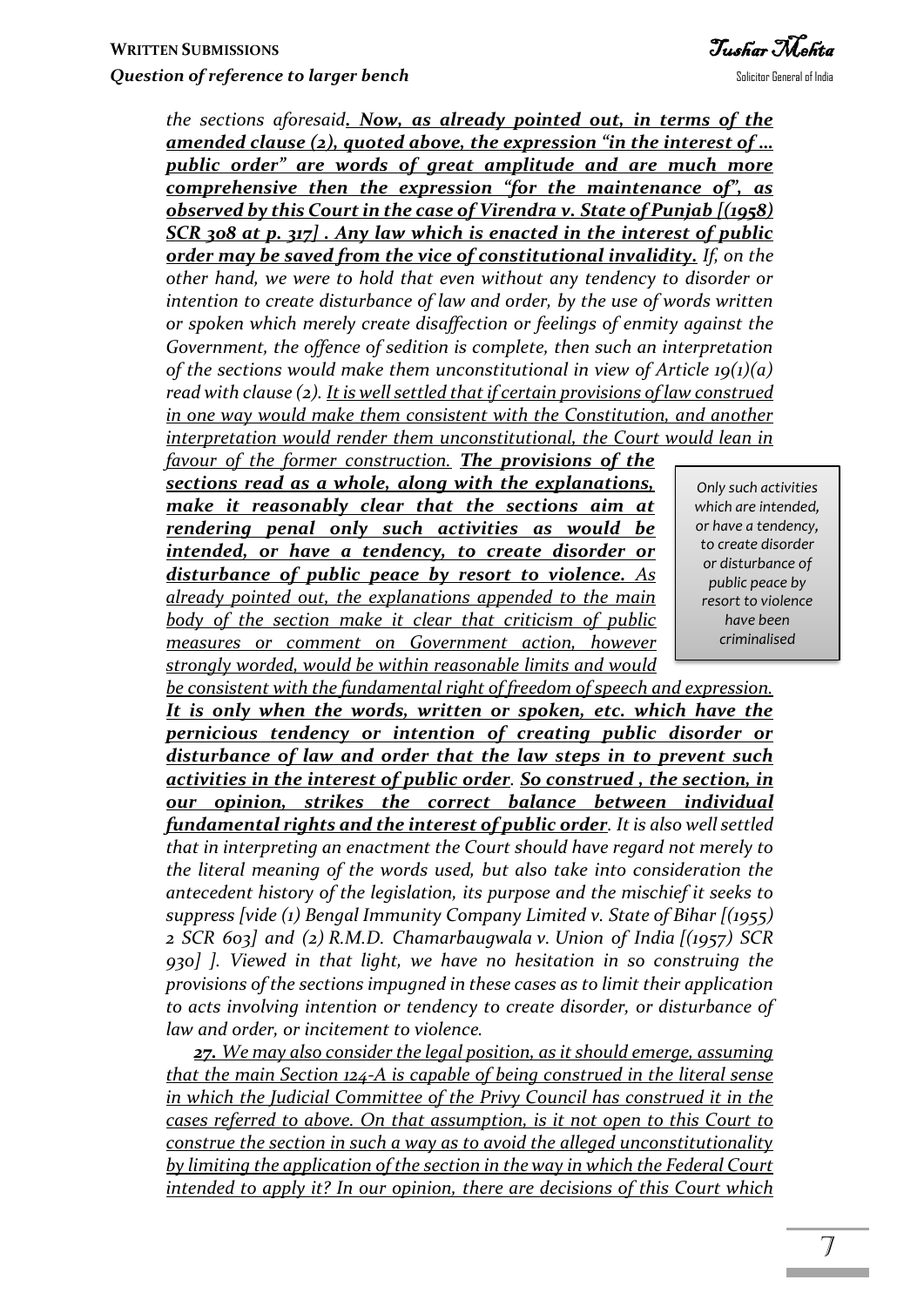*amply justify our taking that view of the legal position. This Court, in the case of R.M.D. Chamarbaugwalla v. Union of India [(1957) SCR 930] has examined in detail the several decisions of this Court, as also of the courts in America and Australia. After examining those decisions, this Court came to the conclusion that if the impugned provisions of a law come within the constitutional powers of the legislature by adopting one view of the words of the impugned section or Act, the Court will take that view of the matter and limit its application accordingly, in preference to the view which would make it unconstitutional on another view of the interpretation of the words in question. In that case, the Court had to choose between a definition of the expression "Prize Competitions" as limited to those competitions which were of a gambling character and those which were not. The Court chose the former interpretation which made the rest of the provisions of the Act, Prize Competitions Act (42 of 1955), with particular reference to Sections 4 and 5 of the Act and Rules 11 and 12 framed thereunder, valid. The Court held that the penalty attached only to those competitions which involved the element of gambling and those competitions in which success depended to a substantial degree on skill were held to be out of the purview of the Act. The ratio decidendi in that case, in our opinion, applied to the case in hand insofar as we propose to limit its operation only to such activities as come within the ambit of the observations of the Federal Court, that is to say, activities involving incitement to violence or intention or tendency to create public disorder or cause disturbance of public peace.*

*28. We do not think it necessary to discuss or to refer in detail to the authorities cited and discussed in the reported case (R.M.D. Chamarbaugwalla v. Union of India [(1957) SCR 930] at pp. 940-52. We may add that the provisions of the impugned sections, impose restrictions on the fundamental freedom of speech and expression, but those restrictions cannot but be said to be in the interest of public order and within the ambit of permissible legislative interference with that fundamental right."*

3. It is submitted that therefore, it is clear that this Hon'ble Court, while adjudicating the constitutionality of Section 124A applied high constitutional principles and thereafter rendered the findings as quoted above. This judgment cannot be lightly doubted on the ground that it was examined the issue only on Article 19 and not other fundamental rights. A holistic reading of the judgments evidently shows that the Constitution Bench has examined the constitutionality from all possible angles [including Article 19] and therefore, remains binding.

4. It is submitted that the grounds mentioned in the captioned petitions are not relevant and have never been held to be grounds requiring reference to larger bench for reconsideration. It is submitted that the assertion of the petitioner that the judgment in *Kedar Nath Singh* **(supra)** is obsolete in the present times and no longer passes constitutional muster today, is wholly erroneous.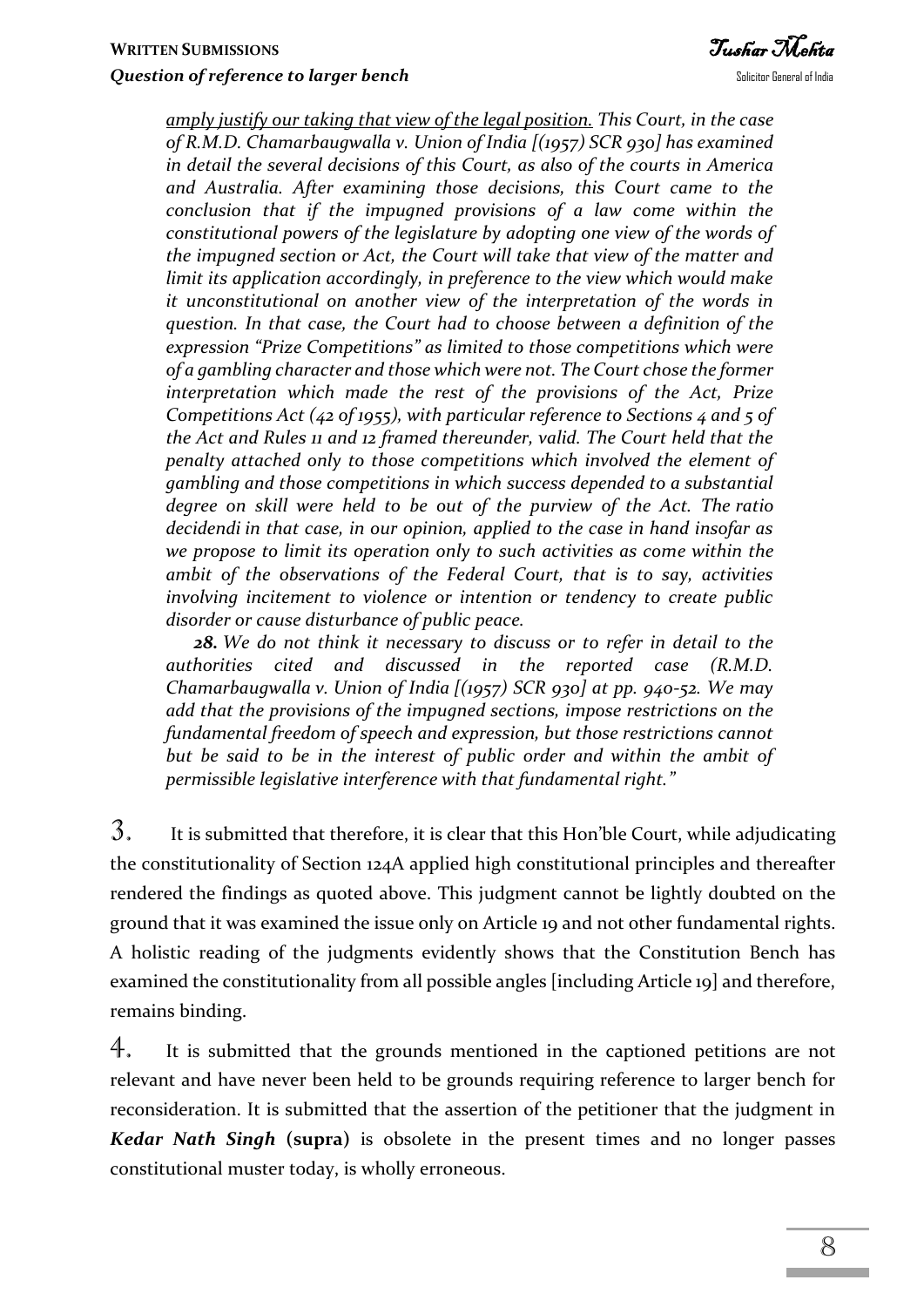5. At this juncture, it would be illustrative to discuss the cases and opinions of the Hon'ble High Courts on Section 124A, prior to the decision in *Kedar Nath Singh* **(supra)**, in order to appreciate the background in which the said decision was rendered. It is submitted that the same would also be relevant to respond to the assertion of the Petitioners that the deletion of the word "sedition" in in the Draft Constitution from the Article analogous to Article  $19(2)$  – Draft Article 13(2), was indicative of any constituent intent. It is submitted that the first batch of cases to discuss section 124A was the Constitution Bench in *Romesh Thappar v. State of Madras***, 1950 SCR 594** and *Brij Bhushan & Anr. V. State of Delhi***, 1950 SCR 650**. It is submitted that both the said cases were decided by the same bench on the same day with the same majority of 5:1 [with J. Fazl Ali in the minority].

6. It is submitted that the majority in *Romesh Thappar* **(supra)** discussed Section 124A under the lens of the colonial era interpretation of sedition. Previously, in *Niharendu Dutt Majumdar v. King***, 38 FCR (1942)**, the Federal Court liberally interpreted Rule 38(1) (a) read with Rule 34(6)(e) of the Defence of India Rules under the Defence of India Act, 1939, which was similar to Section 124A, and held that "*the acts or words contemplated of must either incite to disorder or must be such as to satisfy reasonable men that that is their intention or tendency*." The Privy Council, however, following the literal rule, overruled that decision in the case of *King Emperor v. Sadashiv Naryan Bhalerao* **AIR 1947 PC 82** and emphatically reaffirmed the broader and generic interpretation previous cases, where it was held that sedition "*consisted in exciting or attempting to excite in others certain bad feelings towards the Government and not in exciting or attempting to excite mutiny or rebellion, or any sort of actual disturbance, great or small*."

7. It is submitted that in *Romesh Thappar* **(supra)**, the Hon'ble Supreme Court understood "sedition" as something which could be termed as penal without any proof of tendency to cause disorder or violence. At the said time, it was understood that mere expression of "bad feelings" could make the speech or writings seditious. The Hon'ble Supreme Court while interpreting the erstwhile/unamended Article 19(2) held that the contention that "security of the State" covers cases of sedition or public order, or that they were so interconnected with a law dealing with public safety would necessarily get protection under article  $19(2)$ , was implausible. It is submitted that in his dissenting opinion, Fazal Ali, J relied upon his opinion in *Brij Bhusan* **(supra)**, which is discussed hereinunder.

8. It is submitted that in *Brij Bhushan* **(supra)**, the majority did not discuss anything on sedition*.* However, Fazl Ali J. in his dissenting opinion, specifically elaborated on the fact that "*sedition owes its gravity to its tendency to create disorders*". Justice Fazl Ali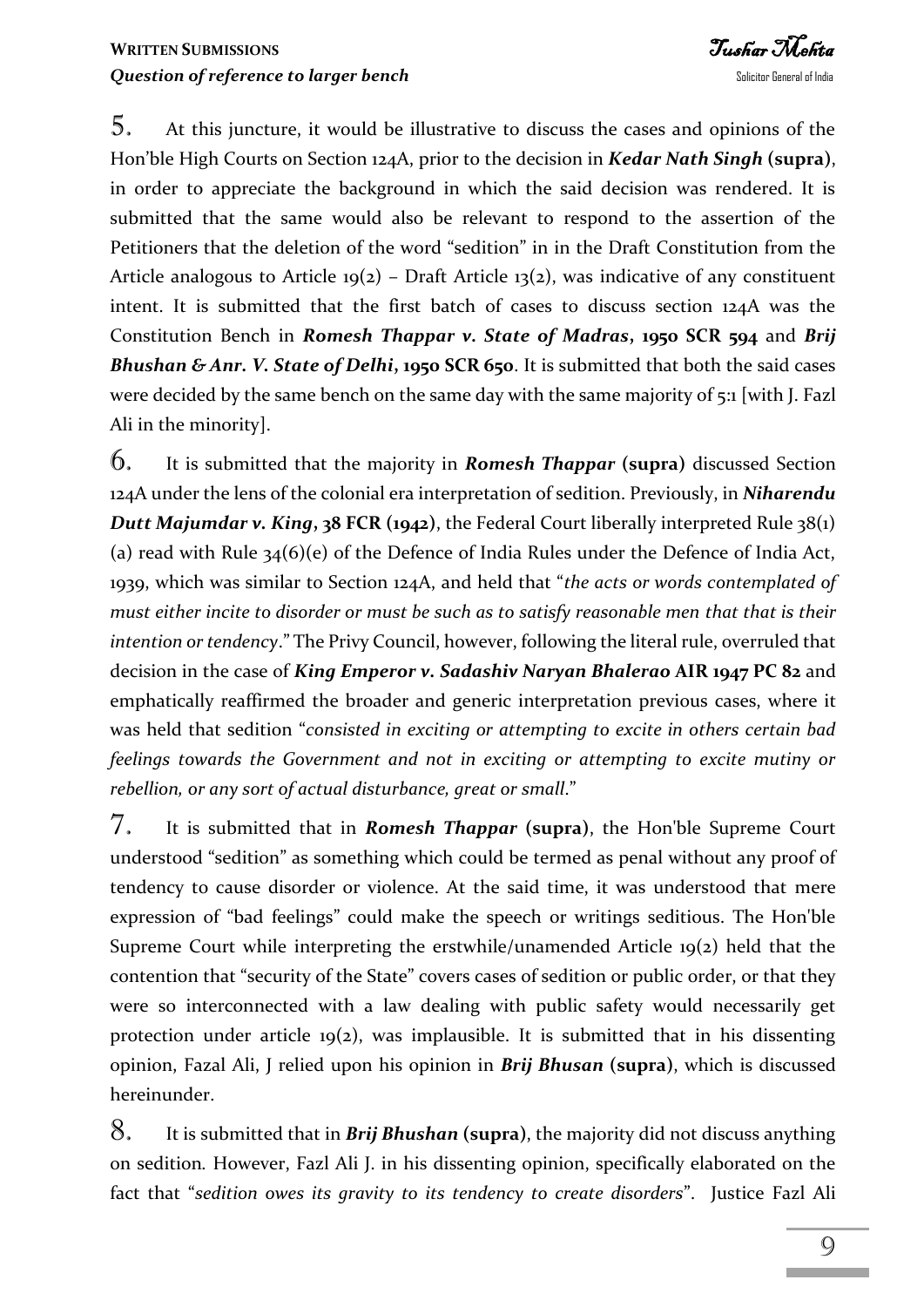examined the absence of "sedition" under article 19(2) and presented a common sense reason. The dissent notes that the Constituent Assembly was aware of inconsistent interpretation of sedition during the colonial era and believed that the word "sedition" under 19(2) would generate more confusion than clarity and therefore, more general terms like "security of the State" or "tend to overthrow the State" were used as exceptions to freedom of speech. The relevant portion is quoted as under :

*"…[article 19(2)] covers everything else which makes sedition such a serious offence. That sedition does undermine the security of the State is a matter which cannot admit of much doubt. That it undermines the security of the State usually through the medium of public disorder is also a matter on which eminent Judges and jurists are agreed. Therefore, it is difficult to hold that public disorder or disturbance of public tranquillity are not matters which undermine the security of the State."*

9. It is submitted that the dissent quotes Stephen's – Criminal Law of England which noted as under :

*"19. It will not be out of place to quote here the following passage from Stephen's Criminal Law of England (Vol. II, pp. 242 and 243):*

*"It often happens, however, that the public peace is disturbed by offences which without tending to the subversion of the existing political constitution practically subvert the authority of the Government over a greater or less local area for a longer or shorter time. The Bristol riots in 1832 and the Gordon riots in 1780 are instances of this kind. No definite line can be drawn between insurrections of this sort, ordinary riots,* 

*and unlawful assemblies. The difference between a meeting stormy enough to cause well-founded fear of a breach of the peace, and a civil war the result of which may determine the course of a nation's* 

*The rationale behind Section 124A*

*history for centuries, is a difference of degree. Unlawful assemblies, riots, insurrections, rebellions, levying of war, are offences which run into each other, and are not capable of being marked off by perfectly definite boundaries. All of them have in common one feature, namely, that the normal tranquillity of a civilised society is in each of the cases mentioned disturbed either by actual force or at least by the show and threat of it.*

*Another class of offences against public tranquillity are those in which no actual force is either employed or displayed, but in which steps are taken tending to cause it. These are the formation of secret societies, seditious conspiracies, libels or words spoken.*

*Under these two heads all offences against the internal public tranquillity of the State may be arranged.""*

10. It is submitted that in *Brij Bhushan* (supra), as per Fazl Ali, J., the idea of a straightjacket distinction between "*public order*" and "*security of the State*" was a misnomer. The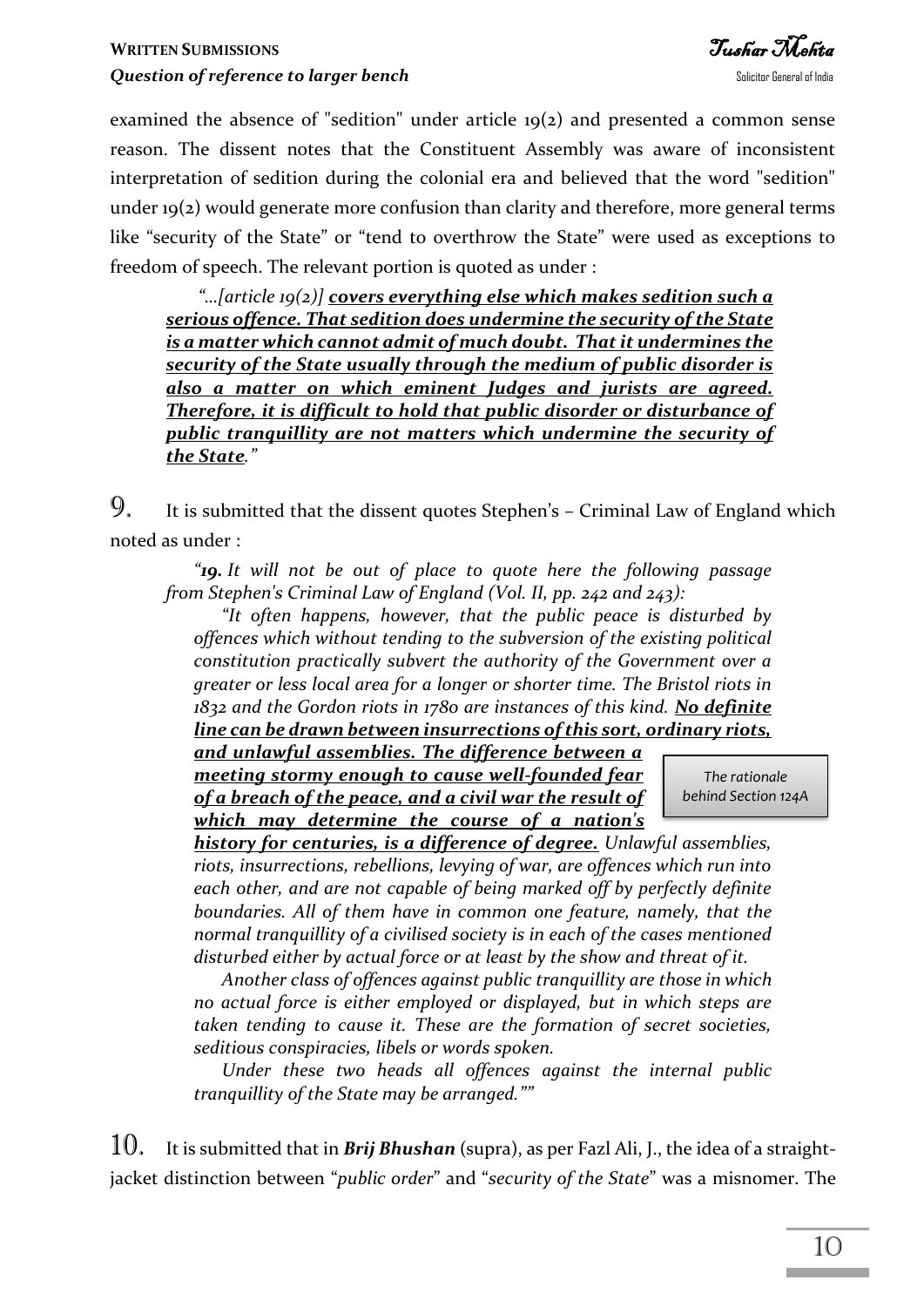dissent notes that the security of the State can be threatened by two types of offences: where violence or force is used and where violence or force is not used. The relevant portion is quoted as under:

*"20. This passage brings out two matters with remarkable clarity. It shows firstly that sedition is essentially an offence against public tranquillity and secondly that broadly speaking there are two classes of offences against public tranquillity: (a) those accompanied by violence including disorders which affect tranquillity of a considerable number of persons or an extensive local area, and (b) those not accompanied by violence but tending to cause it, such as seditious utterances, seditious conspiracies, etc. Both these classes of offences are such as will undermine the security of the State or tend to overthrow it if left unchecked, and, as I have tried to point out, there is a good deal of authoritative opinion in favour of the view that the* 

*gravity ascribed to sedition is due to the fact that it tends to seriously affect the tranquillity and security of the State. In principle, then, it would not have been logical to refer to sedition in clause (2) of Article 19 and omit matters which are no less grave and which have equal potentiality* 

*The dissent of Fazl Ali gains importance later*

*for undermining the security of the State. It appears that the framers of the Constitution preferred to adopt the logical course and have used the more general and basic words which are apt to cover sedition as well as other matters which are as detrimental to the security of the State as sedition.*

*21. If the Act is to be viewed as I have suggested, it is difficult to hold that Section 7(1)(c) falls outside the ambit of Article 19(2). That clause clearly states that nothing in clause (1)(a) shall affect the operation of any existing law relating to any matter which undermines the security of, or tends to overthrow, the State. I have tried to show that public disorders and disturbance of public tranquillity do undermine the security of the State and if the Act is a law aimed at preventing such disorders, it fulfils the requirement of the Constitution. It is needless to add that the word "State" has been defined in Article 12 of the Constitution to include "the Government and Parliament of India and the Government and legislature of each of the States and all local or other authorities within the territory of India or under the control of the Government of India".*

*22. I find that Section 20 of the impugned Act provides that the Provincial Government may by Notification 619 declare that the whole or any part of the Province as may be specified in the notification is a dangerously disturbed area. This provision has some bearing on the aim and object of the Act, and we cannot overlook it when considering its scope. It may be incidentally mentioned that we have been informed that, under this section, Delhi province has been notified to be a "dangerously disturbed area."*

*23. It must be recognized that freedom of speech and expression is one of the most valuable rights guaranteed to a citizen by the Constitution and should be jealously guarded by the Courts. It must also be recognised that free political discussion is essential for the proper functioning of a democratic Government, and the tendency of modern jurists is to*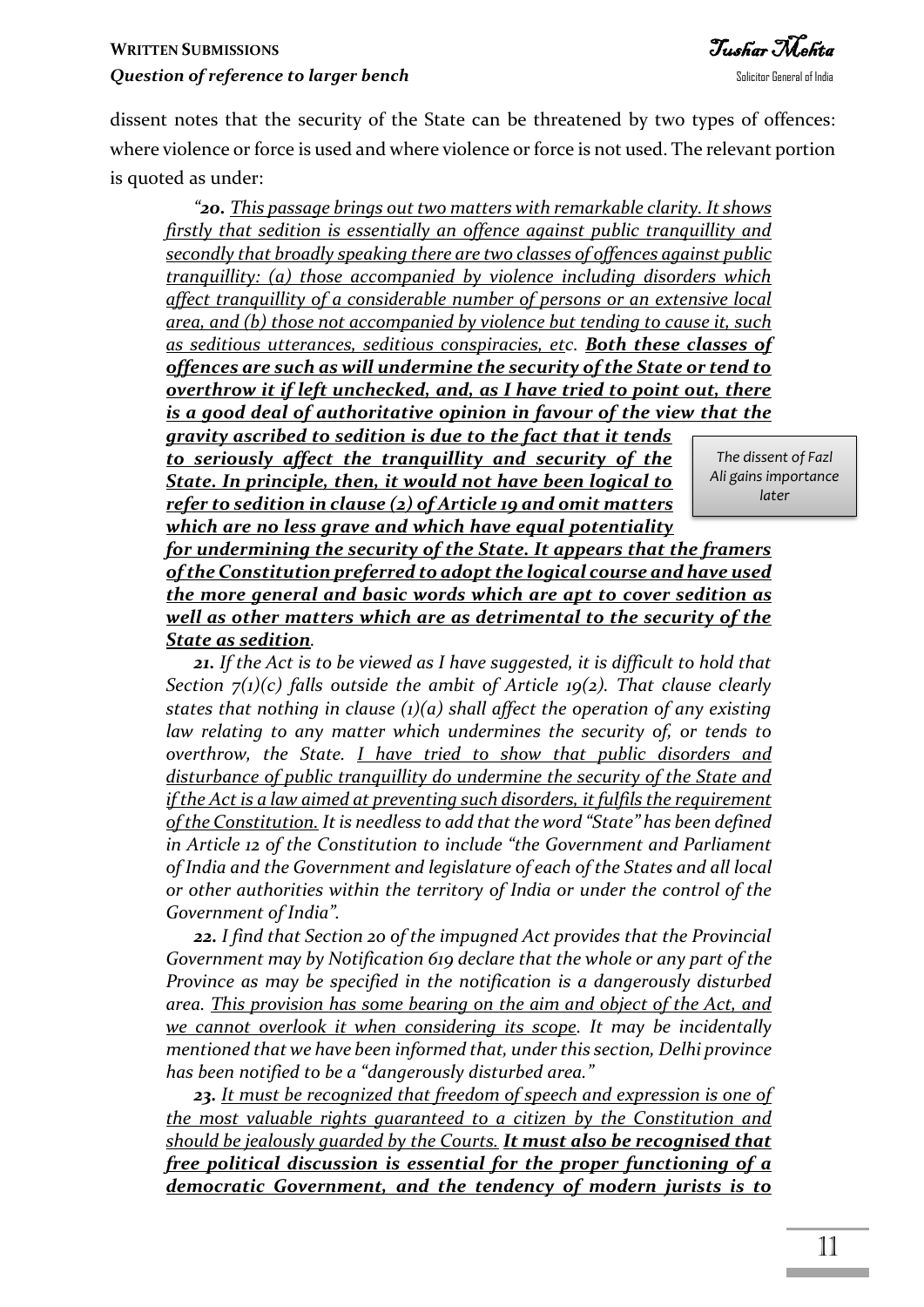*deprecate censorship though they all agree that "liberty of the press" is not to be confused with its "licentiousness". But the Constitution itself has prescribed certain limits for the exercise of the freedom of speech and expression and this Court is only called upon to see whether a particular case comes within those limits. In my opinion, the law which is impugned is fully saved by Article 19(2) and if it cannot be successfully assailed it is not possible to grant the remedy which the petitioners are seeking here."*

11. It is submitted that thereafter, the Constitution of India, specifically Article 19(2), was amended to include a wider term such as "*public order*", which has been discussed herein under, as an exception to the freedom of speech and expression under Article 19(1)(a). Therefore, while the majority in *Romesh Thappar* **(supra)** considered sedition as an offence without the "*tendency of violence or disorder*", the minority opinion gave it a meaning that would necessarily include the "*tendency of violence or disorder*". As the meaning of sedition for both groups of judges was different, the opinions differ. In effect, the minority opinion of Fazl Ali J. received constituent parliamentary approval through the First Amendment in 1951 under Article 19(2), and further, it also received judicial recognition in *Kedar Nath Singh* **(supra)**.

 $12.$  At this juncture it would be apposite to discuss the judgments of the Hon'ble High Courts of the country prior to the decision in *Kedar Nath Singh* **(supra).** It is submitted that the judgment of J. Weston in the Punjab and Haryana High Court in *Tara Singh Gopi Chand v. The State* **ILR (1951) 1 P&H 193** was the first case after the Constitution was enforced where the validity of the sedition law was directly in issue and was decided before the first amendment was made to the Constitution. The Hon'ble High Court adopted a wider interpretation which culminated in the opinion of the Privy Council in *Sadashiv Narayan Bhalerao* **(supra)** to hold that even an "*unsuccessful attempt to excite bad feelings is an offence within the ambit section 124A.*"

On the basis of such wider interpretation, the Hon'ble High Court held that none of the restrictions under 19(2) at the said time - "*libel, slander, defamation, contempt of court or any matter which offends against decency or morality or which undermines the security of, or tends to overthrow, the State*" covered such provision. On the basis of the majority opinion in *Romesh Thappar* **(supra)**, the Hon'ble High Court declared that Section 124A is not severable and therefore void.

 $13.$  It is submitted that the next judgment was in the Patna High Court of the then CJ. - S.K. Das in *Debi Soren v. State of Bihar,* **ILR (1953) 32 Pat 1104.** At the time of this decision, the first amendment of the Constitution had been incorporated and the words "*in the interests of public order*" had been added as one of the restrictions under Article 19(2).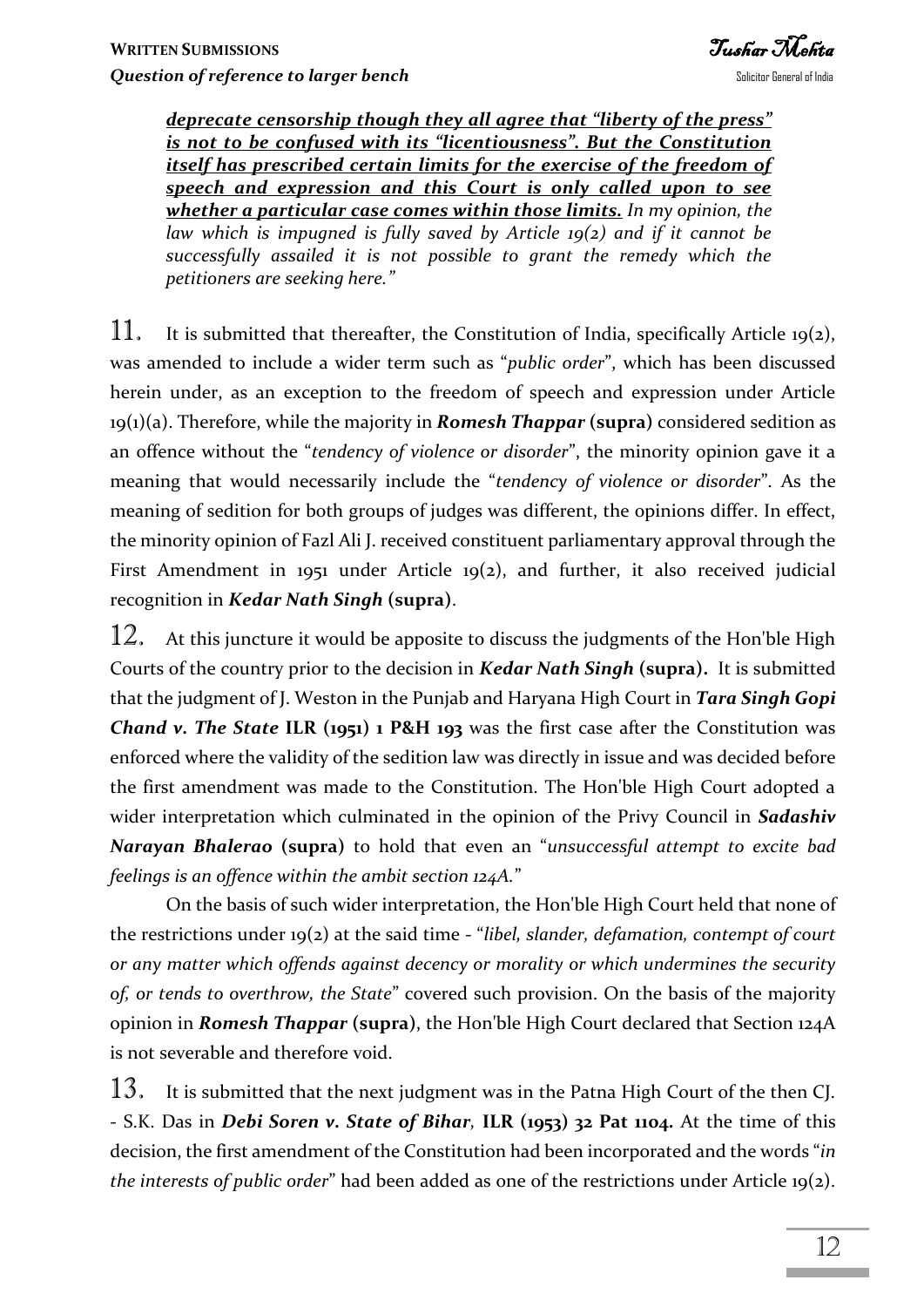The Hon'ble High Court clearly noted that the First Amendment neutralised the opinions in *Tara Singh Gopi Chand* **(supra)***, Romesh Thappar* **(supra)**, and *Brij Bhushan*  (supra). It is submitted that S.K. Das, CJ held that the phrase "*interests of public order*" is wider than mere "*public order*". The Hon'ble Court declared section 124A as valid and constitutional, and on the question of fact, the court declared the speech of Debi Soren [who was merely seeking a separate Jharkhand] as not in breach of Section 124A. It is submitted that the difference between "public order" and "in the interests of public order" propounded by S.K. Das, CJ was later on approved by a Constitution Bench in *Ramji Lal Modi v. State of U.P.* **1957 SCR 860** in the context of Section 295A of the IPC.

 $14.$  It is submitted that the Hon'ble Manipur high Court considered the constitutional validity of Section 124A in *Sagolsem Indramani Singh v. State of Manipur***, 1955 CriLJ 184**. The Hon'ble Manipur High Court referred to the approach of the Federal Court, Privy Council and the judgments in *Tara Singh* **(supra)***, Romesh Thappar* **(supra)***,* and *Brij Bhushan* **(supra)***.* The Hon'ble High Court also took note of the first amendment of the Constitution but missed the judgment in *Debi Soren* **(supra)**. In the final conclusion, the Hon'ble High Court treaded the *"middle path"* by declaring the part dealing with *disaffection* as unconstitutional because it covers criticism against the government, and the part covering declaration of *hatred* or *contempt* as constitutional. As regards the part of the provision concerned with disaffection, the Hon'ble High Court held as under :

*"Public disorder or the reasonable consequence of likelihood of public disorder was held to be the gist of the offence. I am, therefore of opinion that the* restriction of the right to freedom of speech and expression in so far as a *speech merely tends to excite disaffection towards the Government would not be reasonable and to this extent Section 124A, Penal Code, must be held to be ultra vires and inoperative as being repugnant to Article 19(1)* 

*(a) and (2) of the Constitution."*

Regarding the other part of section 124A, the Hon'ble High Court held as under:

*Conflicting views of the High Court provided various alternatives to the bench in Kedar Nath Singh*

*"But so far as the question of imposing restriction on speeches or other representations which tend to bring the* 

*Government into hatred or contempt as distinct from mere criticism or even ridicule the position appears to be different. Even honest criticism can sometimes cause disaffection, but by bringing the Government into hatred or contempt the interests of the security of the State are likely to be jeopardised. As the restriction of freedom of speech or expression on a person who brings or tends to bring into hatred or contempt the Government established by law in India is for one of the purposes mentioned in the amended Clause (2); of [Article 19](https://indiankanoon.org/doc/1218090/) of the Constitution and it is also reasonable, it cannot, in my opinion, be held ultra vires. I, therefore, hold that the entire [Section](https://indiankanoon.org/doc/1588084/)  [124A](https://indiankanoon.org/doc/1588084/) cannot be deemed to be ultra vires. Only the portion which seeks to*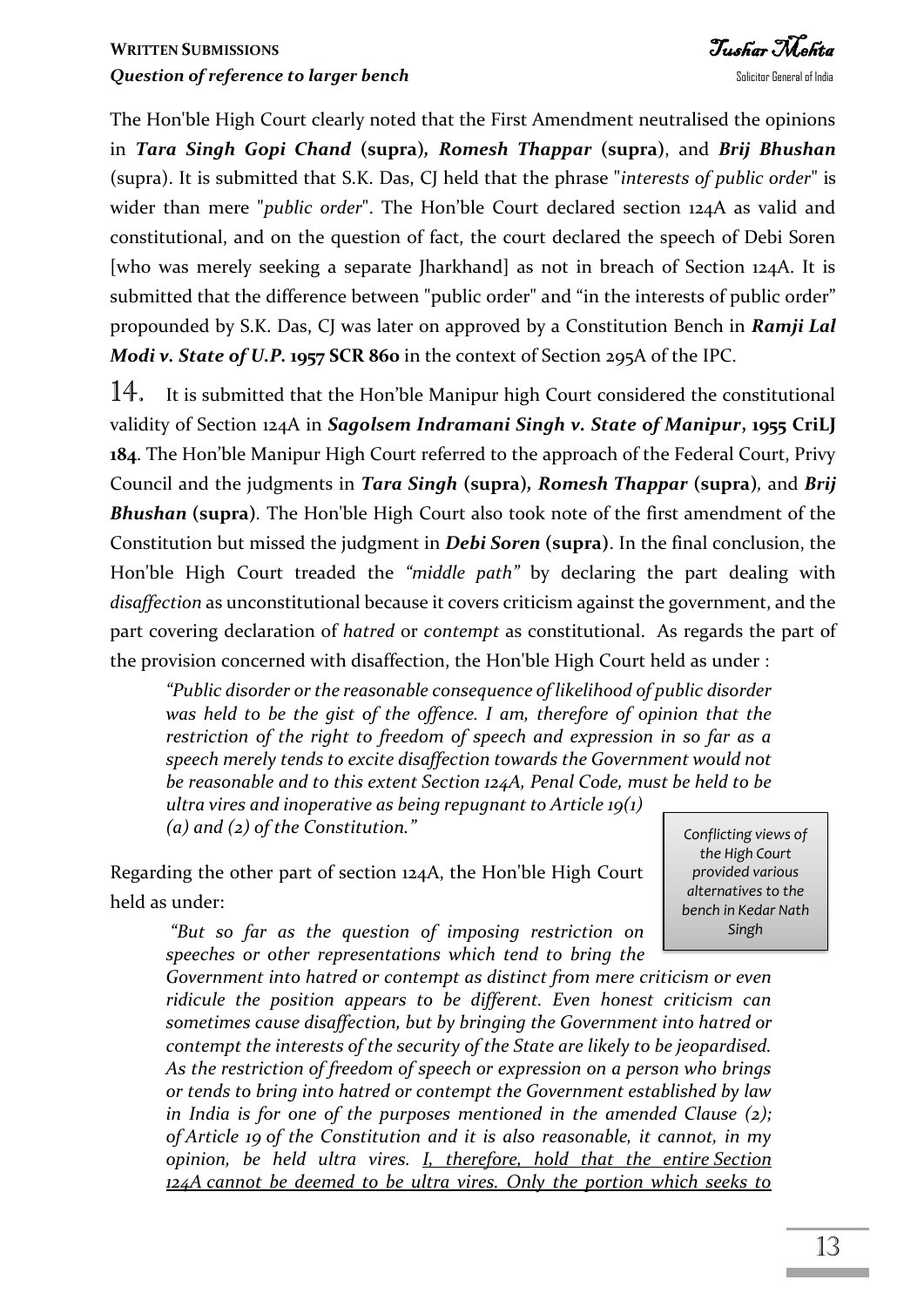*impose restriction on exciting mere disaffection or attempts to cause disaffection is ultra vires."*

 $15.$  It is submitted that the next judgment was by a full Bench of the Allahabad High Court in the case of *Ram Nandan v. State of U.P.***, AIR 1959 ALL 101**. The Hon'ble High Court adopted a wider interpretation of Section 124A adopted by the Federal Court and the Privy Council. It is submitted that the Hon'ble High Court noted that Article 19(2) conceives of reasonable restrictions only on those comments which create public disorder. The Hon'ble High Court held that it protects those comments, which do not reasonably apprehend disorder or violence, howsoever annoying, harsh, or disappointing they may be. The Hon'ble High Court concluded that Section 124A makes conduct punishable even without public order concerns along with the fact that the word "sedition" was dropped from the reasonable restriction part of Article 19(2) during the Constituent Assembly debates, with the commencement of the Constitution of India, section 124A was rendered void.

16. From the aforesaid, it is clear that the judgment in *Kedar Nath Singh* **(supra)** was rendered with a clear backdrop and in view of multiple conflicting decisions. Further, the said judgment clearly adheres to high constitutional principles and testing Section 124A on all available grounds including all fundamental rights, and read it down in such a way that the provisions confirms to Article 14, Article 19 and Article 21. It is submitted that it clearly applies a *balancing approach* akin to a proportionality review. Further, the said approach results in an eminently just and reasonable interpretation which would pass constitutional muster till date.

# **PRINCIPLE OF STARE DECISIS AND BINDING PRECEDENTS**

17. It is clear that at first, the correctness or the lack thereof, of the decision in *Kedar Nath Singh vs State of Bihar* [1962 Suppl (2) SCR 769] is to be adjudicated upon. It is submitted that before embarking on the unimpeachable correctness of the decision in *Kedar Nath Singh (supra)*, it is necessary to analyse the law with regard to the reference to larger benches, especially in light of the issue being already adjudicated upon by this Hon'ble Court by a Constitution Bench [Five Judges] in *Kedar Nath Singh* **(supra)**, requires a reiteration. It is submitted that from the petitions filed by the Petitioner, no ground has been made which would require reconsideration of the judgment of the Constitution bench.

It is submitted that this Hon'ble Court, under Article 141 of the Constitution, lays down the law for the entire country. It is submitted that therefore, the requirement of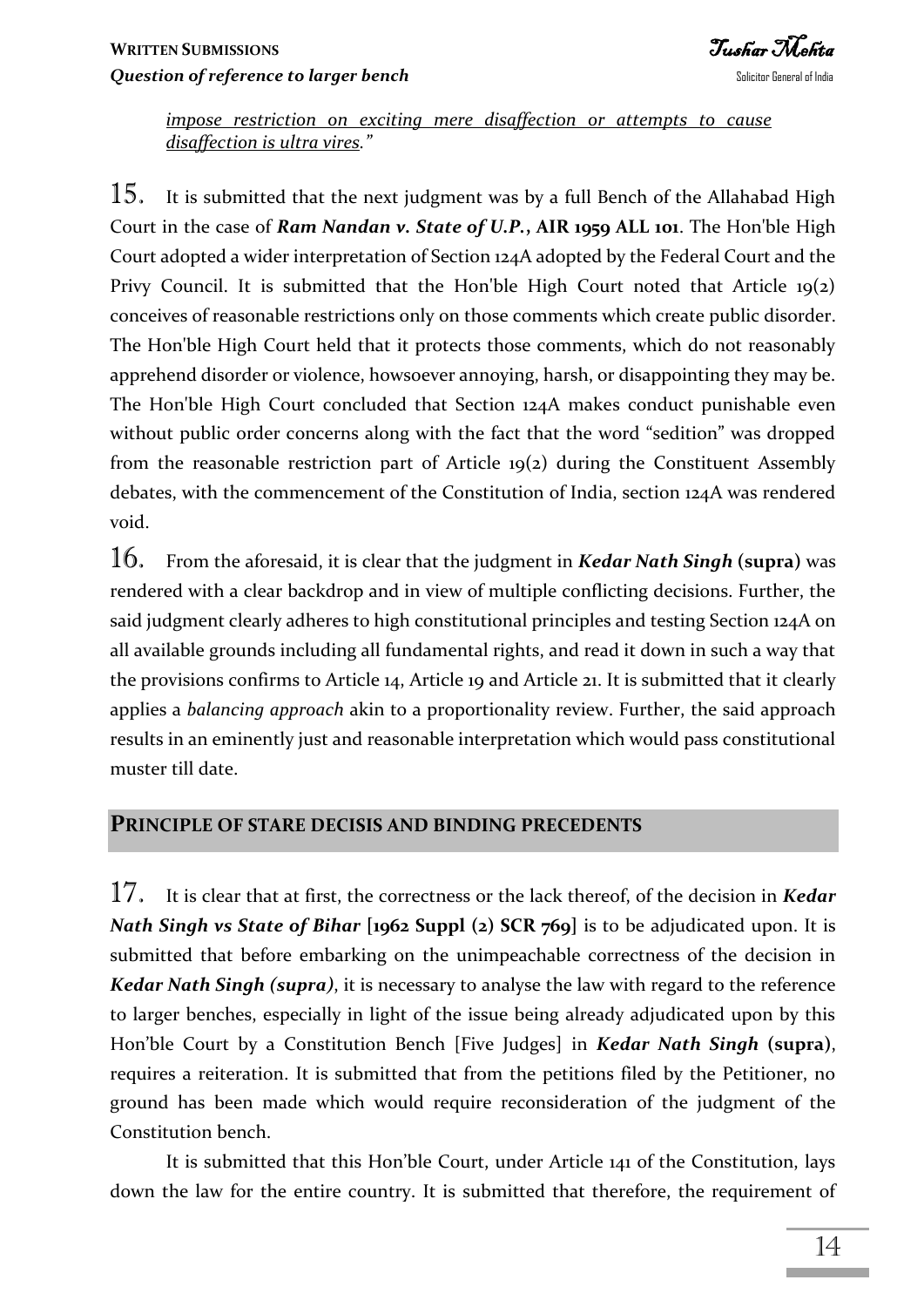binding precedent, well settled in the jurisprudence in the country, in the absence of any direct conflict, ought not to be interfered with. It is submitted that if the premise of the Petitioners and the reliance thereof on the decisions in *Rustom Cavasjee Cooper v. Union of India***, (1970) 1 SCC 248**, *Maneka Gandhi v. Union of India***, (1978) 1 SCC 248,** *I.R Coelho (Dead) By Lrs. v. State Of T.N***., (2007) 2 SCC 1** and *K.S. Puttaswamy (Privacy-9J.) v. Union of India***, (2017) 10 SCC 1**, is misplaced as if the said premise is accepted, the entire constitutional jurisprudence laid down by this Hon'ble Court, prior to the decisions in the said cases would require reconsideration. It is submitted that the same was never the intent or the meaning of the judgments in *Rustom Cavasjee Cooper* **(supra)** and the subsequent decisions thereafter.

18. It is submitted that in the instant case, the decision in *Kedar Nath Singh* **(supra)** squarely decides the present issue. It is submitted that constitutional validity of Section 124A has been tested and has been unequivocally upheld with certain riders. It is submitted that the well-recognised definition of precedent is "*an adjudged case or decision of a court, considered as furnishing an example or authority for an identical or similar case afterwards arising or a similar question of law*".

It is submitted that Salmond defines a precedent as a judicial decision which contains in itself a legal authoritative element which is described as *ratio decidendi*. [*Salmond's Jurisprudence* (10th Edn.) 191.] It is submitted that *Kedar Nath Singh* **(supra)** is undoubtedly a binding precedent well settled in the constitutional jurisprudence in the country.

19. It is submitted that precedents have an intrinsic value attached to them which gives birth to the doctrine of stare decisis. It is submitted that *Stare decisis* refers to the policy of courts to stand by the precedents and not to disturb settled views and legal positions. The doctrine of stare decisis, according to *Black's Law Dictionary* is as under :

*"Stare decisis*.—…*one of policy, grounded on theory that security and certainty require that accepted and established legal principle, under which rights may accrue, be recognized and followed, though later found to be not legally sound, but whether previous holding of court shall be adhered to, modified, or overruled is within the court's discretion under circumstances of case before it*."

20. It is submitted that *'Stare decisis'* means that the precedent is binding. It is based on the need for finality of litigation owing to *"the disastrous inconvenience of having each question subject to be regarded and the dealings of mankind rendered doubtful by reason of different decisions.......".* [*Street Tramways v. London County Council,* **(1898) AC 375 (378);** *Radcliffe v. Ribble Motor Services***, (1939) AC 215 (245)]**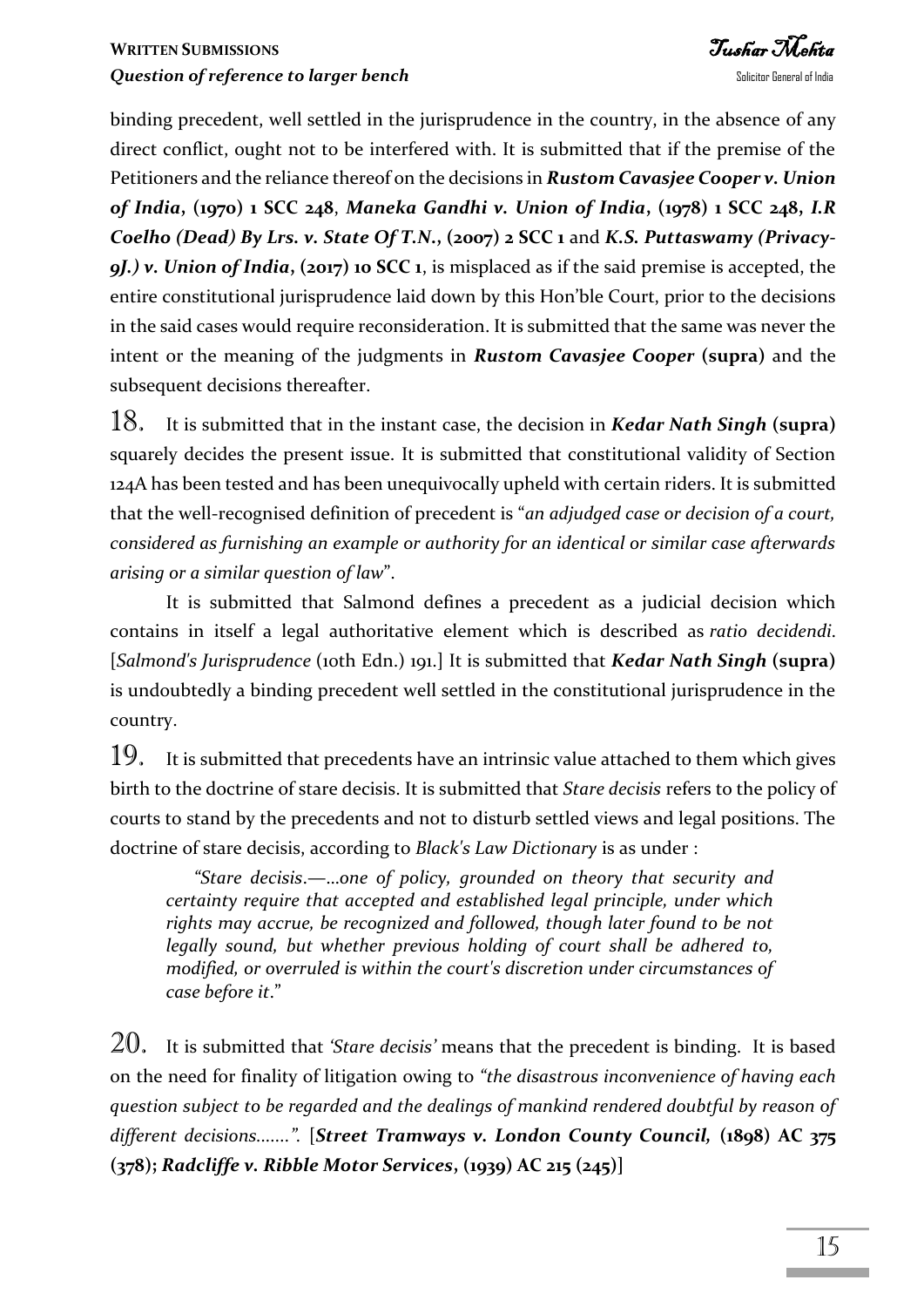21. The full form of the principle is, "*stare decisis et non quieta movere"* which means "*to stand by decisions and not to disturb what is settled*". Those things which have been so often adjudged ought to rest in peace [*Waman Rao v. Union of India,* **(1981) 2 SCC 362**].

Stare decisis is a well-known doctrine of legal jurisprudence. The doctrine of *stare decisis* meaning to stand by decisions rests upon the principle that law by which men are governed should be fixed, definite and known, and that, when the law is declared by a court of competent jurisdiction authorized to construe it, such declaration, in the absence of palpable mistake or error, is itself evidence of law until changed by competent authority. It requires that rules of law when clearly announced and established by a court of last resort, should not be lightly disregarded and set aside, but should be adhered to and followed. What it precludes is that when a principle of law has become established by a series of decisions, it is binding on the courts and should be followed in similar cases. It is a wholesome doctrine which gains certainty to law and guides the people to mould their affairs in the future [*Sakshi v. Union of India,* **(2004) 5 SCC 518**]. It is submitted that a view which has been holding the field for a long time should not be disturbed only because another view is possible [*Milkfood Ltd. v. GMC Ice Cream Private Ltd.,* (2004) 7 SCC **288**].

22. It is submitted that the doctrine of *stare decisis* is also applied rigorously by the House of Lords. It is submitted that previous judgments of the House are binding on a later House as precedents, so that nothing but legislation can directly override an erroneous decision of the House of Lords [*In re Compensation to Civil Servants*, **AIR 1929 PC 84 (87)**; *Phanindra v. The King* **(1949) 4 DLR (PC) 87**; *Gideon v. R*., **(1950) AC 379**].

It is submitted that particularly on constitutional questions it has been held that *"it must be seldom indeed that the Board would depart from a previous decision which it may be assumed will have been acted upon by the Government and subjects"*

23. In *Corpus Juris Secundum,* the doctrine is explained thus: "*Under the stare decisis rule, a principle of law which has been settled by series of decisions generally is binding on the courts and should be followed in similar cases. This rule is based on expediency and public policy, and, although generally it should be strictly adhered to by the courts, it is not universally applicable*."

24. It is submitted that this doctrine is of utmost importance in matters of constitutional validity of laws where practices and events have taken place based on longsettled legal positions enunciated by the courts. It is submitted that this Hon'ble Court explained the object of stare decisis in *Narinder Singh* **v.** *State of Punjab***, (2014) 6 SCC 466**, as under :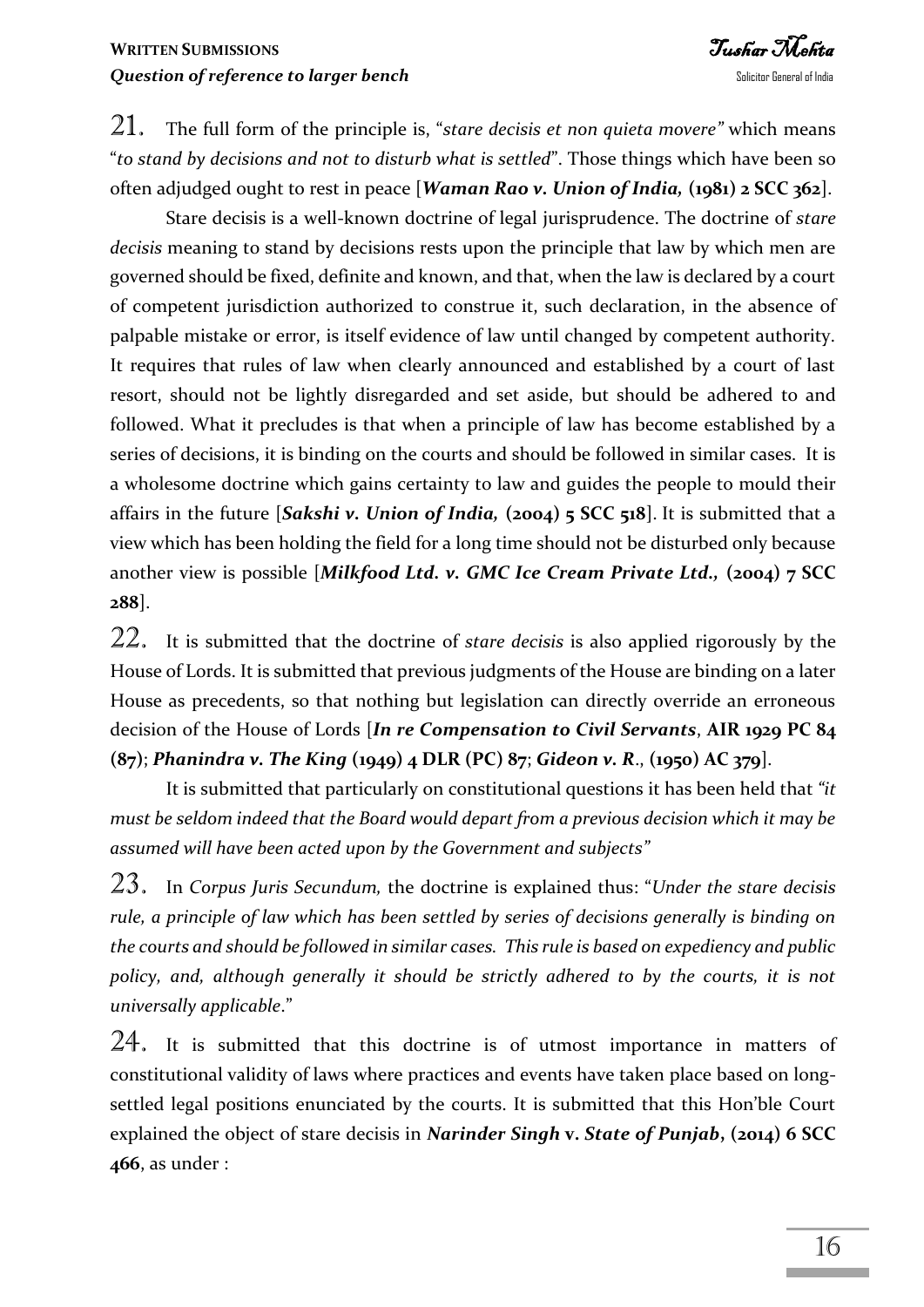*22. … Stare decisis is the fundamental principle of judicial decisionmaking which requires "certainty" too in law so that in a given set of facts the course of action which law shall take is discernible and predictable. Unless that is achieved, the very doctrine of stare decisis will lose its significance. The related objective of the doctrine of stare decisis is to put a curb on the personal preferences and priors of individual Judges. In a way, it achieves equality of treatment as well, inasmuch as two different persons faced with similar circumstances would be given identical treatment at the hands of law. [Id, 480, para 22.]*

 $25.$  It is submitted that the entire legal system and the general populace arrange their affairs in accordance with the settled law which flows from the doctrine of stare decisis. It is submitted that changes, for that matter any change in the legal position, adversely affect matters relating to regulation of society, criminal law, commerce, business and industry. It is submitted that in matters of regulation of society, settled practices, procedures laws, help in shaping the societal ethos. Further, in the economic field, clarity, consistency and settled legal positions, lead to stability and efficiency.

 $26.$  It is submitted that where the point of law has been settled by a series of decisions and has been consistently applied over a long period of time, should not be departed from (even by larger Benches or by a superior court) merely on the ground that another view is possible. It is submitted that the court considering the long-standing view, will have to carefully decide when not to interfere with a settled position of law, and when to interfere in spite of a long-settled position.

27. It is submitted that a constitution bench of this Hon'ble Court in *Central Board of Dawoodi Bohra Community v. State of Maharashtra***, (2005) 2 SCC 673**, held as under:

*5 [Ed.: Para 5 corrected vide Official Corrigendum No. F.3/Ed.B.J./21/2005 dated 3-3-2005.] . In Bharat Petroleum Corpn. Ltd. case [(2001) 4 SCC 448] the Constitution Bench has ruled that a decision of* 

*a Constitution Bench of this Court binds a Bench of two learned Judges of this Court and that judicial discipline obliges them to follow it, regardless of their doubts about its correctness. At the most, they could have ordered that the matter be heard by a Bench of three learned Judges. Following this view of the law, what has been declared by this* 



*Court in Pradip Chandra Parija case [(2002) 1 SCC 1] clinches the issue. The facts in the case were that a Bench of two learned Judges expressed dissent with another judgment of three learned Judges and directed the matter to be placed before a larger Bench of five Judges. The Constitution Bench considered the rule of "judicial discipline and propriety" as also the theory of precedents and held that it is only a Bench of the same quorum which can question the correctness of the decision by another Bench of coordinate strength in which case the matter may be placed for consideration by*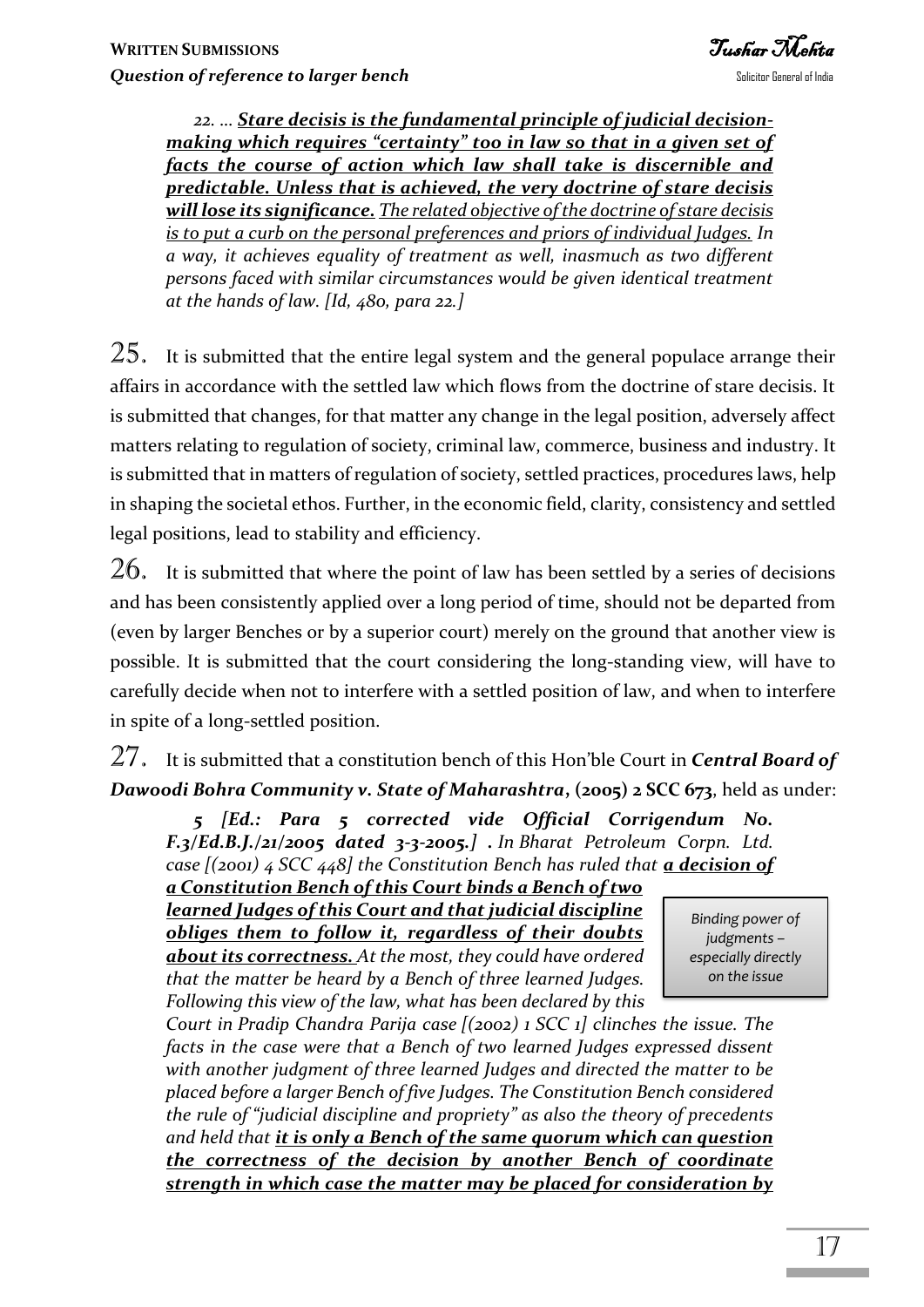*a Bench of larger quorum. In other words, a Bench of lesser quorum cannot express disagreement with, or question the correctness of, the view taken by a Bench of larger quorum. A view of the law taken by a Bench of three Judges is binding on a Bench of two Judges and in case the Bench of two Judges feels not inclined to follow the earlier three-Judge Bench decision then it is not proper for it to disagree or dissent with the earlier view; but doubting the correctness of such earlier view, it can only request the Chief Justice for the matter being placed for hearing before a three-Judge Bench which may agree or disagree with the view of the law taken earlier by the three-Judge Bench. As already noted, this view has been followed and reiterated by at least three subsequent Constitution Benches referred to hereinabove.*

*8 [Ed.: Para 8 corrected vide Official Corrigendum No. F.3/Ed.B.J./7/2005 dated 17-1-2005.] . In Raghubir Singh case [(1989) 2 SCC 754] Chief Justice Pathak pointed out that in order to promote consistency and certainty in the law laid down by the superior court the ideal condition would be that the entire court should sit in all cases to decide questions of law, as is done by the Supreme Court of the United States. Yet, His Lordship noticed, that having regard to the volume of work demanding the attention of the Supreme Court of India, it has been found necessary as a general rule of practice and convenience that the Court should sit in divisions consisting of judges whose number may be determined by the exigencies of judicial need, by the nature of the case including any statutory mandate relating thereto and by such other considerations which the Chief Justice, in whom such authority devolves by convention, may find most appropriate. The Constitution Bench reaffirmed the doctrine of binding precedents as it has the merit of promoting certainty and consistency in judicial decisions, and enables an organic development of the law, besides providing assurance to the individual as to the consequence of transactions forming part of his daily affairs.*

*9. Further, the Constitution Bench speaking through Chief Justice Pathak opined that the question was not whether the Supreme Court is bound by its own previous decisions; the question was under what circumstances and within what limits and in what manner should the highest court overturn its own pronouncements. In our opinion, what was working in the mind of His Lordship was that being the highest court of the country, it was open for this Court not to feel bound by its own previous decisions because if that was not permitted, the march of judge-made law and the development of constitutional jurisprudence would come to a standstill. However, the doctrine of binding precedent could not be given a go-by. Quoting from Dr. Alan Paterson's Law Lords (pp. 156-57), His Lordship referred to several criteria articulated by Lord Reid. It may be useful to reproduce herein the said principles: (SCC pp. 770-71, para 16)*

*(1) The freedom granted by the 1966 Practice Statement ought to be exercised sparingly (the "use sparingly" criterion) (Jones v. Secy. of State for Social Services [1972 AC 944 : (1972) 1 All ER 145 : (1972) 2 WLR 210 (HL)] , AC at p. 966).*

*(2) A decision ought not to be overruled if to do so would upset the legitimate expectations of people who have entered into contracts or*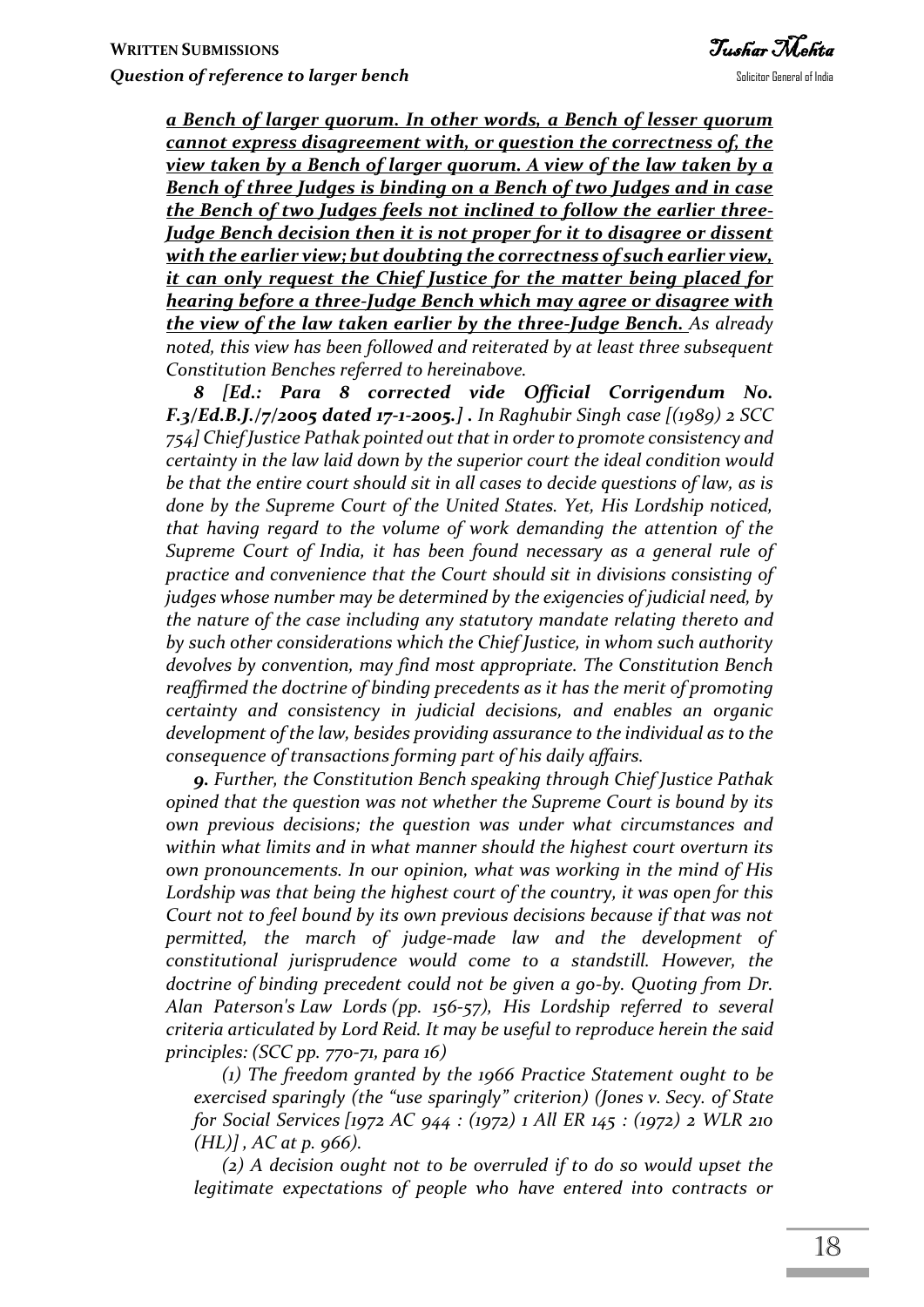*settlements or otherwise regulated their affairs in reliance on the validity of that decision (the "legitimate expectations" criterion) (Ross Smith v. Ross Smith [1963 AC 280 : (1962) 1 All ER 344 : (1962) 2 WLR 388 (HL)] , AC at p. 303 and Indyka v. Indyka [(1969) 1 AC 33 : (1967) 2 All ER 689 : (1967) 3 WLR 510 (HL)] , AC at p. 69).*

*(3) A decision concerning questions of construction of statutes or other documents ought not to be overruled except in rare and exceptional cases (the "construction" criterion) (Jones case [1972 AC 944 : (1972) 1 All ER 145 : (1972) 2 WLR 210 (HL)] ).*

*(4)(a) A decision ought not to be overruled if it would be impracticable for the Lords to foresee the consequences of departing from it (the "unforeseeable consequences" criterion) (Steadman v. Steadman [1976 AC 536 : (1974) 2 All ER 977 : (1974) 3 WLR 56 (HL)] , AC at p. 542 C). (b) A decision ought not to be overruled if to do so would involve a change that ought to be part of a comprehensive reform of the law. Such changes are best done "by legislation following on a wide survey of the whole field" (the "need for comprehensive reform" criterion) (Myers v. DPP [1965 AC 1001 : (1964) 2 All ER 881 : (1964) 3 WLR 145 (HL)] , AC at p. 1022, Cassell & Co. Ltd. v. Broome [1972 AC 1027 : (1972) 1 All ER 801 : (1972) 2 WLR 645 (HL)] , AC at p. 1086 and Haughton v. Smith [1975 AC 476 : (1973) 3 All ER 1109 : (1974) 2 WLR 1 (HL)] , AC at p. 500).*

*(5) In the interest of certainty, a decision ought not to be overruled merely because the Law Lords consider that it was wrongly decided. There must be some additional reasons to justify such a step (the "precedent merely wrong" criterion) (Knuller v. DPP [1973 AC 435 : (1972) 2 All ER 898 : (1972) 3 WLR 143 (HL)] , AC at p. 455).*

*(6) A decision ought to be overruled if it causes such great uncertainty in practice that the parties' advisers are unable to give any clear indication as to what the courts will hold the law to be (the "rectification of uncertainty" criterion) [Jones case [1972 AC 944 : (1972) 1 All ER 145 : (1972) 2 WLR 210 (HL)] and Oldendorff (E.L.) & Co. GmbH v. Tradax Export SA [1974 AC 479 : (1973) 3 All ER 148 : (1973) 3 WLR 382 (HL)] , AC at pp. 533, 535].*

*(7) A decision ought to be overruled if in relation to some broad issue or principle it is not considered just or in keeping with contemporary social conditions or modern conceptions of public policy (the "unjust or outmoded" criterion) (Jones case [1972 AC 944 : (1972) 1 All ER 145 : (1972) 2 WLR 210 (HL)] and Conway v. Rimmer [1968 AC 910 : (1968) 2 All ER 304 : (1968) 2 WLR 1535 (HL)] , AC at p. 938).*

*10. Reference was also made to the doctrine of stare decisis. His Lordship observed by referring to Sher Singh v. State of Punjab [(1983) 2 SCC 344 : 1983 SCC (Cri) 461] that although the Court sits in divisions of two and three Judges for the sake of convenience but it would be inappropriate if a Division Bench of two Judges starts overruling the decisions of Division Benches of three. To do so would be detrimental not only to the rule of discipline and the doctrine of binding precedents but it will also lead to inconsistency in decisions on points of law; consistency and*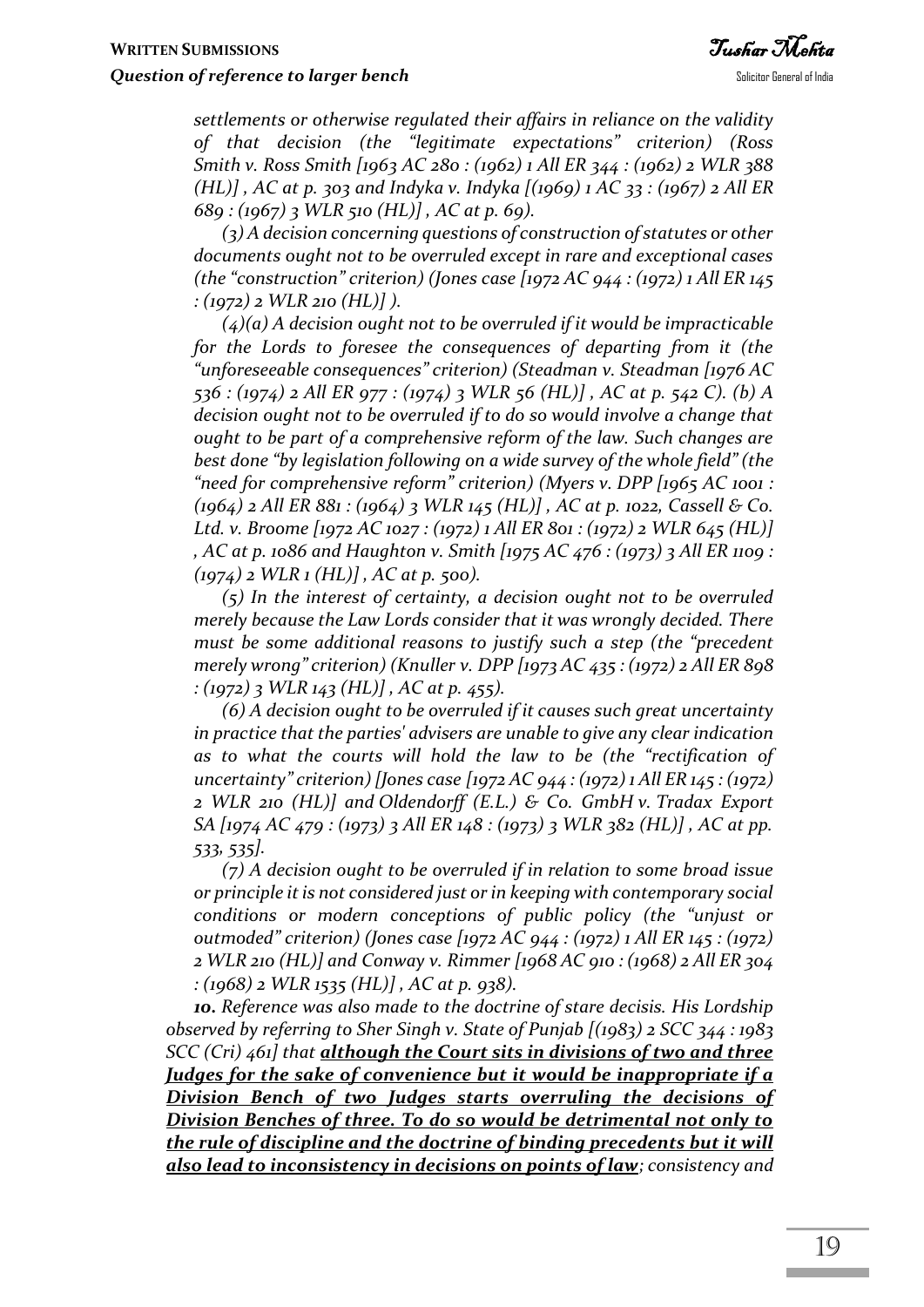*certainty in the development of law and its contemporary status — both would be immediate casualty."*

28. It is submitted that the common law system places reliance on precedents for interpreting the provisions of law and for developing legal principles in areas not covered by the statutes. The decisions of this Hon'ble Court are binding precedents, not only because of the continuance of the common law system, but also on account of constitutional mandates—express in the case of the Supreme Court. Article 141 of the Constitution of India provides that the law declared by the Supreme Court shall be binding on all courts within the territory of India. Therefore, the need to follow the decisions of this Hon'ble Court, moore so of larger benches, is not a mere requirement of common law principle, but a constitutional mandate.

29. It is submitted that the said doctrine of stare decisis and the binding value of precedents ensure uniformity and consistency in decision-making, and equality in treatment, thereby preventing or helping to prevent bias, prejudice and arbitrariness. It is submitted that the said doctrines provides judicial discipline and consistency.

30. It is submitted that the judgment is *Kedar Nath Singh* **(supra)** has been the law of the land for more than six decades. The judgment balances constitutional rights and principles viz. needs of the State, to provide a reasonable interpretation.

### **LAW REGARDING REFERENCE TO LARGER BENCHES**

 $31.$  At the outset, in this regard, it is clarified that every petition filed before this Hon'ble Court, either prays for "*reconsideration*" and/or "*overruling*" of the judgment rendered by a bench of five Hon'ble Judges of this Hon'ble Court in *Kedar Nath Singh* **(supra).** That apart, considering the fact that the judgment in *Kedar Nath Singh* **(supra)** upholds the constitutional validity of Section 124A, it would be necessary to "reconsider" or "overrule" the said judgment before taking any other view on the vires of Section 124A.

It is submitted that the submission of the Petitioner that the same can be done by a bench comprising of three Hon'ble Judges is patently wrong and violates settled principles of Article 141 and common law grounded in precedents itself.

 $32.$  It is submitted that the law regarding the binding nature of larger bench decision of benches of lessor coram and co-ordinate strength is well settled. It is submitted that therefore, the decision in *Kedar Nath Singh* **(supra)**, is binding on this hon'ble Court and cannot be deported from. It is submitted that in *Central Board of Dawoodi Bohra*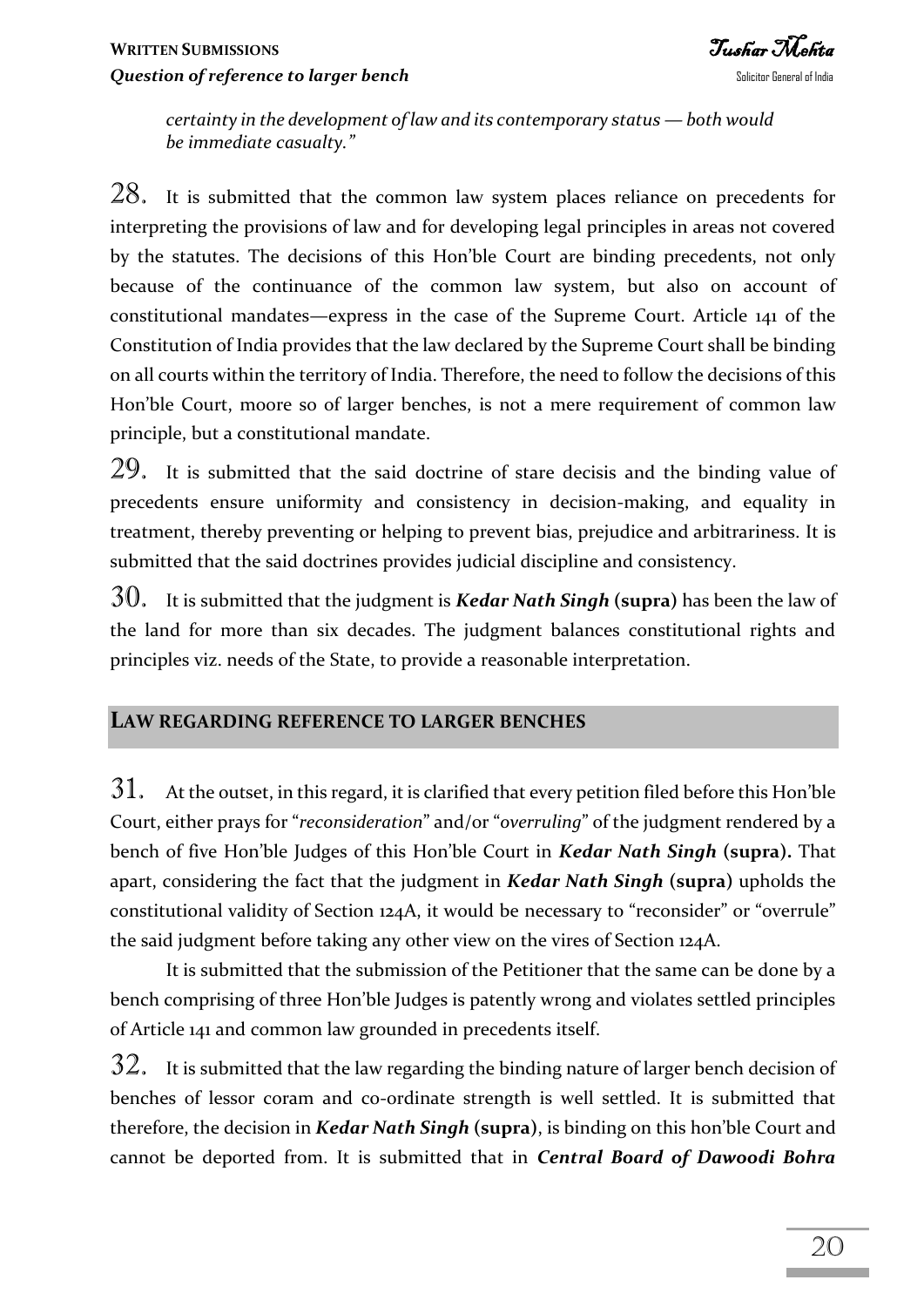*Community and Anr. Vs. State of Maharashtra and Anr,* **2005 (2) SCC 673**, it was held as under :

*"12. Having carefully considered the submissions made by the learned senior counsel for the parties and having examined the law laid down by the Constitution Benches in the abovesaid decisions, we would like to sum up the legal position in the following terms :-*

*(1) The law laid down by this Court in a decision delivered by a Bench of larger strength is binding on any subsequent Bench of lesser or co-equal strength.* 

*(2) A Bench of lesser quorum cannot doubt the correctness of the view of the law taken by a Bench of larger quorum. In case of doubt all that the Bench of lesser quorum can do is to invite the attention of the Chief Justice and request for the matter being* 

*placed for hearing before a Bench of larger quorum than the Bench whose decision has come up for consideration. It will be open only for a Bench of coequal strength to express an opinion doubting the correctness of the view taken by the earlier Bench of coequal strength, whereupon* 

*Summary of the statement of law on the issue of reference*

*the matter may be placed for hearing before a Bench consisting of a quorum larger than the one which pronounced the decision laying down the law the correctness of which is doubted.* 

*(3) The above rules are subject to two exceptions :* 

*(i) The abovesaid rules do not bind the discretion of the Chief Justice in whom vests the power of framing the roster and who can direct any particular matter to be placed for hearing before any particular Bench of any strength; and* 

*(ii) In spite of the rules laid down hereinabove, if the matter has already come up for hearing before a Bench of larger quorum and that Bench itself feels that the view of the law taken by a Bench of lesser quorum, which view is in doubt, needs correction or reconsideration then by way of exception (and not as a rule) and for reasons given by it, it may proceed to hear the case and examine the correctness of the previous decision in question dispensing with the need of a specific reference or the order of Chief Justice constituting the Bench and such listing. Such was the situation in Raghubir Singh and Ors. and Hansoli Devi and Ors. ((supra))"*

33. It is submitted that further in *Pradip Chandra Parija and Ors. Vs. Pramod*  **Chandra Patnaik and Ors. (2002) 1 SCC 1** [5]B- J. Bharucha], it was held as under :

*"6. In the present case the Bench of two learned judges has, in terms, doubted the correctness of a decision of a Bench of three learned judges. They have, therefore, referred the matter directly to a Bench of five judges. In our view, judicial discipline and propriety demands that a Bench of two* 

*The rationale behind precedents and their binding value*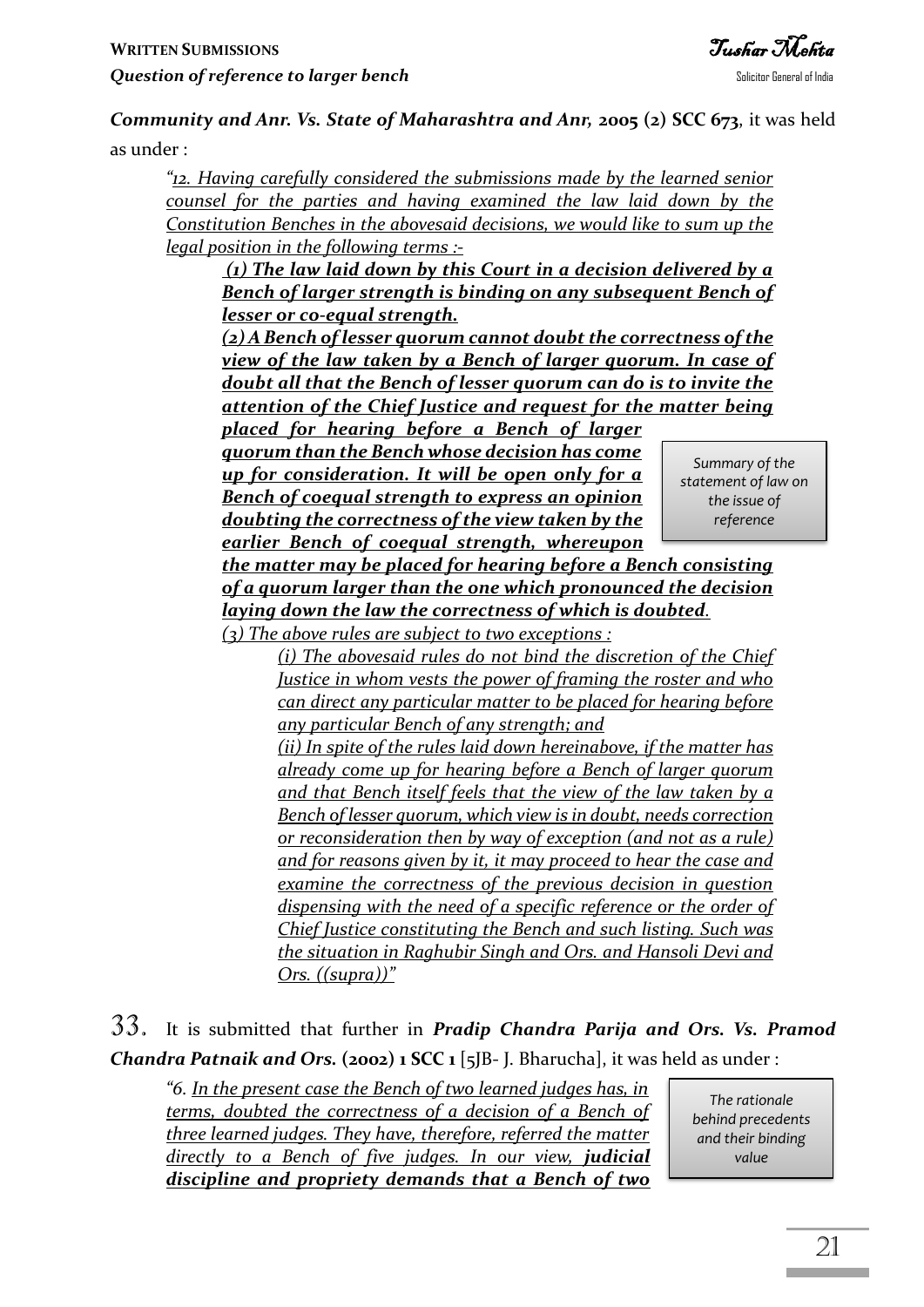*learned judges should follow a decision of a Bench of three learned judges. But if a Bench of two learned judges concludes that an earlier judgment of three learned judges is so very incorrect that in no circumstances can it be followed, the proper course for it to adopt is to refer the matter before it to a Bench of three learned judges setting out, as has been done here, the reasons why it could not agree with the earlier judgment. If, then, the Bench of three learned judges also comes to the conclusion that the earlier judgment of a Bench of three learned judges is incorrect, reference to a Bench of five learned judges is justified."*

34. It is submitted that in *Bharat Petroleum Corporation Ltd. vs. Mumbai Shramik*  **Sangha and ors..** (2001) 4 **SCC** 448 [5]B- J. Bharucha], it was held as under :

*"1. …… Two learned Judges of this Court have doubted the correctness of the scope attributed to Section 10 of the Contract Labour (Regulation and Abolition) Act, 1970 in the Constitution Bench Judgment in Gammon (India) Ltd. vs. Union of India (1974)ILLJ489SC . This is how the matter comes before us.*

*2. We are of the view that a decision of a Constitution Bench of this Court binds a Bench of two learned Judges of this Court and that judicial discipline obliges them to follow it, regardless of their doubts about its correctness. At the most, they could have ordered that the matter be heard by a Bench of three learned Judges.*

*Matter of judicial discipline and propriety* 

*3. Accordingly, this matter shall now be heard and decided by a Bench of two learned Judges."*

35. It is submitted that in *Chandra Prakash v. State of U.P.,* **(2002) 4 SCC 234** [5JB- J. S. Hegde], it was held as under :

*"19. The principles of the doctrine of binding precedent are no more in doubt. This is reflected in a large number of cases decided by this Court. For the purpose of deciding the issue before us, we intend referring to the following two judgments of this Court.*

### *xxx*

*22. A careful perusal of the above judgments shows that this Court took note of the hierarchical character of the judicial system in India. It also held that it is of paramount importance that the law declared by this Court should be certain, clear and consistent. As stated in the above judgments, it is of common knowledge that most of the decisions of this Court are of significance not merely because they constitute an adjudication on the rights of the parties and resolve the disputes between them but also because in doing so they embody a declaration of law operating as a binding principle in future cases. The doctrine of binding precedent is of utmost importance in the administration of*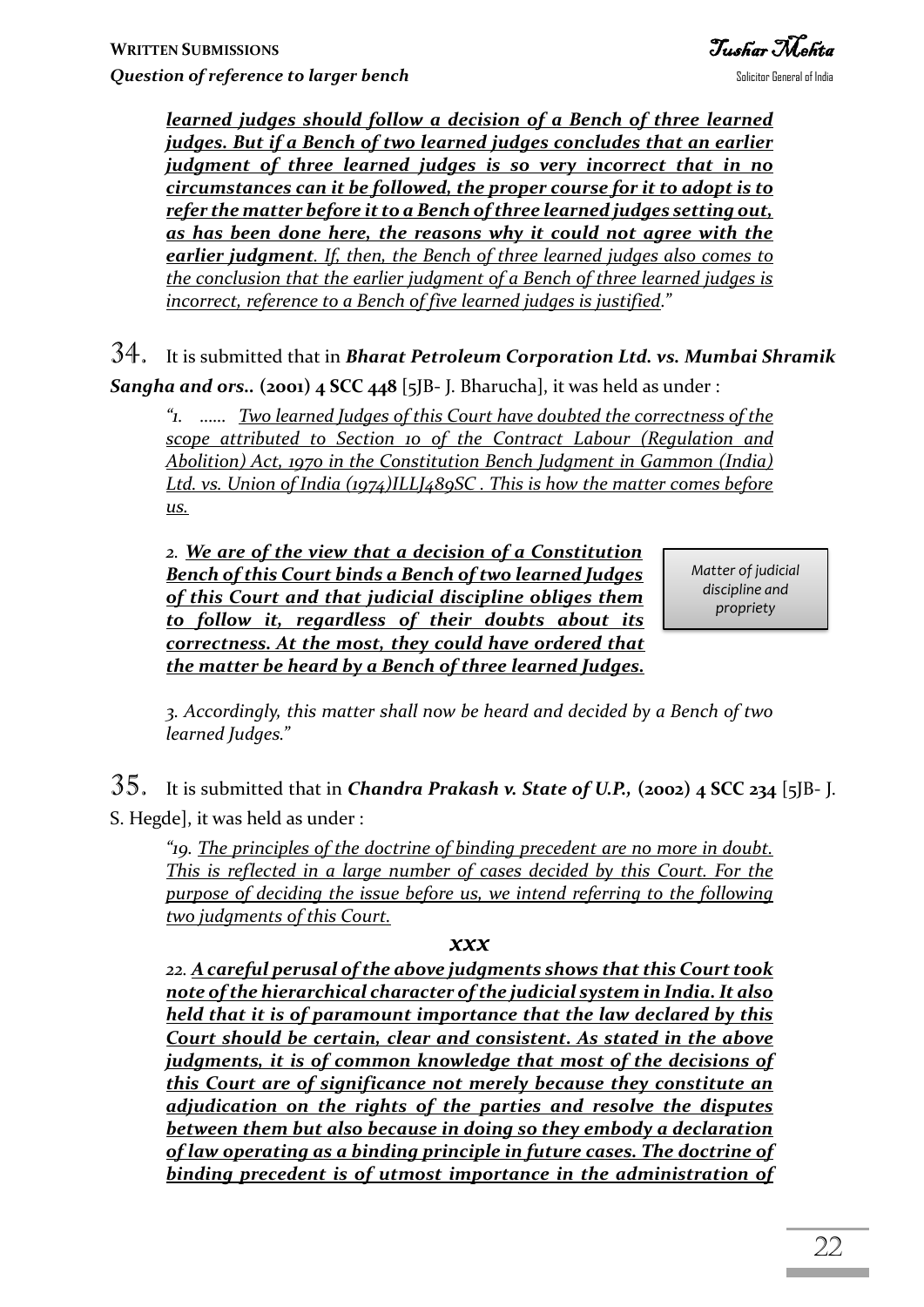*…..*

### *our judicial system. It promotes certainty and consistency in judicial decisions. Judicial consistency promotes confidence in the system, therefore, there is this need for consistency in the enunciation of legal principles in the decisions of this Court.*

*24. Applying the principles laid down in the abovesaid cases, we hold that the judgment of the two-Judge Bench of this Court dated 23-3-1995 [State of U.P. v. Dr R.K. Tandon, (1995) 3 SCC 616 : 1995 SCC (L&S) 820 : (1995) 30 ATC 45 (Coram: K. Ramaswamy and B.L. Hansaria, JJ.)] as modified by the subsequent order dated 26-7-1996 [State of U.P. v. Dr R.K. Tandon, (1996) 10 SCC 247 : 1996 SCC (L&S) 1401 (Coram: K. Ramaswamy and G.B. Pattanaik, JJ.)] by the same Bench does not lay down the correct law, being in conflict with the larger Bench judgment. If that be so, the above writ petitions, from which this reference has arisen, will have to be decided dehors the law laid down by those two judgments of the Bench of two learned Judges. Therefore, having decided the issue that has arisen for our consideration, we think it just that these writ petitions should now be placed before a Bench of three learned Judges for final disposal."*

# 36. It is submitted that in *Shashikala and Ors. Vs. Gangalakshmamma and Ors.*

**(2015) 9 SCC 150** [2JB- J. Bhanumathi], this Hon'ble court held as under :

*"28. Though, I am a party to the above reference, at the same time, it is worth mentioning that the reference even in the case of a perceived conflict or disagreement with the views of a two judge (or even a three judge) Bench does not permit a lower Bench formation to refer the matter straightway to a five Judge Bench. This principle was stated in Bharat Petroleum Corporation Ltd. v. Mumbai Shramik Sangha and Ors. (2001) 4 SCC 448. In that judgment, the Constitution Bench held that a decision of a Constitution Bench binds Benches of two and three learned Judges of this Court and that judicial discipline obliges them to follow it, regardless of their doubts about its correctness. At the most, they can direct that the matter to be heard by a Bench of three learned Judges. In Pradip Chandra Parija and Ors. v. Pramod Chandra Patnaik and Ors. (2002) 1 SCC 1, a Bench of two learned judges expressed reservations with the judgment of a three judge Bench and directed the matter to be placed before a larger Bench of five judges. The Constitution Bench held that the rule of 'judicial discipline and propriety' as well as the theory of precedents permitted only a Bench of the same quorum to question the correctness of the decision by another Bench of co-ordinate strength upon which the matter can be placed for consideration by a Bench of larger quorum. A Bench of lesser quorum cannot thus, express disagreement with, or question the correctness of, the view of a Bench of a larger quorum.*

*…. 31. The clarification of the position, by a three judge Bench, in Rajesh and Ors., ipso facto could not have led to the conclusion that there was a conflict between the views of various Benches, since Santosh Devi itself had noticed Sarla Verma, the logic of which in respect of limiting compensation for non-*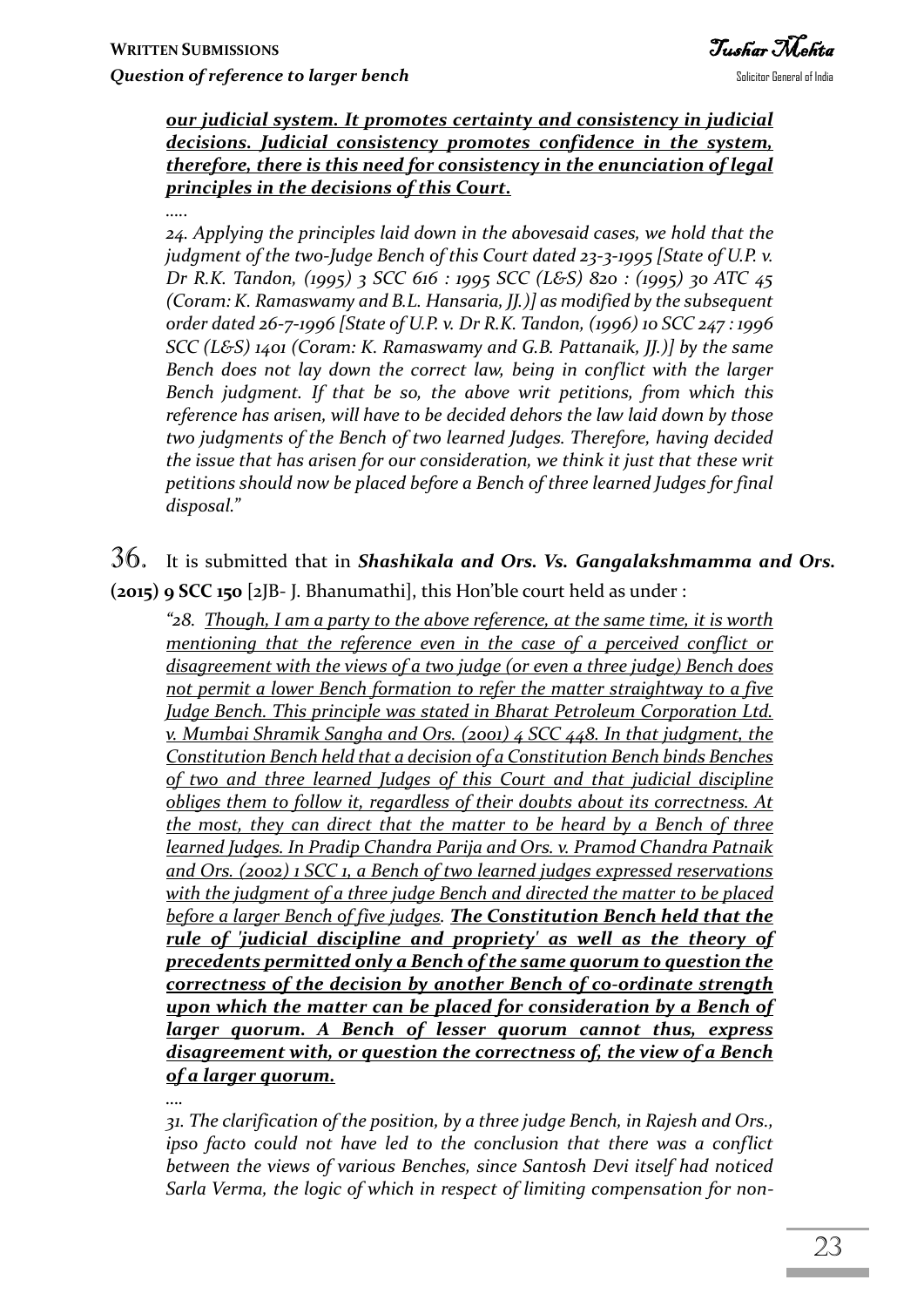*permanent employment was clarified.*

*….*

*34. Since we have disagreed only insofar as the addition towards the future prospects in case of self-employed or fixed wages to be added to the compensation towards the dependency, the matter may be placed before the Hon'ble the Chief Justice of India for appropriate orders towards the constitution of a suitable larger Bench to decide the said issue"*

# 37. It is submitted that *CCE v. Ratan Melting & Wire Industries,* **(2005) 3 SCC 57**, it

was held as under :

*"4. Though the view expressed in Kalyani case [(2004) 6 SCC 719] and our view about invalidation might clarify the observations in para 11 of Dhiren Chemical case [(2002) 2 SCC 127] we feel that the earlier judgment in Dhiren Chemical case [(2002) 2 SCC 127] being by a Bench of five Judges, it would be appropriate for a Bench of similar strength to clarify the position. In the circumstances, we refer the matter to a larger Bench of five Hon'ble Judges. Let the papers be placed before Hon'ble the Chief Justice of India for constituting an appropriate Bench."*

# 38. It is submitted that in *Zenith Steel Tubes & Industries Ltd. v. SICOM Ltd.,* **(2008)**

**1 SCC 533**, it was held as under :

*"39. It is also evident from the decision in Paramjeet Singh Patheja case [(2006) 13 SCC 322 : JT (2006) 10 SC 41] that the views expressed in Kailash Nath Agarwal case [(2003) 4 SCC 305] had not been brought to the notice of the learned Judges who decided the matter. Even if we are inclined to agree with one of the two interpretations, the anomalous situation will continue since the decisions are that of coordinate Benches.*

*40. In such circumstances, we consider it fit and proper that the matter should be referred to a larger Bench to resolve the existing anomaly resulting from the different views expressed in the two abovementioned cases.*

*41. Accordingly, the Registry is directed to place this matter before the Hon'ble the Chief Justice of India for appropriate orders in the light of what has been stated hereinbefore."*

# 39. It is submitted that in *Asstt. Director of Mines and Geology v. Deccan Cements Ltd.,* **(2008) 3 SCC 451,** it was held as under :

*"8. We, therefore, refer the matter to a larger Bench to test the correctness of* 

*the conclusions that the levy was permissible by the Validation Act, but amounts which have not already been collected, cannot be collected. The records may be placed before the Hon'ble the Chief Justice of India for appropriate directions."*

 $40.$  It is submitted that from the aforesaid, it is clear that a Bench of lesser Coram would be bound by the decision of five Judges and it will not be permissible for the said bench of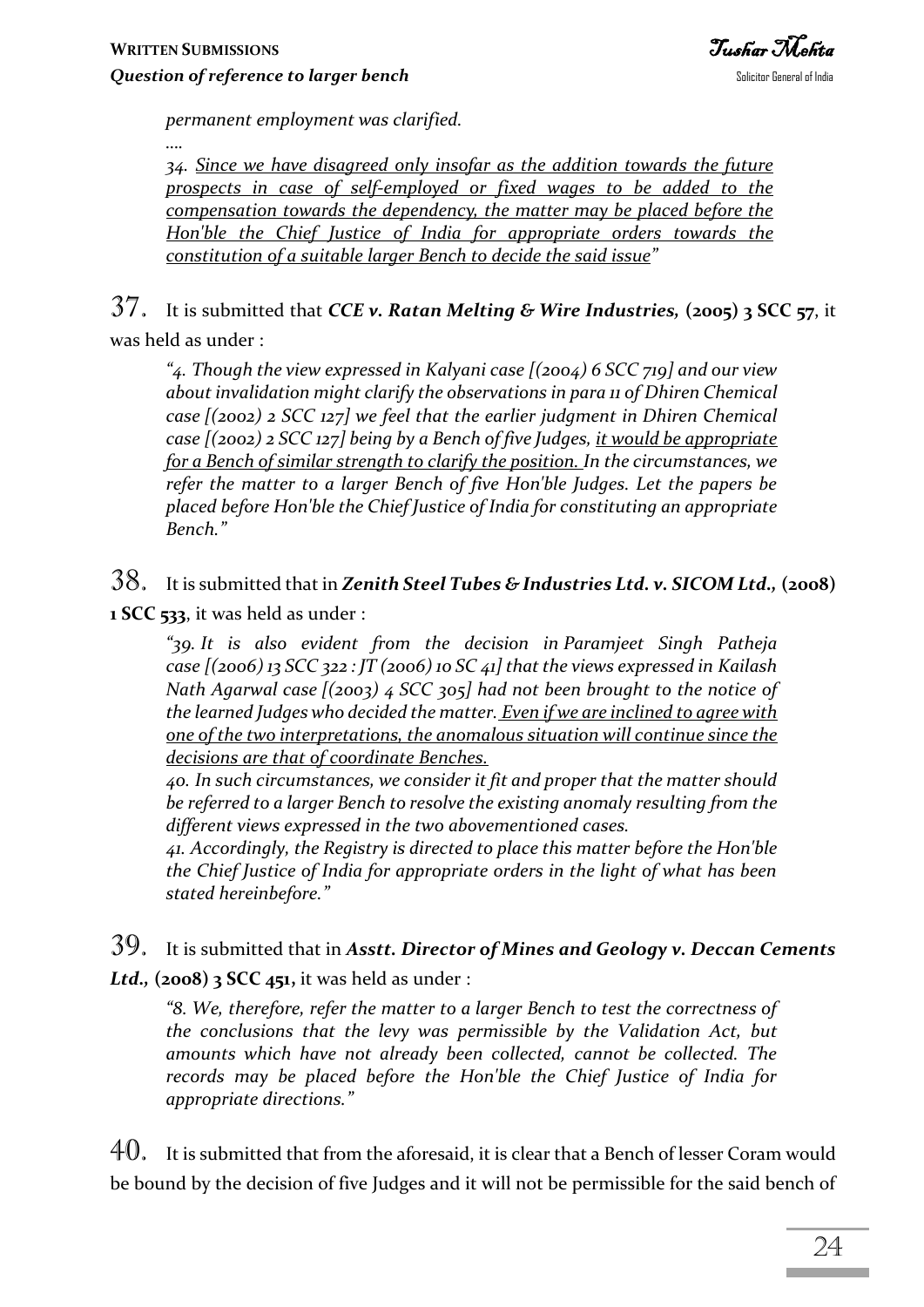lesser Coram to disagree with the view taken by five Hon'ble Judges. It is submitted that the only option before a bench of lesser coram is to simply place the matter before a bench of co-equal strength, i.e. five Hon'ble Judges [as was the case in *Kedar Nath Singh*  **(supra)**]. It is onbly a bench of co-equal strength that can disagree with the judgment of the Constitution Bench while recording cogent reasons as to why the earlier binding Constitution Bench judgment is so patently wrong that it needs to be reconsidered and thereafter refer it to even a larger bench for re-consideration.

 $41.$  At this juncture, it is necessary to submit that the reliance of the Petitioner, with regard to the issue of reference, on the judgments in *Lily Thomas v. Union of India***, (2013) 7 SCC 653** and *Joseph Shine v. Union of India***, (2019) 3 SCC 39** is wholly misplaced.

It is submitted that this Hon'ble Court in *Lily Thomas v. Union of India***, (2013) 7 SCC 653** was dealing with a direct constitutional challenge to a provision of the Representation of Peoples Act. Further, previously, in *K. Prabhakaran* **v.** *P. Jayarajan***, (2005) 1 SCC 754**, the validity of the said provision of the RP Act was not under challenge and only a reference was made to the Constitution Bench of this Court on certain questions which arose in the civil appeals against the judgments delivered by the High Court in election cases under the Act. It is submitted that the judgment in *Lily Thomas* **(supra)** clearly mentions the same. Further, the said provision was ultimately declared unconstitutional due to lack of legislative competence which was an issue not present before the bench in *K. Prabhakaran* **(supra)**. The relevant portion of *Lily Thomas*  **(supra)**, is as under :

*"12. Mr Nariman and Mr Shukla submitted that in K. Prabhakaran v. P. Jayarajan [K. Prabhakaran v. P. Jayarajan, (2005) 1 SCC 754 : 2005 SCC (Cri) 451] the validity of sub-section (4) of Section 8 of the Act was not under challenge and only a reference was made to the Constitution Bench of this Court on certain questions which arose in the civil appeals against the judgments delivered by the High Court in election cases* 

*under the Act. They submitted that the Constitution Bench of this Court framed three questions with regard to disqualification of a candidate under Section 8 of the Act and while answering Question 3, the Constitution Bench indicated reasons which seem to have persuaded Parliament to classify sitting Members of the House into a separate category and to provide in sub-section (4) of Section 8 of the Act that if such sitting Members file appeal or revision* 

*Lily Thomas was a completely different factual situation and does not lay down that smaller coram can overrule larger coram judgments*

*against the conviction within three months, then the disqualification on account of their conviction will not take effect until the appeal or revision is decided by the appropriate court. They submitted that the opinion expressed by the Constitution Bench of this Court in K. Prabhakaran v. P. Jayarajan [K. Prabhakaran v. P. Jayarajan, (2005) 1 SCC 754 : 2005 SCC (Cri) 451] regarding the purpose for which Parliament classified sitting Members of Parliament*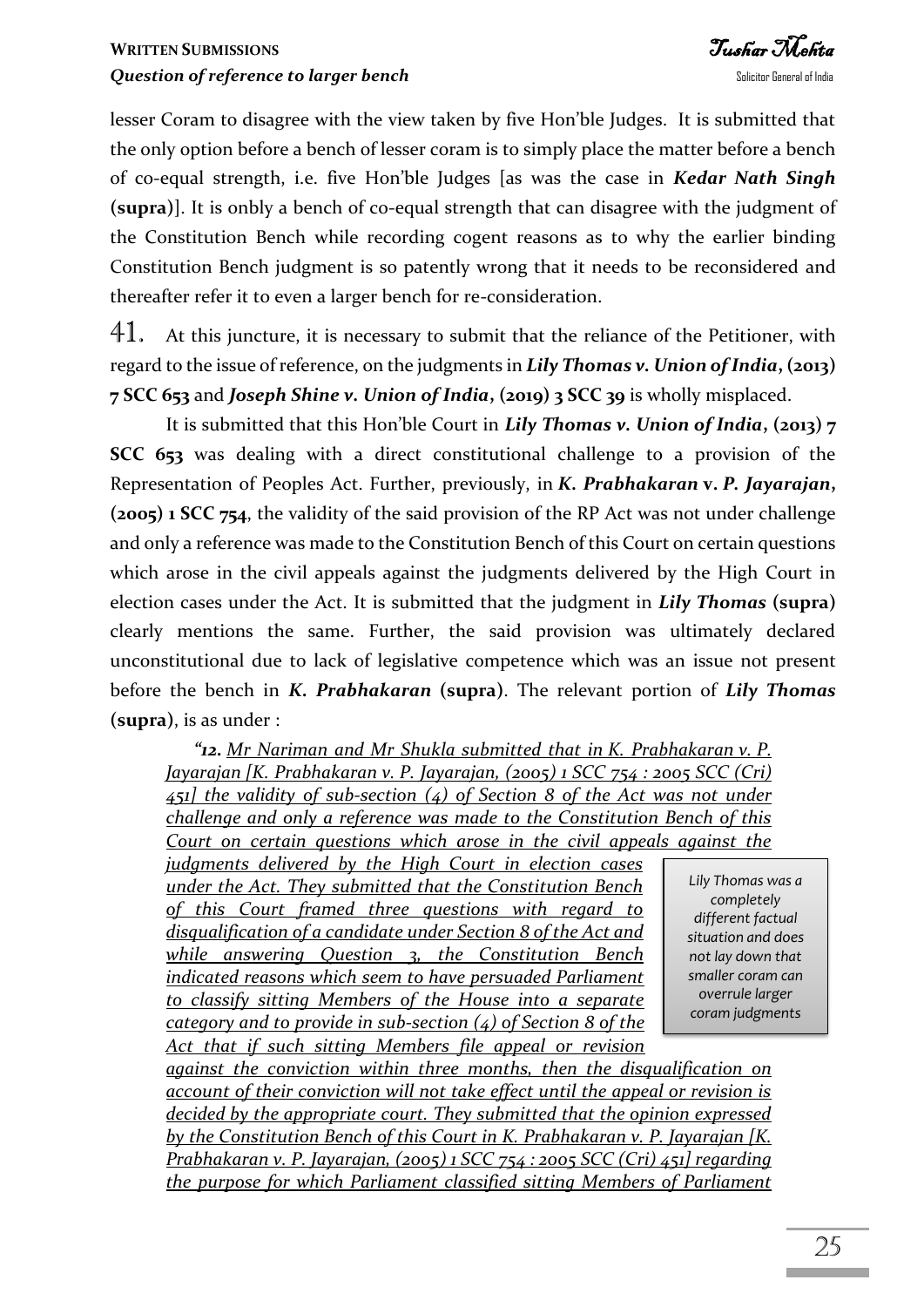*and State Legislatures into a separate category and protected them from the disqualifications by the saving provision in sub-section (4) of Section 8 of the Act are obiter dicta and are not binding ratio on the issue of the validity of sub-section (4) of Section 8 of the Act.*

*Findings of the Court*

*20. We will first decide the issue raised before us in these writ petitions that Parliament lacked the legislative power to enact sub-section (4) of Section 8 of the Act as this issue was not at all considered by the Constitution Bench of this Court in the aforesaid case of K. Prabhakaran [K. Prabhakaran v. P. Jayarajan, (2005) 1 SCC 754 : 2005 SCC (Cri) 451] .*

*36. As we have held that Parliament had no power to enact subsection (4) of Section 8 of the Act and accordingly sub-section (4) of Section 8 of the Act is ultra vires the Constitution, it is not necessary for us to go into the other issue raised in these writ petitions that subsection (4) of Section 8 of the Act is violative of Article 14 of the Constitution. It would have been necessary for us to go into this question only if sub-section (4) of Section 8 of the Act was held to be within the powers of Parliament. In other words, as we can declare sub-section (4) of Section 8 of the Act as ultra vires the Constitution without going into the question as to whether sub-section (4) of Section 8 of the Act is violative of Article 14 of the Constitution, we do not think it is necessary to decide the question as to whether subsection (4) of Section 8 of the Act is violative of Article 14 of the Constitution."*

 $42.$  It is submitted that similarly, the reliance of the Petitioners on the judgment in **Joseph Shine v. Union of India, (2019) 3 SCC 39, is erroneous as the same was a** Constitution Bench itself. It is submitted that further, the matter was placed before a Constitution Bench after a reference. Further, the previous judgment which had upheld the constitutionality of Section 497 of the IPC in *Yusuf Abdul Aziz v. State of Bombay***, 1954 SCR 930** did not consider the question of unconstitutionality of the entire provision and was rather merely concerned with last line of the provision. The same is evident from the following portion of the judgement in *Yusuf Abdul Aziz v. State of Bombay***, 1954 SCR 930**, quoted as under :

*"3. Under Section 497 the offence of adultery can only be committed by a man but in the absence of any provision to the contrary the woman would be punishable as an abettor. The last sentence in Section 497 prohibits this. It runs—*

*"In such case the wife shall not be punishable as an abettor". It is said that this offends Articles 14 and 15.*

*The portion of Article 15 on which the appellant relies is this:*

*"The State shall not discriminate against any citizen on grounds only of … sex."*

*But what he overlooks is that that is subject to clause (3) which runs—*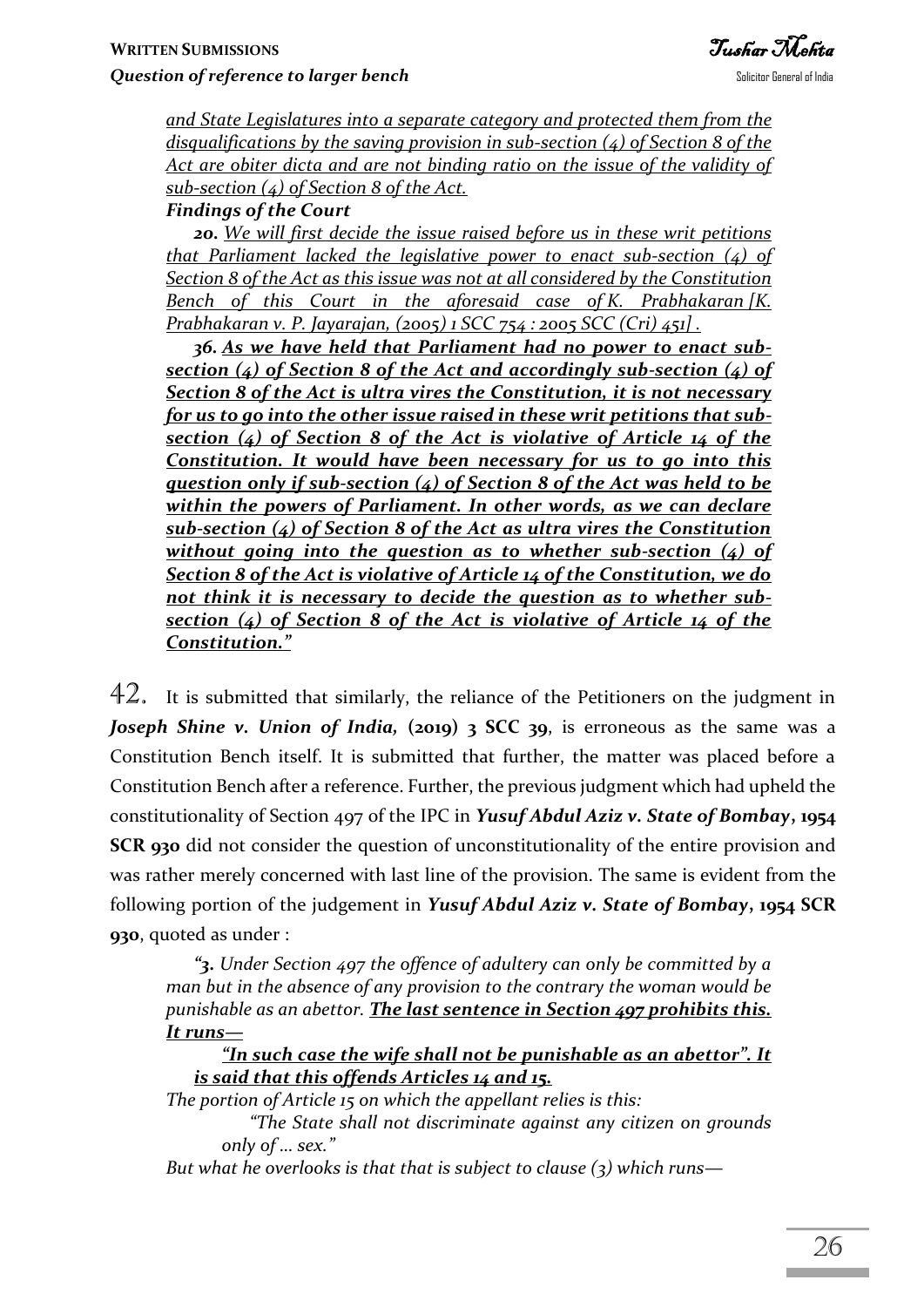*"Nothing in this article shall prevent the State from making any special provision for women ….""*

43. Contrary to the same, *Joseph Shine* **(supra)**, the constitutionality of the entire provision was under challenge. The relevant portion is quoted as under :

*"7. At this stage, one aspect needs to be noted. At the time of initial hearing before the three-Judge Bench, the decision in Yusuf Abdul Aziz [Yusuf Abdul Aziz v. State of Bombay, 1954 SCR 930 : AIR 1954 SC 321 : 1954 Cri LJ 886] was cited and the cited Law Report reflected that the judgment was delivered by four learned Judges and later on, it was noticed, as is reflectible from the Supreme Court Reports, that the decision was rendered by a Constitution Bench comprising of five Judges of this Court.*

*8. The said factual discovery will not detain us any further. In Yusuf Abdul Aziz [Yusuf Abdul Aziz v. State of Bombay, 1954 SCR 930 : AIR 1954 SC 321 : 1954 Cri LJ 886] , the Court was dealing with the controversy that had travelled to this Court while dealing with a different fact situation. In the said case, the question arose whether Section 497 contravened Articles 14 and 15 of the Constitution of India. In the said case, the appellant was being prosecuted for adultery under Section 497 IPC. As soon as the complaint was filed, the husband applied to the High Court of Bombay to determine the constitutional question under Article 228 of the Constitution. The Constitution Bench referring to Section 497 held thus : (AIR p. 322, paras 3-7)*

# *xxx*

*9. On a reading of the aforesaid passages, it is manifest that the Court treated the provision to be a special provision made for women and, therefore, saved by clause (3) of Article 15. Thus, the Court proceeded on the foundation of affirmative action.*

*10. In this context, we may refer to the observation made by the Constitution Bench in Central Board of Dawoodi Bohra Community v. State of Maharashtra [Central Board of Dawoodi Bohra Community v. State of Maharashtra, (2005) 2 SCC 673 : 2005 SCC (Cri) 546 : 2005 SCC (L&S) 246] while making a reference to a larger Bench. The said order reads thus : (SCC pp. 682-83, para 12)*

#### *xxx*

### *11. In the light of the aforesaid order, it was necessary to list the matter before a Constitution Bench consisting of five Judges. As noted earlier, considering the manner in which we intend to deal with the matter, it is not necessary to refer to a larger Bench.*

#### *xxx*

*68. In view of the foregoing analysis, the decisions in Sowmithri Vishnu [Sowmithri Vishnu v. Union of India, 1985 Supp SCC 137 : 1985 SCC (Cri) 325] and V. Revathi [V. Revathi v. Union of India, (1988) 2 SCC 72 : 1988 SCC (Cri) 308] stand overruled and any other judgment following precedents also stands overruled."*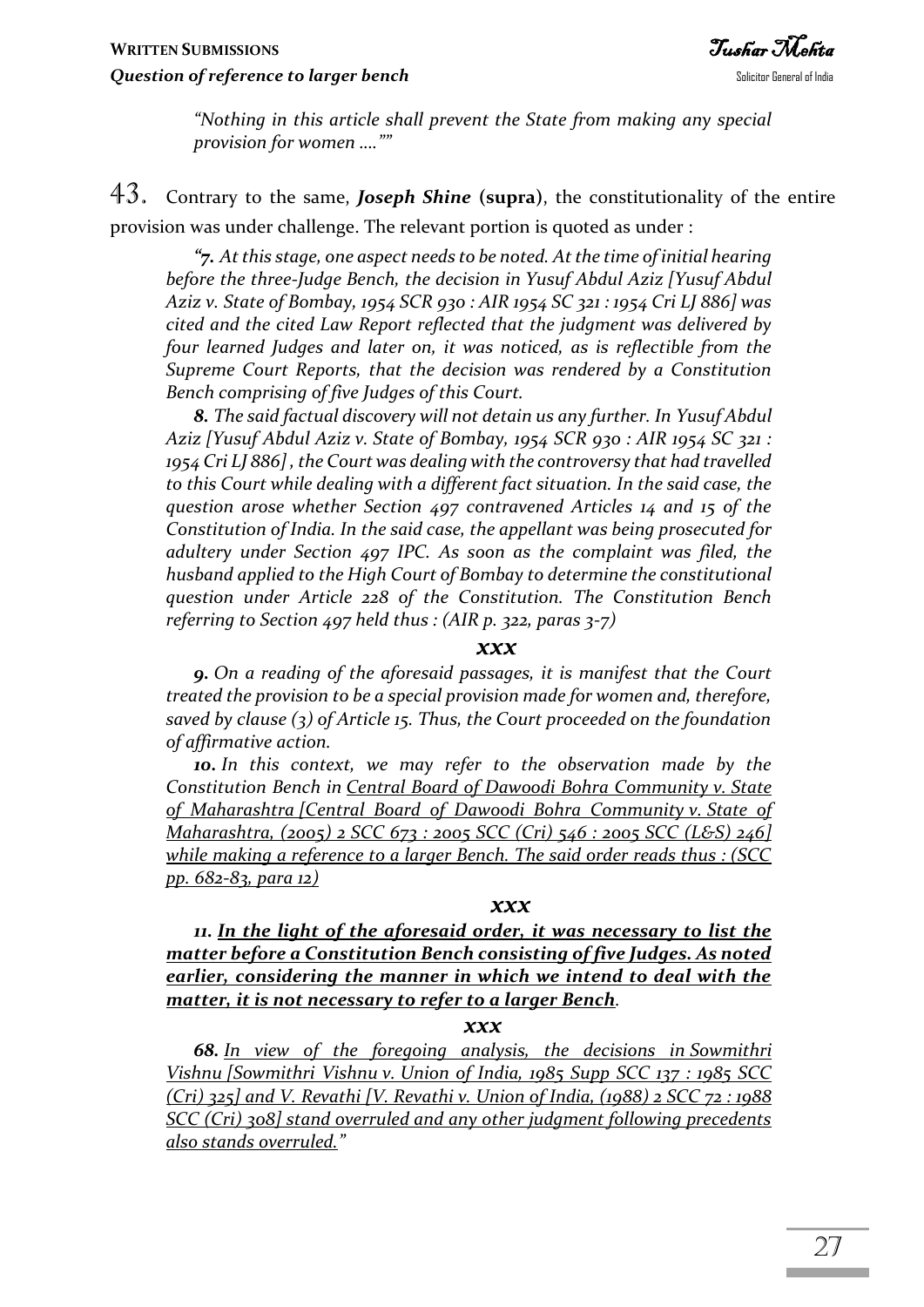Further, this Hon'ble Court, sitting in smaller benches in *Sowmithri Vishnu* **v.** *Union of India***, 1985 Supp SCC 137** and *V. Revathi* **v.** *Union of India***, (1988) 2 SCC 72**, had upheld the validity of the said provision but were however benches of lesser coram than *Joseph Shine* **(supra)** and therefore, were legitimately overruled by this Hon'ble Court.

44. It is submitted that therefore, it is clear that the judgment in *Kedar Nath Singh*  **(supra)**, directly decides the issues and it is not possible of a bench of lesser coram than the bench that pronounced the said judgment to take any view contrary to the said view.

## **NO GROUND FOR REFERENCE MADE OUT**

### *Reasonable construction of Section 124A*

45. It is submitted that a co-ordinate bench of this Hon'ble Court has considered *Kedar Nath Singh* **(supra)** and has further brought it in tune with all fundamental rights [including Article 14 and Article 21] in the recent judgment of this Hon'ble Court in *Vinod Dua v. Union of India***, 2021 SCC OnLine SC 414**. It is submitted that this Hon'ble Court held that only such activities which would be intended or have a tendency to create disorder or disturbance of public peace by resort to violence – are rendered penal by way of Section 124A. It is submitted that based on the aforementioned analysis of the statements, this Hon'ble Court said that the statements of the Petitioner in the said case :

*"…can at best be termed as expression of disapprobation of actions of the Government and its functionaries so that prevailing situation could be addressed quickly and efficiently. They were certainly not made with the intent to incite people or showed tendency to create disorder or disturbance of public peace by resort to violence."* 

In light of the above, and taking a restrictive meaning of the provision, as envisaged in Section 124A, this Hon'ble Court quashed the FIR against the Petitioner. The relevant portion is quoted extensively hereinunder :

"*40. The scope of section 124(A) of the IPC was considered by a Constitution Bench of this Court in Kedar Nath Singh v. State of Bihar.*

*41. The conviction of Kedar Nath Singh under Sections 124A and 505(b) of the IPC was affirmed by the High Court; and the view taken by the High Court was paraphrased as under:*

#### *xxx*

*48. It may be noted here that the appeal of Kedar Nath Singh was dismissed by this Court, affirming the view taken by the Courts below that the speech, taken as a whole, was seditious.*

*49. This Court, thus, did not follow the decisions of the Privy Council in Balgangadhar Tilak v. Queen Empress and in King Emperor v. Sadashiv*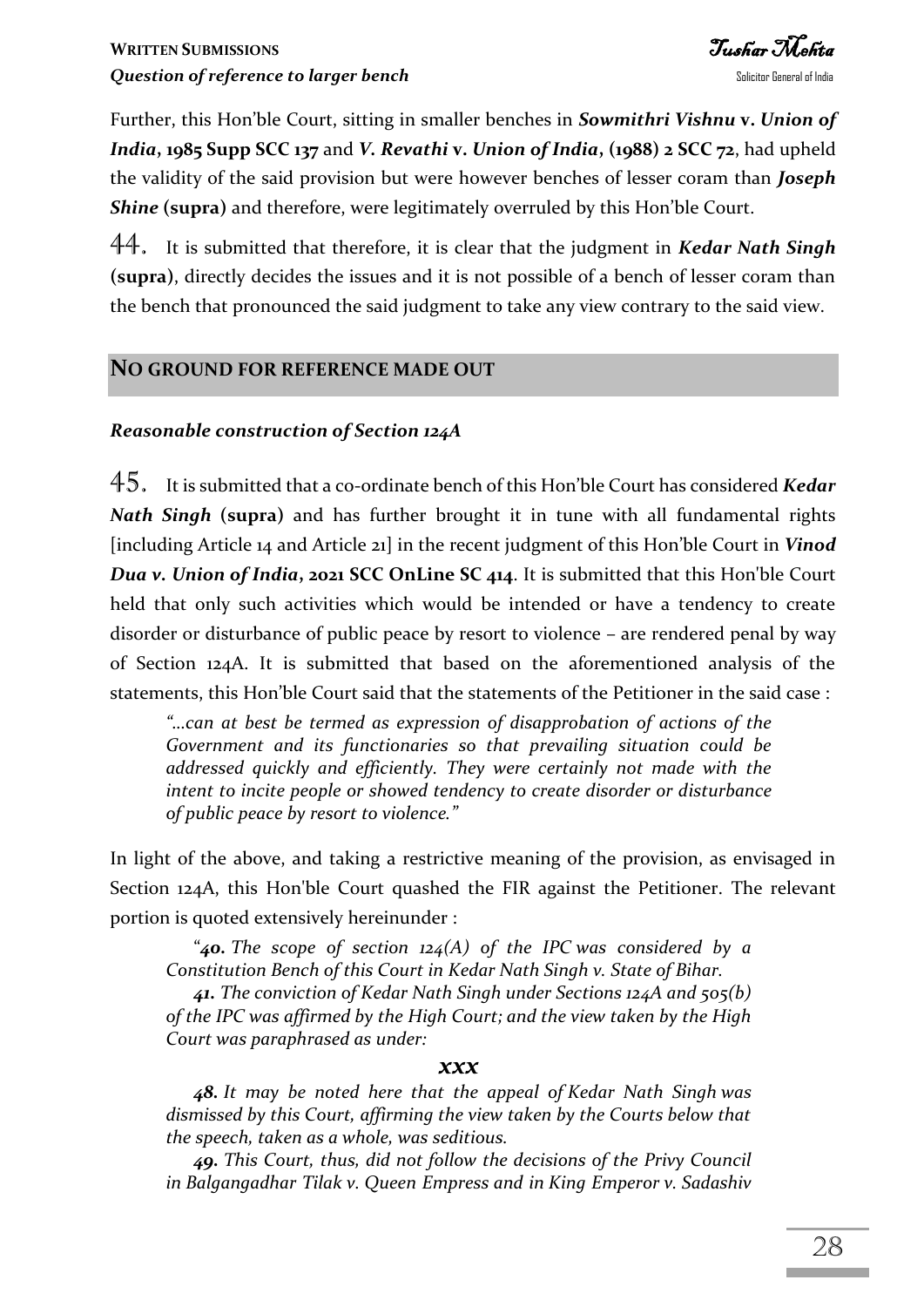*Narayan Bhalerao but held that the operation of Section 124A of the IPC must be limited only to such activities as come within the ambit of the observations of the Federal Court.*

#### *xxx*

*55. Having considered the decisions of the Privy Council in Balgangadhar Tilak and in King-Emperor v. Sadashiv Narayan Bhalero we must now deal with the decision of the Federal Court in Niharendu Dutt Majumdar v. The King Emperor. A passage from the decision of the Federal Court was quoted in Kedar Nath Singh v. State of Bihar but immediately preceding passage from said decision of the Federal Court is also noteworthy and was to the following effect:*

*"The time is long past when the mere criticism of Governments was sufficient to constitute sedition, for it is recognized that the right to utter honest and reasonable criticism is a source of strength to a community rather than a weakness. Criticism of an existing system of Government is not excluded, nor even the expression of a desire for a different system altogether. The language of S. 124-A of the Penal Code, if read literally, even with the explanations attached to it, would suffice to make a surprising number of persons in this country guilty of sedition; but no one supposes that it is to be read in this literal sense. The language itself has been adopted from English law, but it is to be remembered that in England the good sense of jurymen can always correct extravagant interpretations sought to be given by the executive Government or even by Judges themselves, and if in this country that check is absent, or practically absent, it becomes all the more necessary for the Courts, when a case of this kind comes before them, to put themselves so far as possible in the place of a jury, and to take a broad view, without refining overmuch in applying the general principles which underlie the law of sedition to the particular facts and circumstances brought to their notice.*

*What then are these general principles? We are content to adopt the words of a learned Judge, which are to be found in every book dealing with this branch of the criminal law : Page:"Sedition……embraces all those practices, whether by word, deed or writing, which are calculated to disturb the tranquillity of the State and lead ignorant persons to subvert the Government. The objects of sedition generally are to induce discontent and insurrection, to stir up opposition to the Government, and to bring the administration of justice into contempt; and the very tendency of sedition is to incite the people to insurrection and rebellion. Sedition has been described as disloyalty in action, and the law considers as sedition all those practices which have for their object to excite discontent or disaffection, to create public disturbance, or to lead to civil war; to bring into hatred or contempt the Sovereign or Government, the laws or the constitution of the realm and generally all endeavours to promote public disorder." Fitzgerald, J., in R. v. Sullivan[33](https://www.scconline.com/Members/SearchResult.aspx#FN0033). It is possible to criticise one or two words or phrases in this passage; "loyalty" and "dis-loyalty," for example, have a non-legal connotation also, and it is very desirable that there should be no*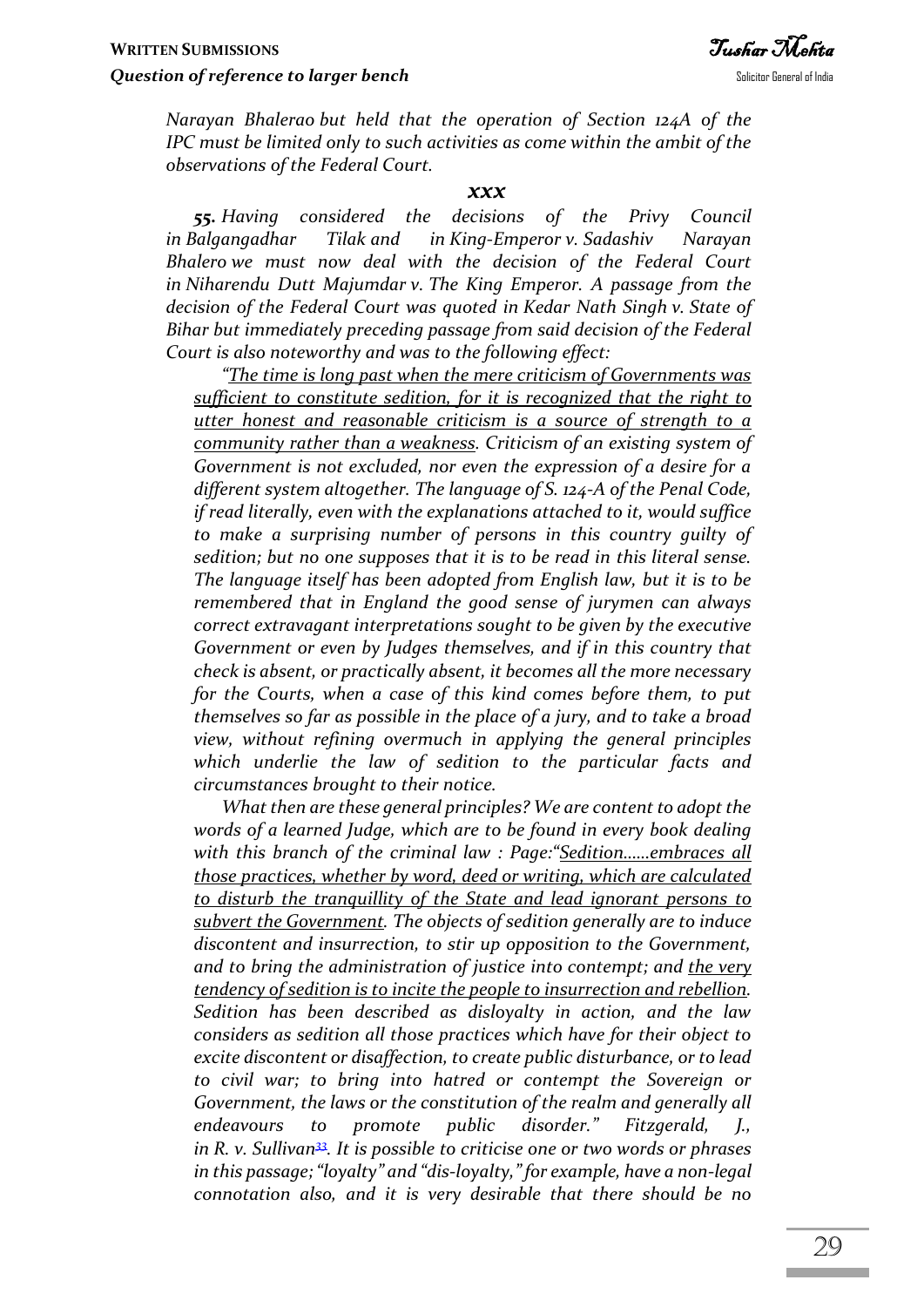*confusion between this and the sense in which the words are used in a legal context; but, generally speaking, we think that the passage accurately states the law as it is to be gathered from an examination of a great number of judicial pronouncements."*

*(Emphasis supplied)*

*56. These passages elucidate what was accepted by this Court in preference to the decisions of the Privy Council in Balgangadhar Tilak and in King-Emperor v. Sadashiv Narayan Bhalerao. The statements of law deducible from the decision in Kedar Nath Singh are as follows:—*

*a) "the expression "the Government established by law" has to be distinguished from the persons for the time being engaged in carrying on the administration. "Government established by law" is the visible symbol of the State. The very existence of the State will be in jeopardy if the Government established by law is subverted."*

*………*

*b) "any acts within the meaning of Section 124-A which have the effect of subverting the Government by bringing that Government into contempt or hatred, or creating disaffection against it, would be within the penal statute because the feeling of disloyalty to the Government established by law or enmity to it imports the idea of tendency to public disorder by the use of actual violence or incitement to violence."*

*………*

*c) "comments, however strongly worded, expressing disapprobation of actions of the Government, without exciting those feelings which generate the inclination to cause public disorder by acts of violence, would not be penal."*

*Summary of the interpretation of Section 124A in 2021 – the reasonability thereof*

*………*

*d) "A citizen has a right to say or write whatever he likes about the Government, or its measures, by way of criticism or comment, so long as he does not incite people to violence against the Government established by law or with the intention of creating public disorder."*

*……… e) "The provisions of the Sections read as a whole, along with the explanations, make it reasonably clear that the sections aim at rendering penal only such activities as would be intended, or have a tendency, to create disorder or disturbance of public peace by resort to violence."*

*f) "It is only when the words, written or spoken, etc. which have the pernicious tendency or intention of creating public disorder or disturbance of law and order that the law steps in to prevent such activities in the interest of public order."*

*………*

*………*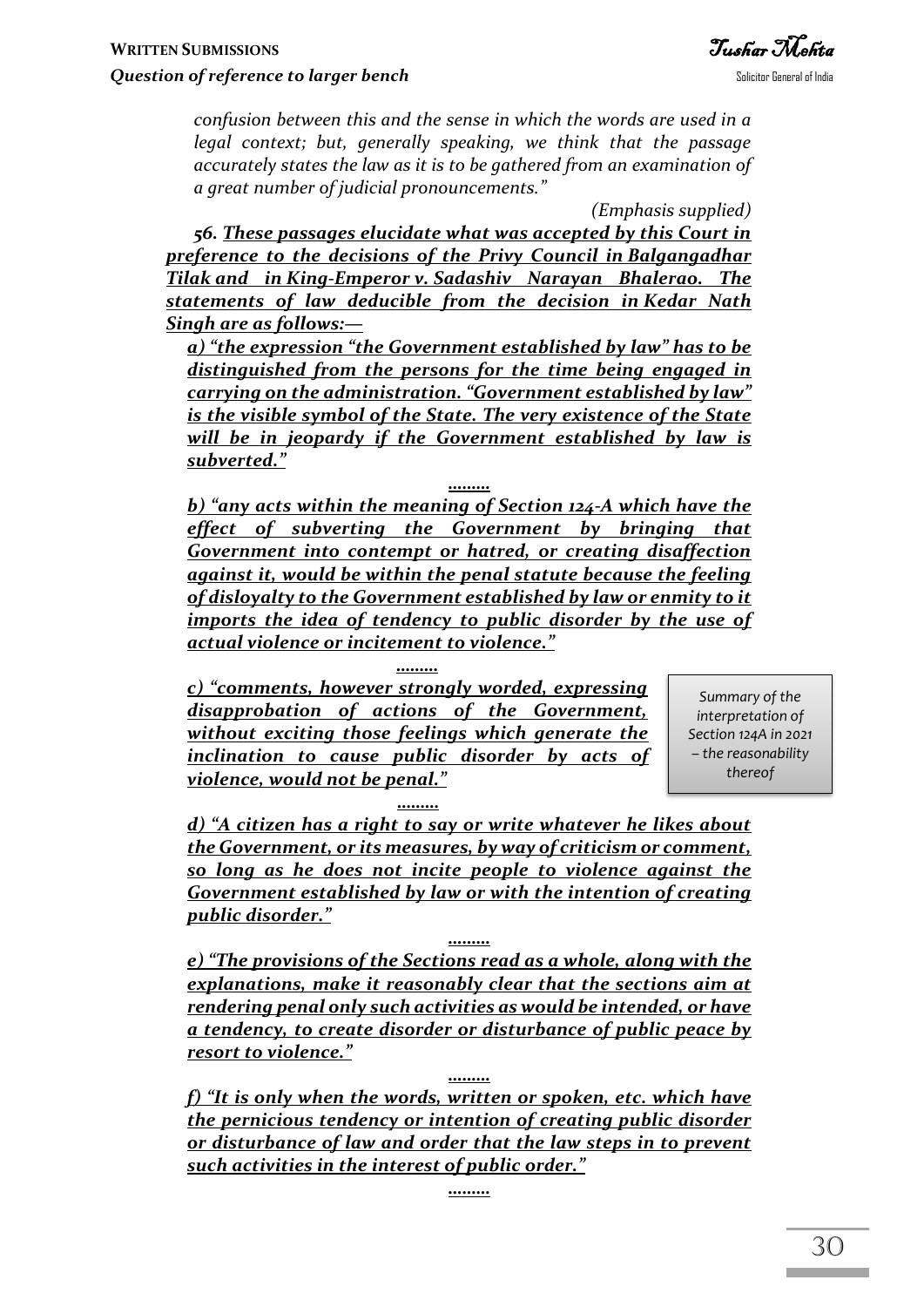*g) "we propose to limit its operation only to such activities as come within the ambit of the observations of the Federal Court, that is to say, activities involving incitement to violence or intention or tendency to create public disorder or cause disturbance of public peace.***"**

46. It is submitted that similarly in *Balwant Singh & Anr. V. State of Punjab***, (1995) 3 SCC 214**, this Hon'ble Court adopted an extremely restrictive and reasonable construction of Section 124A. It is submitted that in the said case, the prosecutions' case was that the Appellants had raised the following slogans in a crowded place after the assassination of Smt Indira Gandhi, Prime Minister of India— (1) Khalistan Zindabad. (2) Raj Karega Khalsa, and (3) *Hinduan Nun Punjab Chon Kadh Ke Chhadange, Hun Mauka Aya Hai Raj Kayam Karan Da*. This Hon'ble Court held that the raising of some slogans only a couple of times by the two lonesome appellants which neither evoked any response nor any reaction from anyone in the public cannot attract the provisions of Section 124-A. This Hon'ble Court held that since the appellants were either leading a procession or were otherwise raising the slogans with the intention to incite people to create disorder or that the slogans in fact created any "*law and order*" problem, the prosecution cannot be sustained. The relevant portion of the said judgement is quoted as under:

*"8. Section 124-A IPC reads thus:*

### *xxx*

*A plain reading of the above section would show that its application would be attracted only when the accused brings or attempts to bring into hatred or contempt or excites or attempts to excite disaffection towards the Government established by law in India, by words either written or spoken or visible signs or representations etc. Keeping in view the prosecution evidence* 

*that the slogans as noticed above were raised a couple of times only by the appellant and that neither the slogans evoked a response from any other person of the Sikh community or reaction from people of other communities, we find it difficult to hold that upon the raising of such casual slogans a couple of times without any other act whatsoever, the* 

*Actual threat of violence held to be a necessary criterion*

*charge of sedition can be founded. It is not the prosecution case that the appellants were either leading a procession or were otherwise raising the slogans with the intention to incite people to create disorder or that the slogans in fact created any law and order problem. It does not appear to us that the police should have attached much significance to the casual slogans raised by two appellants, a couple of times and read too much into them. The prosecution has admitted that no disturbance, whatsoever, was caused by the raising of the slogans by the appellants and that in spite of the fact that the appellants raised the slogans a couple of times, the people, in general, were unaffected and carried on with their normal activities. The casual raising of the slogans, once or twice by two individuals alone cannot be said to be aimed*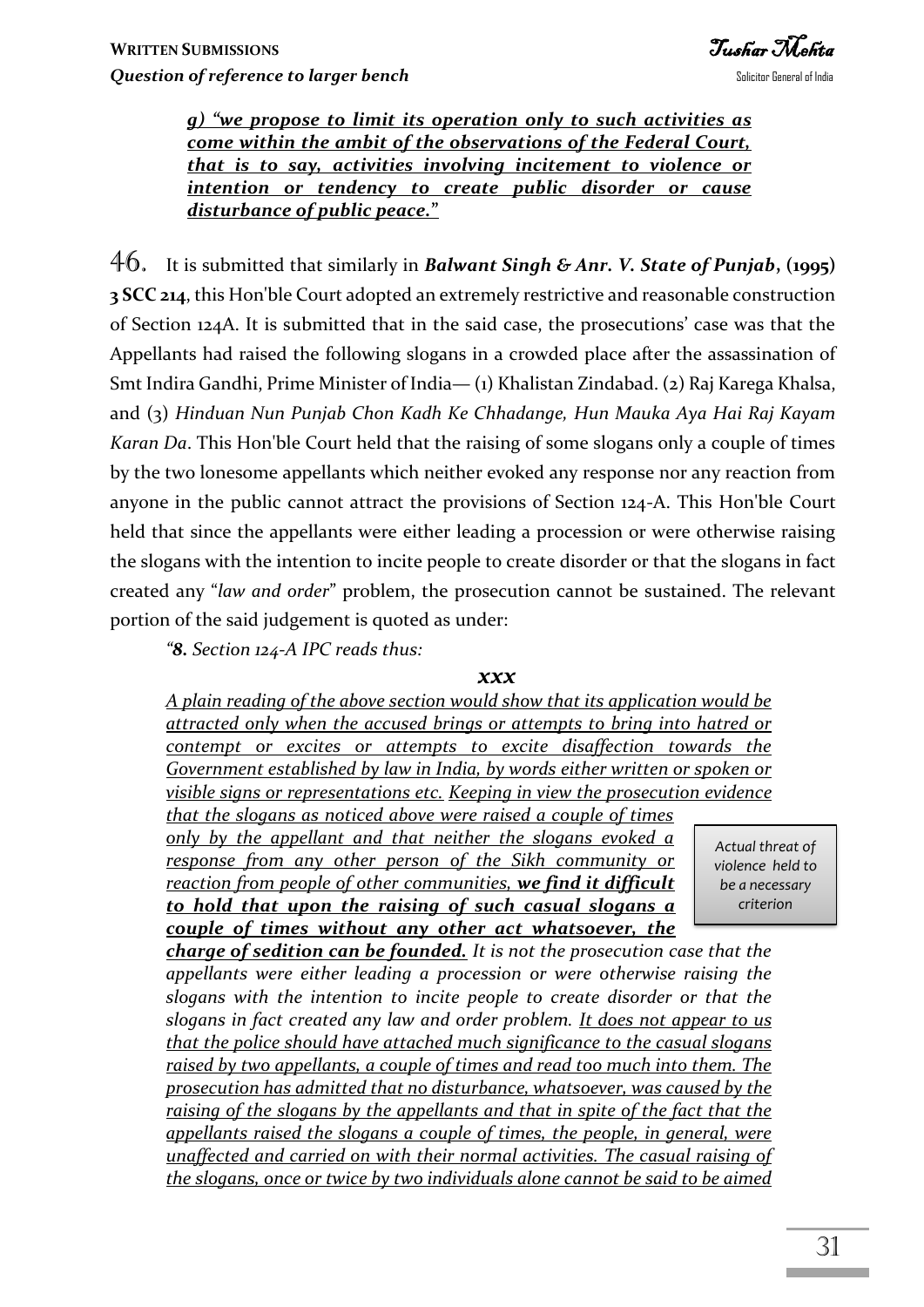*at exciting or attempting to excite hatred or disaffection towards the Government as established by law in India. Section 124-A IPC, would in the facts and circumstances of the case have no application whatsoever and would not be attracted to the facts and circumstances of the case.*

*12. It appears to us that the raising of some slogans only a couple of times by the two lonesome appellants, which neither evoked any response nor any reaction from anyone in the public can neither attract the provisions of Section 124-A or of Section 153-A IPC. Some more overt act was required to bring home the charge to the two appellants, who are government servants. The police officials exhibited lack of maturity and more of sensitivity in arresting the appellants for raising the slogans — which arrest — and not the casual raising of one or two slogans — could have created a law and order situation, keeping in view the tense situation prevailing on the date of the assassination of Smt Indira Gandhi. In situations like that, over-sensitiveness sometimes is counter-productive and can result in inviting trouble. Raising of some lonesome slogans, a couple of times by two individuals, without anything more, did not constitute any threat to the Government of India as by law established nor could the same give rise to feelings of enmity or hatred among different communities or religious or other groups."*

47. It is submitted that *Bilal Ahmed Kaloo v. State of A.P.***, (1997) 7 SCC 431**, this Hon'ble Court has held as under :

*"1. Bilal Ahmad Kaloo, a Kashmiri youth had a sojourn in the city of Hyderabad and was involved in a prosecution under Terrorist and Disruptive Activities (Prevention) Act, 1987, (for short "TADA"). Though the Designated Court under TADA has acquitted him of the offences under TADA he was convicted of sedition under Section 124-A of the Penal Code, 1860 and was sentenced to imprisonment for life, besides being convicted of certain other lesser offences for which a sentence of rigorous imprisonment for three years was awarded under each count. This appeal has been preferred by the said convicted person under Section 19 of the TADA.*

*2. The case against the appellant in short is the following. The appellant was an active member of a militant outfit called Al-Jehad which was formed with the ultimate object of liberating Kashmir from the Indian Union. With this in mind the appellant spread communal hatred among the Muslim youths in the old city of Hyderabad and exhorted them to undergo training in armed militancy and offered them arms and ammunition. He himself was in possession of lethal weapons like country-made revolver and live cartridges. He was propagating among the Muslims that in Kashmir Muslims were being subjected to atrocities by the Indian Army personnel.*

*4. As mentioned above the Designated Court acquitted him of the offences under TADA but convicted him of the offences under the Penal Code, 1860 and also under Section 25 of the Indian Arms Act and was sentenced as aforesaid.*

*6. The decisive ingredient for establishing the offence of sedition under Section 124-A IPC is the doing of certain acts which would bring to the Government established by law in India hatred or contempt etc. In this case, there is not even a suggestion that the appellant did anything against the*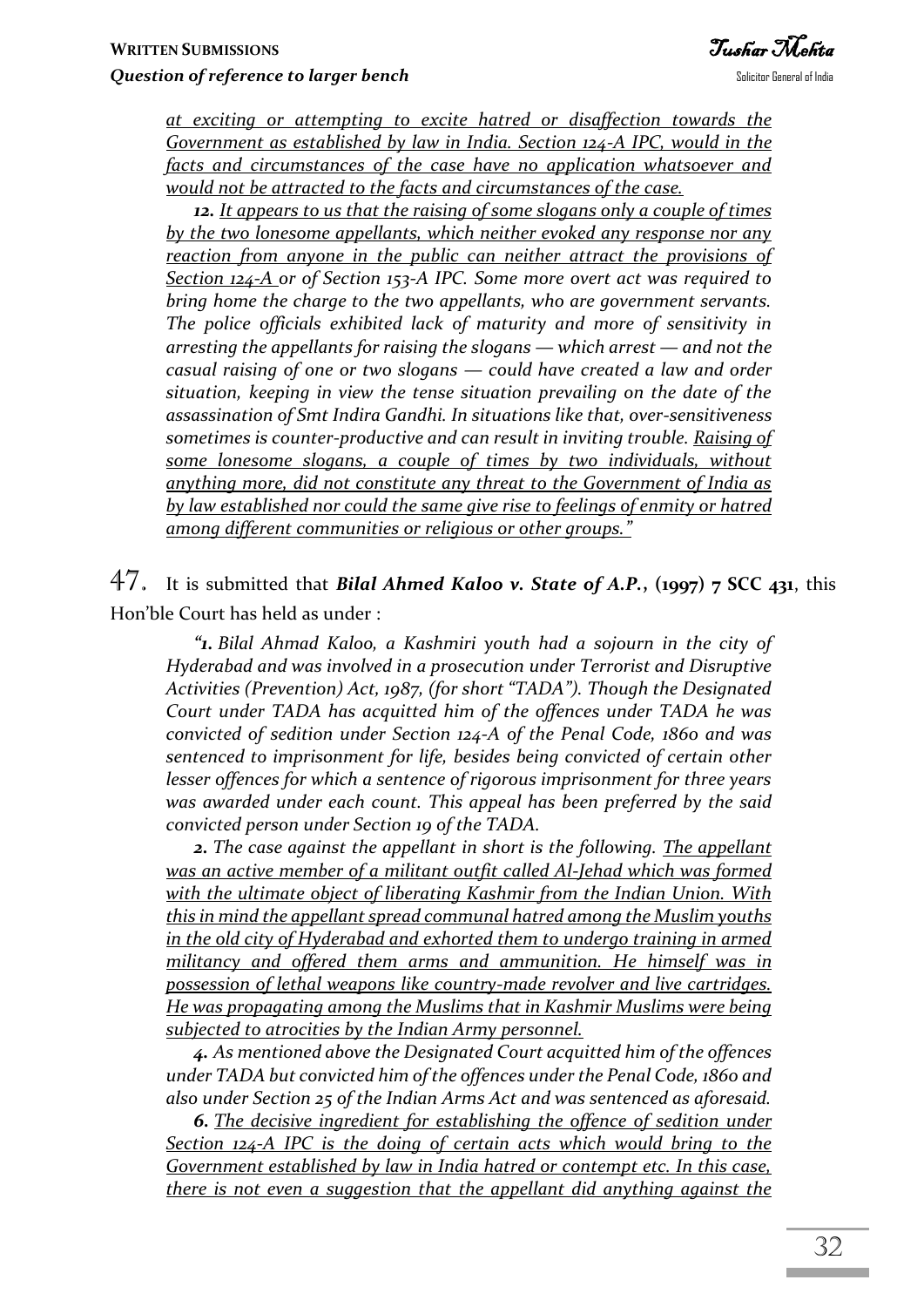*Government of India or any other Government of the State. The charge framed against the appellant contains no averment that the appellant did anything against the Government.*

*7. A Constitution Bench of this Court has stated the law in Kedar Nath Singh v. State of Bihar [AIR 1962 SC 955 : (1963) 1 MLJ (SC) 40] (AIR at p. 967) as under:*

*"… Now, the expression 'the Government established by law' has to be distinguished from the persons for the time being engaged in carrying on the administration. 'Government established by law' is the visible symbol of the State. The very existence of the State will be in jeopardy if the Government established by law is subverted. Hence, the continued existence of the Government established by law is an essential condition of the stability of the State. That is why 'sedition', as the offence in Section 124-A has been characterised, comes under Chapter VI relating to offences against the State. Hence any acts within the meaning of Section 124-A which have the effect of subverting the Government by bringing that Government into contempt or hatred, or creating disaffection against it, would be within the penal statute because the feeling of disloyalty to the Government established by law or enmity to it imports the idea of tendency to public disorder by the use of actual violence or incitement to violence."*

*8. As the charge framed against the appellant is totally bereft of the crucial allegation that the appellant did anything with reference to the Government it is not possible to sustain the conviction of the appellant under Section 124-A IPC."*

48. It is submitted that *Nazir Khan v. State of Delhi***, (2003) 8 SCC 461**, this Hon'ble Court held as under :

*"2. The background scenario with which the case at hand is concerned reveals the macabre designs of a group of such people. The kingpin of the whole case is a person called Ahmed Umar Sayeed Sheikh (described shortly as "Umar Sheikh"), a British national and trained militant who allegedly received training in Afghanistan and other places.*

*3. The prosecution version as unfolded during trial which led to conviction of the present appellants for offences punishable under Sections 364-A, 121-A, 122, 124-A read with Section 120-B of the Penal Code, 1860 (for short "IPC") and Sections 3 and 4 of the Terrorist and Disruptive Activities (Prevention) Act, 1987 (in short "the TADA Act"), and Section 14 of the Foreigners Act, 1946 (in short "the Foreigners Act") is as under:*

*There were originally nine accused persons who were tried in Sessions Case No. 43 of 2001 by the learned Designated Court, TADA, New Delhi. Along with the accused-appellants three other persons faced trial. Two of them, namely, Haji Shamin and Mohd. Yamin have been acquitted. Interestingly, before completion of trial, Umar Sheikh was allowed to leave the country along with other militants in exchange of passengers who had been made hostages in the Indian Airlines hijacked flight AI-814. In other words, the mastermind of the whole*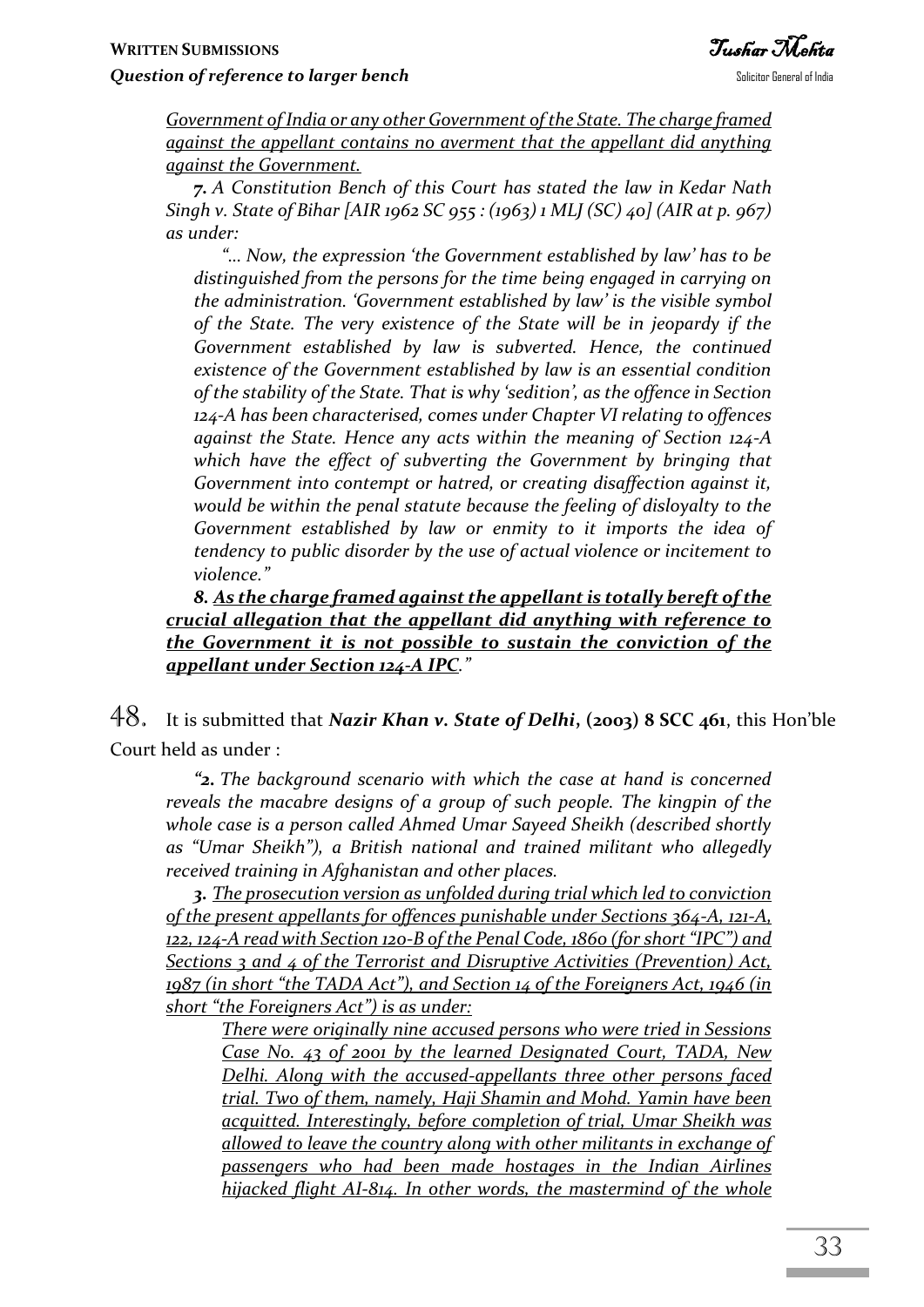*conspiracy with which the present case is involved escaped the net of*  law. The legitimacy of such action is not the subject-matter of *consideration in these cases, though it has raised many eyebrows.* 

*Interestingly, this plea was raised by the appellants who submitted that they have become victims of unintended circumstances, while the mastermind and kingpin has gone out mocking at the security network in the country, and they are facing the brunt. This case does not seek to find out an answer to such questions and therefore we are not dealing with them.*

*The Court has applied the provision in a very strict manner*

*29. The trial court has convicted the accused under Sections 121-A, 122 and 124 IPC. For convicting the accused persons under the aforesaid provisions, the trial court has relied on the fact that the accused persons were trying to overawe the Government of India by criminal force and to bring out hatred and contempt in the people of India and to arouse dissatisfaction in a section of people in India against the Government of India established by laws and collected materials and arms for the aforesaid offences.*

*37. Section 124-A deals with "sedition". Sedition is a crime against society nearly allied to that of treason, and it frequently precedes treason by a short interval. Sedition in itself is a comprehensive term, and it embraces all those practices, whether by word, deed, or writing, which are calculated to disturb the tranquillity of the State, and lead ignorant persons to endeavour to subvert the Government and laws of the country. The objects of sedition generally are to induce discontent and insurrection, and stir up opposition to the Government, and bring the administration of justice into contempt; and the very tendency of sedition is to incite the people to insurrection and rebellion. "Sedition" has been described as disloyalty in action, and the law considers as sedition all those practices which have for their object to excite discontent or dissatisfaction, to create public disturbance, or to lead to civil war; to bring into hatred or contempt the Sovereign or the Government, the laws or constitutions of the realm, and generally all endeavours to promote public disorder.*

*38. In the aforesaid analysis, the offences punishable under Sections 121-A, 122 and 124-A are clearly established and sufficiently and properly stand substantiated, on the overwhelming materials available on record."*

49. Therefore, the ratio in *Kedar Nath Singh* **[supra]** has been analysed, tested and elaborated subsequently by this Hon'ble Court. The latest in line is the judgment of *Vinod Dua v. Union of India*, 2021 SCC OnLine SC 414. It is a settled position in law that a judgment which withstood the test of time and has been followed not mechanically but in the context of changing circumstances cannot be easily doubted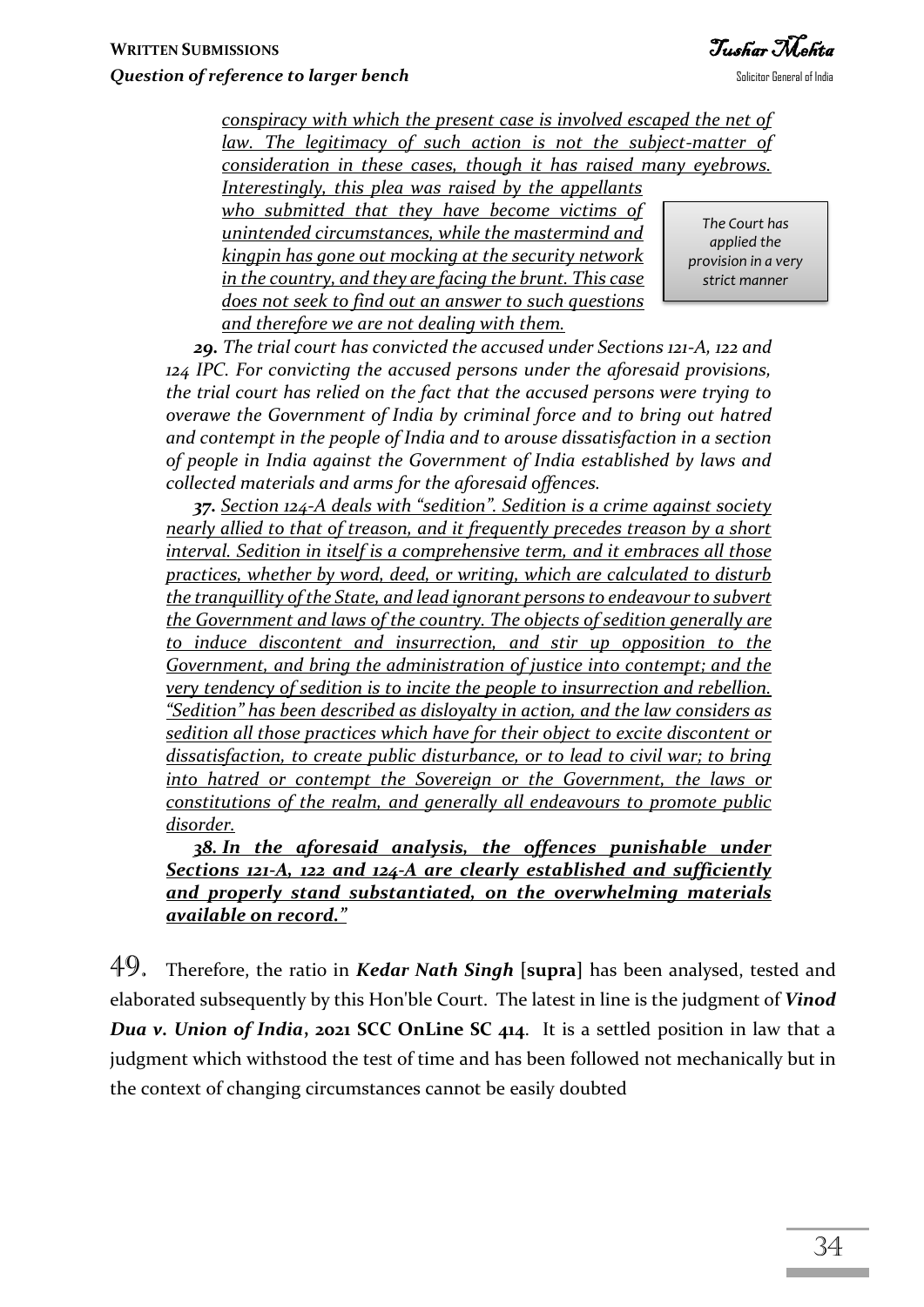### *Development of constitutional law in India – Post RC Cooper case*

50. It is submitted that the development of the law from the era of constitutional silos to an admixture of fundamental rights will not have any bearing on the present issue. It is submitted that the said developments can be summarised as under.

51. It is submitted that in *A.K. Gopalan* **v.** *State of Madras***, 1950 SCR 88**, the majority construed the relationship between Articles 19 and 21 to be one of mutual exclusion and it was understood that the seven freedoms of Article 19 were not subsumed in the fabric of life or personal liberty in Article 21. The consequence was that a law which curtailed one of the freedoms guaranteed by Article 19 would be required to answer the tests of reasonableness prescribed by clauses (2) to (6) of Article 19 only. In *Gopalan* **(supra)**, free speech and expression was guaranteed by Article  $19(1)(a)$  and was hence excluded from personal liberty under Article 21 as Article 21 was understood as a residue. It was held as under :

*"11. Reading Article 19 in that way it appears to me that the concept of the*  right to move freely throughout the territory of India is an entirely different *concept from the right to "personal liberty" contemplated by Article 21. "Personal liberty" covers many more rights in one sense and has a restricted meaning in another sense. For instance, while the right to move or reside may be covered by the expression, "personal liberty" the right to freedom of speech [mentioned in Article 19(1)(a)] or the right to acquire, hold or dispose of property [mentioned in 19(1)(f)] cannot be considered a part of the personal liberty of a citizen. They form part of the liberty of a citizen but the limitation imposed by the word "personal" leads me to believe that those rights are not covered by the expression personal liberty. So read there is no conflict between Articles 19 and 21. The contents and subjectmatters of Articles 19 and 21 are thus not the same and they proceed to deal with the rights covered by their respective words from totally different angles. As already mentioned in respect of each of the rights specified in sub-clauses of Article 19(1) specific limitations in respect of each is provided, while the expression "personal liberty" in Article 21 is generally controlled by the general expression "procedure established by law"."*

 $52.$  It is submitted that the theory that the fundamental rights as compartments was discarded in the judgment of eleven Judges of this Court in *Rustom Cavasjee Cooper* **v.** *Union of India***, (1970) 1 SCC 248** and it was held as under :

*"52. … it is necessary to bear in mind the enunciation of the guarantee of fundamental rights which has taken different forms. In some cases it is an express declaration of a guaranteed right : Articles 29(1), 30(1), 26, 25 and 32; in others to ensure protection of individual rights they take specific forms of restrictions on State action—legislative or executive—Articles 14, 15, 16, 20, 21, 22(1), 27 and 28; in some others, it takes the form of a positive declaration and*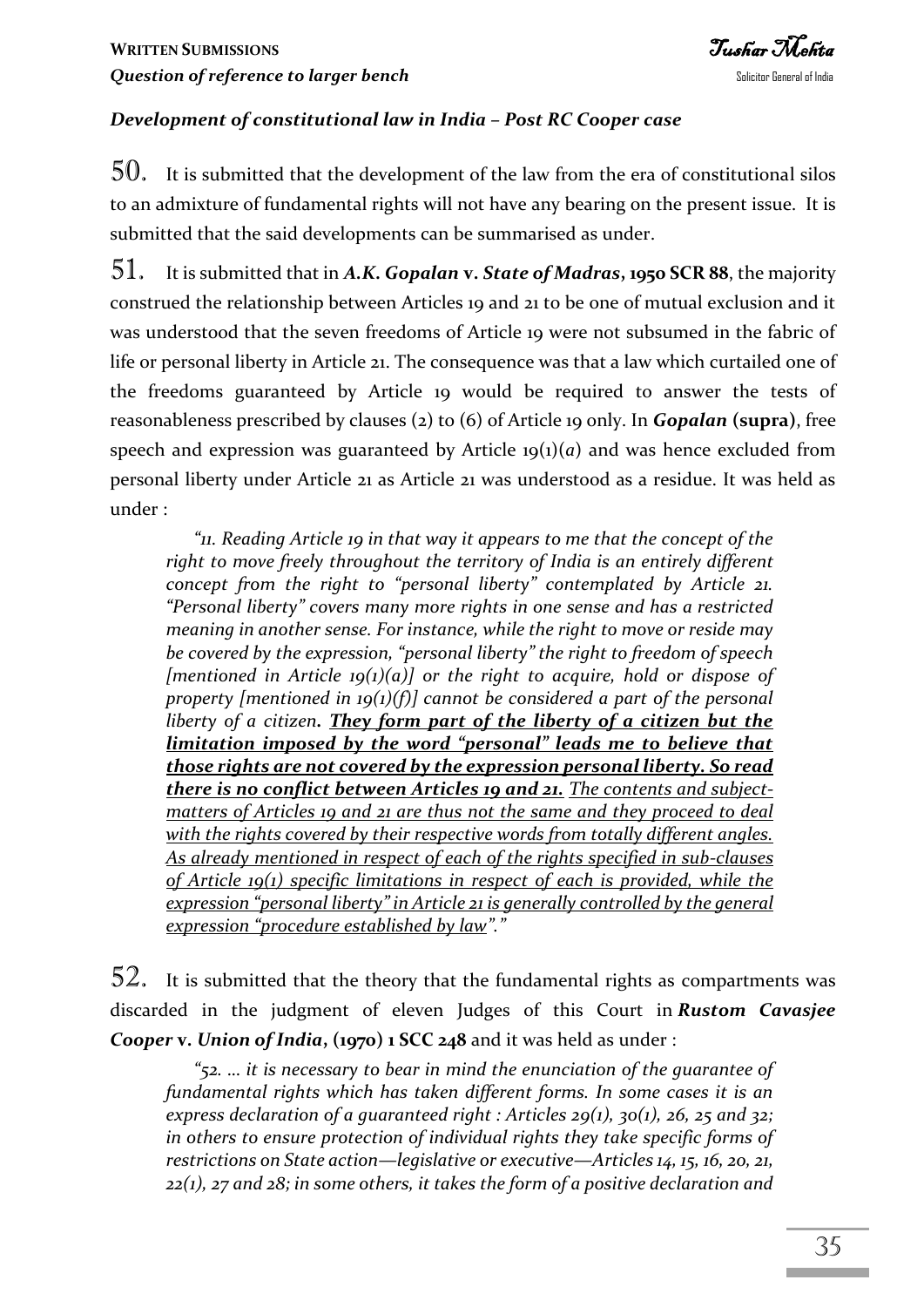*simultaneously enunciates the restriction thereon : Articles 19(1) and 19(2) to (6); in some cases, it arises as an implication from the delimitation of the authority of the State, e.g. Articles 31(1) and 31(2); in still others, it takes the form of a general prohibition against the State as well as others : Articles 17, 23 and 24. The enunciation of rights either express or by implication does not follow a uniform pattern. But one thread runs through them : they seek to protect the rights of the individual or groups of individuals against infringement of those rights within specific limits. Part III of the Constitution weaves a pattern of guarantees on the texture of basic human rights. The guarantees delimit the protection of those rights in their allotted fields : they do not attempt to enunciate distinct rights."*

53. It is submitted that the abrogation of the ratio of *Gopalan* **(supra)** in *R C Cooper*  **(supra)** was revisited in a seven-Judge Bench decision in *Maneka Gandhi* **v.** *Union of India***, (1978) 1 SCC 248** which held as under :

*"There can be no doubt that in view of the decision of this Court in Rustom Cavasjee Cooper v. Union of India [Rustom Cavasjee Cooper v. Union of India, (1970) 1 SCC 248] the minority view must be regarded as correct and the majority view must be held to have been overruled."*

54. It is submitted that following the decision in *Maneka Gandhi* **(supra)**, the established constitutional doctrine is that the expression "personal liberty" in Article 21 covers a variety of rights, some of which "have been raised to the status of distinct fundamental rights" and given additional protection under Article 19. Therefore, a law which provides for a deprivation of life or personal liberty under Article 21 must lay down not just any procedure but a procedure which is *just, fair and reasonable*.

55. It is submitted that the nine judge bench decision in *K.S. Puttaswamy (Privacy-9J.) v. Union of India***, (2017) 10 SCC 1** summarises the position of law succinctly :

*"Firstly, the fundamental rights emanate from basic notions of liberty and dignity and the enumeration of some facets of liberty as distinctly protected rights under Article 19 does not denude Article 21 of its expansive ambit. Secondly, the validity of a law which infringes the fundamental rights has to be tested not with reference to the object of State action but on the basis of its effect on the guarantees of freedom. Thirdly, the requirement of Article 14 that State action must not be arbitrary and must fulfil the requirement of reasonableness, imparts meaning to the constitutional guarantees in Part III."*

56. It is submitted that the judgment in *Kedar Nath Singh* **(supra)**, whilst adjudicating upon the constitutionality of the provision, adequately applied the constitutional principles of proportionality, fundamental freedom of speech and expression and the countervailing interest of the State to regulate. It is submitted that the said delicate balancing would pass the constitutional muster even today, despite the efflux of time and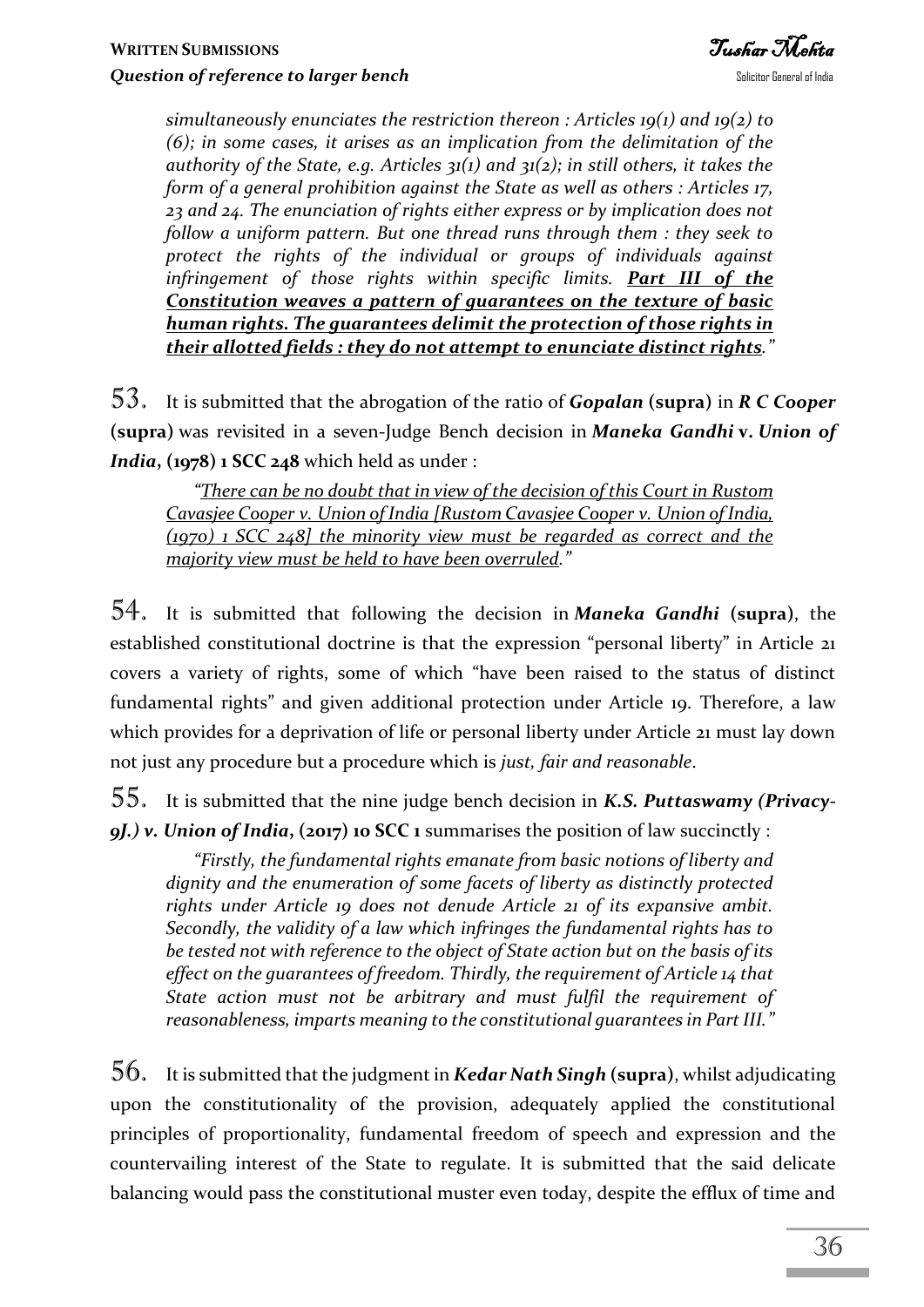despite the change in the understanding of fundamental rights as compartments to conjoint rights. It is submitted that without prejudice to the above, even if the compartmentalisation theory of fundamental right has undergone a change, it cannot be denied that the judgment in *Kedar Nath Singh* **(supra)**, decided that the ground for state interference under Section 124A was traceable to the factors mentioned under Article 19(2) and that the interreference contemplated under Section 124A, as interpreted/read down in *Kedar Nath Singh* **(supra)**, was *reasonable* and therefore, *proportionate*. The relevant findings with regard to the same quoted above are a testament to the rigorous review that the constitution bench conducted.

57. It is further submitted that, it is clear that this Hon'ble Court in *Kedar Nath Singh*  **(supra)**, after applying the standard of judicial review and the acceptable reasonableness and proportionality enquiry and other relevant factors, to arrive at the conclusions.

58. The bench of three judges cannot reconsider the ratio of a constitution bench without referring the matter to a larger bench. For a reference to a larger bench also it will be absolutely necessary for the bench of three Hon'ble judges to record its satisfaction that the ratio in *Kedar Nath Singh* **[supra]** is so patently wrong that it needs reconsideration by a larger bench. The bench of three Hon'ble Judges cannot itself decide whether *Kedar Nath Singh* **[supra]** is a good law or not.

# *Kedar Nath Singh is not "per incuriam"*

59. Lastly, it is submitted that the submission of the Petitioners that *Kedar Nath Singh* **(supra)** at paragraph 26 relied upon the decisions in *Ramji Lal Modi v. State of U.P.* **[AIR 1957 SC 620** (Five Justices' Bench) and *Virendra v. State of Punjab* **[AIR 1957 SC 896]** (Five Justices' Bench) to decide the scope of Article 19(2) and interpret the phrase "*in the interests of … public order*" in Article 19(2) and failed to consider or otherwise engage with another Constitution Bench judgment in *Supdt, Central Prison v. Ram Manohar Lohia* **[AIR 1960 SC 633** renders *Kedar Nath Singh* **(supra)** *per incuriam* is totally unfounded and erroneous.

It is submitted that the judgment in *Supdt, Central Prison v. Ram Manohar Lohia* **[AIR 1960 SC 633]** itself relies in great detail upon the judgments in *Ramji Lal Modi v. State of U.P.* **[AIR 1957 SC 620** (Five Justices' Bench) and *Virendra v. State of Punjab* **[AIR 1957 SC 896]** (Five Justices' Bench) in order to render its finding of "*a proximate connection or nexus with public order but not one far-fetched, hypothetical or problematical or too remote in the chain of its relation with public order*". From a perusal of the judgment in that *Kedar Nath Singh* **(supra)** it is clear that the bench applied the same standard as applied *Lohia* **(supra)**. It is not necessary for every bench to refer to every judgment of all